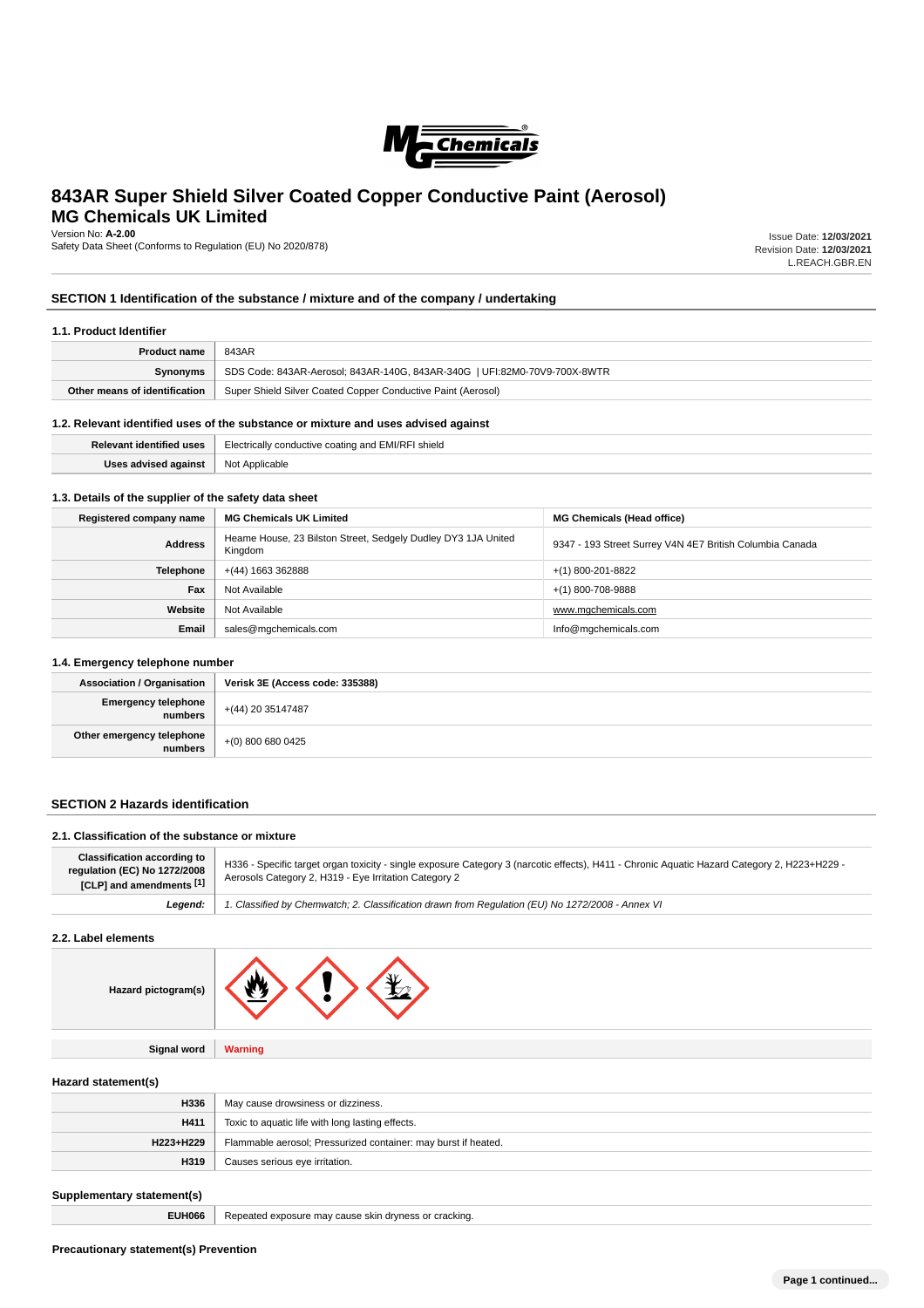| P210             | Keep away from heat, hot surfaces, sparks, open flames and other ignition sources. No smoking. |
|------------------|------------------------------------------------------------------------------------------------|
| P211             | Do not spray on an open flame or other ignition source.                                        |
| P <sub>251</sub> | Do not pierce or burn, even after use.                                                         |
| P271             | Use only outdoors or in a well-ventilated area.                                                |
| P261             | Avoid breathing gas                                                                            |
| P273             | Avoid release to the environment.                                                              |
| P280             | Wear protective gloves/protective clothing/eye protection/face protection/hearing protection/  |

# **Precautionary statement(s) Response**

| P305+P351+P338 | IF IN EYES: Rinse cautiously with water for several minutes. Remove contact lenses, if present and easy to do. Continue rinsing. |  |  |
|----------------|----------------------------------------------------------------------------------------------------------------------------------|--|--|
| <b>P312</b>    | Call a POISON CENTER/doctor/ if you feel unwell.                                                                                 |  |  |
| P337+P313      | If eye irritation persists: Get medical advice/attention.                                                                        |  |  |
| P391           | Collect spillage.                                                                                                                |  |  |
| P304+P340      | IF INHALED: Remove person to fresh air and keep comfortable for breathing.                                                       |  |  |

### **Precautionary statement(s) Storage**

| P405      | Store locked up.                                                             |  |
|-----------|------------------------------------------------------------------------------|--|
| P410+P412 | Protect from sunlight. Do not expose to temperatures exceeding 50 °C/122 °F. |  |
| P403+P233 | Store in a well-ventilated place. Keep container tightly closed.             |  |

# **Precautionary statement(s) Disposal**

**P501** Dispose of contents/container to authorised hazardous or special waste collection point in accordance with any local regulation.

# **2.3. Other hazards**

Inhalation and/or skin contact may produce health damage\*.

Cumulative effects may result following exposure\*.

May produce discomfort of the respiratory system\*.

# **SECTION 3 Composition / information on ingredients**

### **3.1.Substances**

See 'Composition on ingredients' in Section 3.2

### **3.2.Mixtures**

| 1.CAS No<br>2.EC No<br>3.Index No<br><b>4.REACH No</b>                                                                                                | %[weight]      | Name                 | Classification according to regulation (EC) No 1272/2008 [CLP] and amendments                                                                                                      |
|-------------------------------------------------------------------------------------------------------------------------------------------------------|----------------|----------------------|------------------------------------------------------------------------------------------------------------------------------------------------------------------------------------|
| 1.67-64-1<br>2.200-662-2<br>3.606-001-00-8<br>4.01-2119471330-49-XXXX                                                                                 | 32             | acetone *            | Flammable Liquid Category 2, Specific target organ toxicity - single exposure Category 3<br>(narcotic effects), Eye Irritation Category 2; H225, H336, H319, EUH066 <sup>[2]</sup> |
| 1.74-98-6<br>2.200-827-9<br>3.601-003-00-5<br>4.01-2119486944-21-XXXX                                                                                 | 13             | propane              | Gas under Pressure, Flammable Gas Category 1; H280, H220 <sup>[2]</sup>                                                                                                            |
| 1.123-86-4<br>2.204-658-1<br>3.607-025-00-1<br>4.01-2119485493-29-XXXX                                                                                | 12             | n-butyl acetate *    | Flammable Liquid Category 3, Specific target organ toxicity - single exposure Category 3<br>(narcotic effects); H226, H336, EUH066 <sup>[2]</sup>                                  |
| 1.616-38-6<br>2.210-478-4<br>3.607-013-00-6<br>4.01-2119548399-23-<br>XXXX 01-2119822377-36-XXXX                                                      | 12             | dimethyl carbonate   | Flammable Liquid Category 2; H225 <sup>[2]</sup>                                                                                                                                   |
| 1.7440-50-8<br>2.231-159-6<br>3.029-024-00-X<br>4.01-2119475516-31-<br>XXXX 01-2119480154-42-<br>XXXX 01-2119480184-39-<br>XXXX 01-2120762783-45-XXXX | 10             | copper               | Chronic Aquatic Hazard Category 2; H411 [2]                                                                                                                                        |
| 1.75-28-5.<br>2.200-857-2<br>3.601-004-00-0 601-004-01-8<br>4.01-2119485395-27-XXXX                                                                   | $\overline{7}$ | iso-butane           | Flammable Gas Category 1, Gas under Pressure (Liquefied gas); H220, H280 <sup>[1]</sup>                                                                                            |
| 1.110-43-0<br>2.203-767-1<br>3.606-024-00-3<br>4.01-2119902391-49-                                                                                    | $\overline{7}$ | amyl methyl ketone * | Flammable Liquid Category 3, Acute Toxicity (Oral) Category 4, Acute Toxicity (Inhalation)<br>Category 4; H226, H302, H332 <sup>[2]</sup>                                          |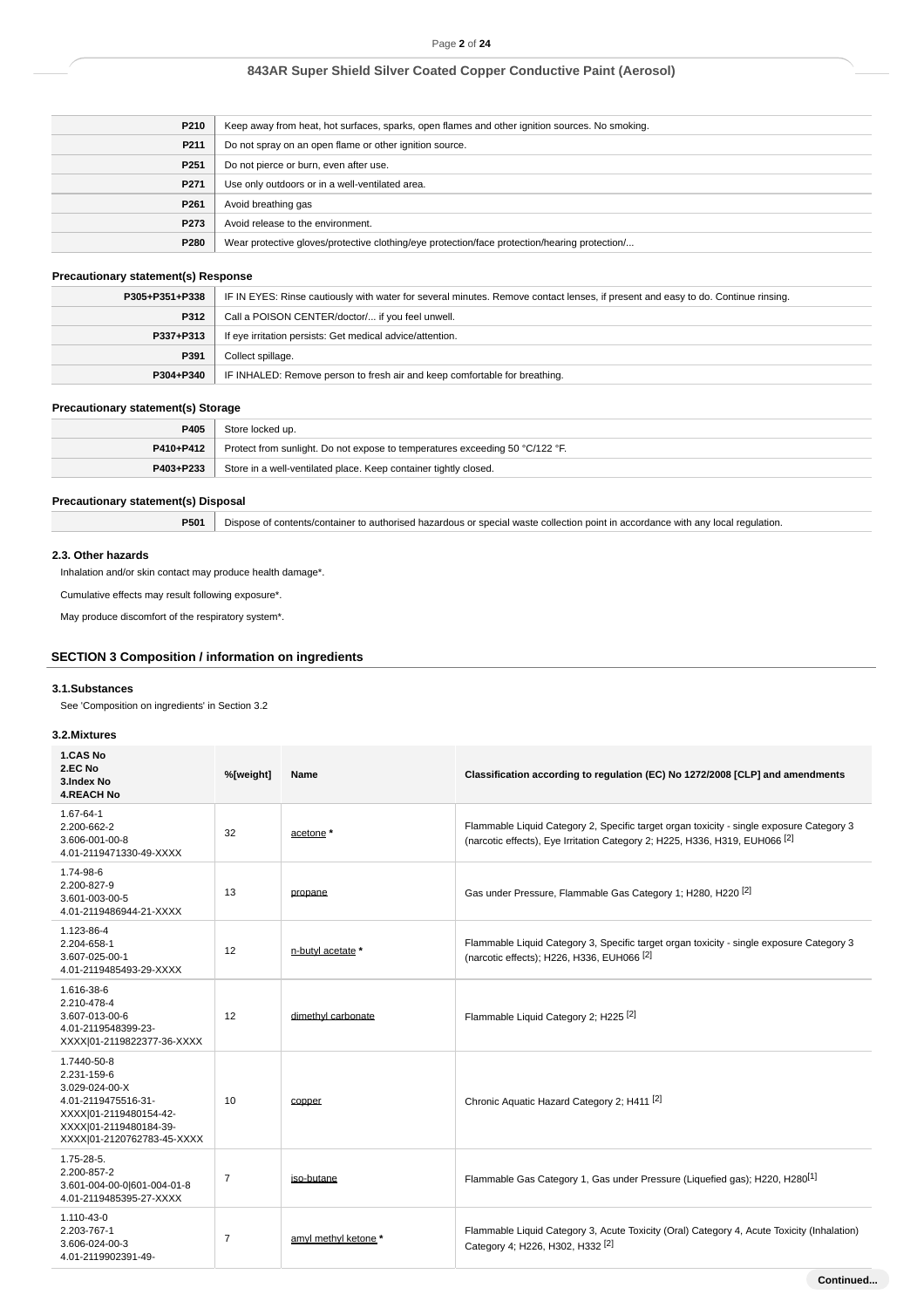| <b>1.CAS No</b><br>2.EC No<br>3.Index No<br><b>4.REACH No</b>                                       | %[weight]                                                                                                                                                          | Name                                                         | Classification according to regulation (EC) No 1272/2008 [CLP] and amendments |
|-----------------------------------------------------------------------------------------------------|--------------------------------------------------------------------------------------------------------------------------------------------------------------------|--------------------------------------------------------------|-------------------------------------------------------------------------------|
| XXXX 01-2120752829-39-XXXX                                                                          |                                                                                                                                                                    |                                                              |                                                                               |
| 1.108-65-6<br>2.203-603-9<br>3.607-195-00-7<br>4.01-2119475791-29-XXXX                              | $\overline{2}$                                                                                                                                                     | propylene givcol monomethyl ether<br>acetate, alpha-isomer * | Flammable Liquid Category 3; H226 <sup>[2]</sup>                              |
| 1.7440-22-4<br>2.231-131-3<br>3. Not Available<br>4.01-2119513211-60-<br>XXXX 01-2119555669-21-XXXX |                                                                                                                                                                    | silver                                                       | EUH210 <sup>[1]</sup>                                                         |
| Legend:                                                                                             | 1. Classified by Chemwatch; 2. Classification drawn from Requlation (EU) No 1272/2008 - Annex VI; 3. Classification drawn from C&L * EU<br><b>IOELVs</b> available |                                                              |                                                                               |

### **SECTION 4 First aid measures**

#### **4.1. Description of first aid measures**

| <b>Eye Contact</b>  | If aerosols come in contact with the eyes:<br>Immediately hold the eyelids apart and flush the eye continuously for at least 15 minutes with fresh running water.<br>Ensure complete irrigation of the eye by keeping eyelids apart and away from eye and moving the eyelids by occasionally lifting the upper<br>and lower lids.<br>Transport to hospital or doctor without delay.<br>▶ Removal of contact lenses after an eye injury should only be undertaken by skilled personnel.                                                                                                                                                                                                                                                                                                                                                                                                                                                                                                                                                                                                                                                                                                                                                                                                                                                                                                   |
|---------------------|------------------------------------------------------------------------------------------------------------------------------------------------------------------------------------------------------------------------------------------------------------------------------------------------------------------------------------------------------------------------------------------------------------------------------------------------------------------------------------------------------------------------------------------------------------------------------------------------------------------------------------------------------------------------------------------------------------------------------------------------------------------------------------------------------------------------------------------------------------------------------------------------------------------------------------------------------------------------------------------------------------------------------------------------------------------------------------------------------------------------------------------------------------------------------------------------------------------------------------------------------------------------------------------------------------------------------------------------------------------------------------------|
| <b>Skin Contact</b> | If solids or aerosol mists are deposited upon the skin:<br>Flush skin and hair with running water (and soap if available).<br>Remove any adhering solids with industrial skin cleansing cream.<br>DO NOT use solvents.<br>Seek medical attention in the event of irritation.                                                                                                                                                                                                                                                                                                                                                                                                                                                                                                                                                                                                                                                                                                                                                                                                                                                                                                                                                                                                                                                                                                             |
| Inhalation          | If aerosols, fumes or combustion products are inhaled:<br>▶ Remove to fresh air.<br>Lay patient down. Keep warm and rested.<br>▶ Prostheses such as false teeth, which may block airway, should be removed, where possible, prior to initiating first aid procedures.<br>If breathing is shallow or has stopped, ensure clear airway and apply resuscitation, preferably with a demand valve resuscitator, bag-valve<br>mask device, or pocket mask as trained. Perform CPR if necessary.<br>Transport to hospital, or doctor.                                                                                                                                                                                                                                                                                                                                                                                                                                                                                                                                                                                                                                                                                                                                                                                                                                                           |
| Ingestion           | FIF SWALLOWED, REFER FOR MEDICAL ATTENTION, WHERE POSSIBLE, WITHOUT DELAY.<br>For advice, contact a Poisons Information Centre or a doctor.<br>Urgent hospital treatment is likely to be needed.<br>In the mean time, qualified first-aid personnel should treat the patient following observation and employing supportive measures as indicated<br>by the patient's condition.<br>If the services of a medical officer or medical doctor are readily available, the patient should be placed in his/her care and a copy of the SDS<br>should be provided. Further action will be the responsibility of the medical specialist.<br>F If medical attention is not available on the worksite or surroundings send the patient to a hospital together with a copy of the SDS.<br>Where medical attention is not immediately available or where the patient is more than 15 minutes from a hospital or unless instructed<br>otherwise:<br>INDUCE vomiting with fingers down the back of the throat, ONLY IF CONSCIOUS. Lean patient forward or place on left side (head-down<br>position, if possible) to maintain open airway and prevent aspiration.<br>NOTE: Wear a protective glove when inducing vomiting by mechanical means.<br>If spontaneous vomiting appears imminent or occurs, hold patient's head down, lower than their hips to help avoid possible aspiration of<br>vomitus. |

### **4.2 Most important symptoms and effects, both acute and delayed**

See Section 11

### **4.3. Indication of any immediate medical attention and special treatment needed**

for copper intoxication:

- Unless extensive vomiting has occurred empty the stomach by lavage with water, milk, sodium bicarbonate solution or a 0.1% solution of potassium ferrocyanide (the resulting copper ferrocyanide is insoluble).
- Administer egg white and other demulcents.
- Maintain electrolyte and fluid balances.
- Morphine or meperidine (Demerol) may be necessary for control of pain.
- If symptoms persist or intensify (especially circulatory collapse or cerebral disturbances, try BAL intramuscularly or penicillamine in accordance with the supplier's recommendations.
- Treat shock vigorously with blood transfusions and perhaps vasopressor amines.
- If intravascular haemolysis becomes evident protect the kidneys by maintaining a diuresis with mannitol and perhaps by alkalinising the urine with sodium bicarbonate.
- It is unlikely that methylene blue would be effective against the occassional methaemoglobinemia and it might exacerbate the subsequent haemolytic episode.
- **Institute measures for impending renal and hepatic failure.**
- [GOSSELIN, SMITH & HODGE: Commercial Toxicology of Commercial Products]
- $\blacktriangleright$  A role for activated charcoals for emesis is, as yet, unproven.
- In severe poisoning CaNa2EDTA has been proposed.

[ELLENHORN & BARCELOUX: Medical Toxicology]

Treat symptomatically.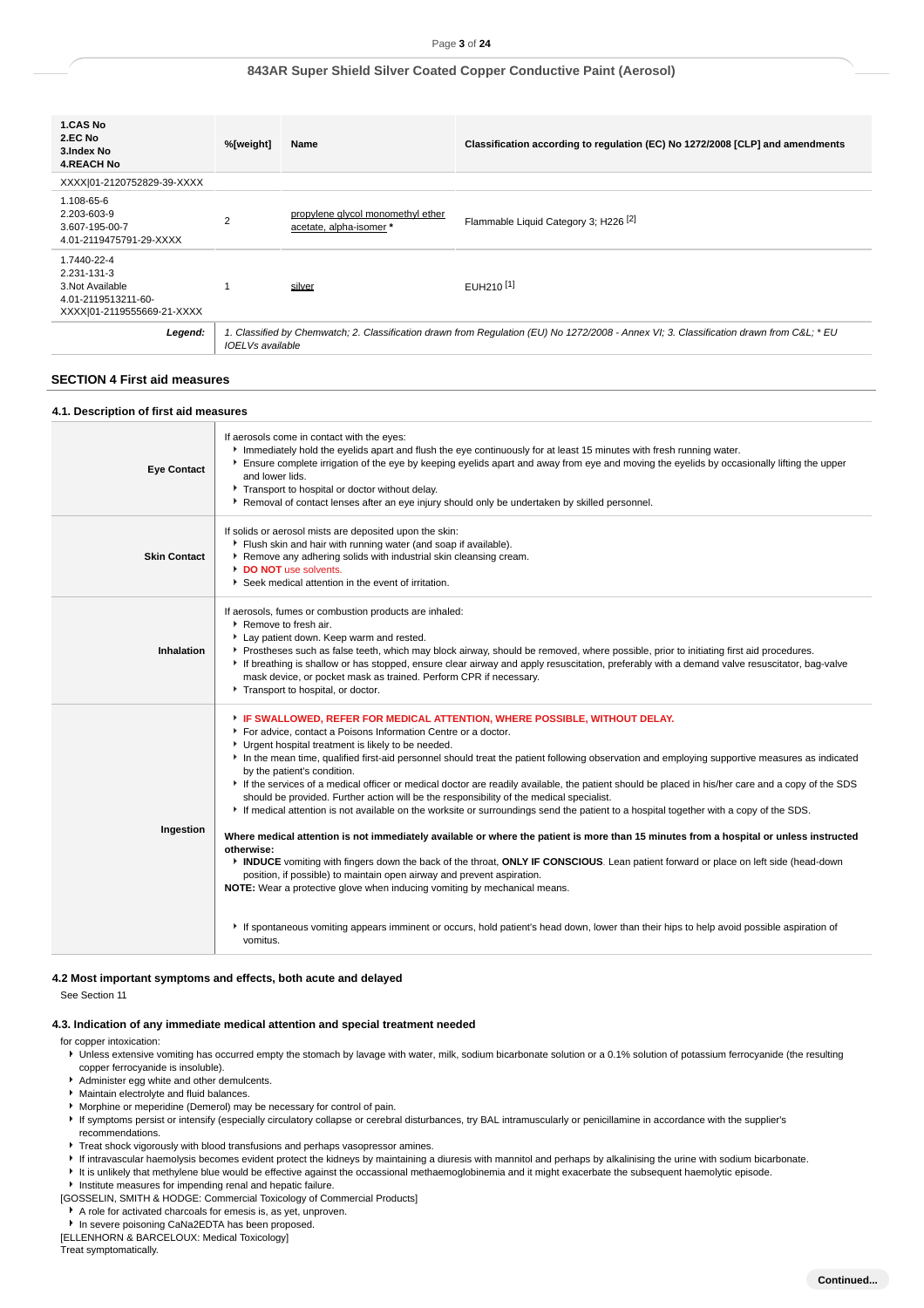For acute or short term repeated exposures to acetone:

- Symptoms of acetone exposure approximate ethanol intoxication.
- About 20% is expired by the lungs and the rest is metabolised. Alveolar air half-life is about 4 hours following two hour inhalation at levels near the Exposure Standard; in overdose, saturable metabolism and limited clearance, prolong the elimination half-life to 25-30 hours.
- 

There are no known antidotes and treatment should involve the usual methods of decontamination followed by supportive care. [Ellenhorn and Barceloux: Medical Toxicology]

### .<br>Management:

Measurement of serum and urine acetone concentrations may be useful to monitor the severity of ingestion or inhalation.

Inhalation Management:

- Maintain a clear airway, give humidified oxygen and ventilate if necessary.
- If respiratory irritation occurs, assess respiratory function and, if necessary, perform chest X-rays to check for chemical pneumonitis.
- Consider the use of steroids to reduce the inflammatory response.
- Treat pulmonary oedema with PEEP or CPAP ventilation.

Dermal Management:

- **F** Remove any remaining contaminated clothing, place in double sealed, clear bags, label and store in secure area away from patients and staff.
- Irrigate with copious amounts of water.
- An emollient may be required.

Eye Management:

I Irrigate thoroughly with running water or saline for 15 minutes.

Stain with fluorescein and refer to an ophthalmologist if there is any uptake of the stain.

#### Oral Management: **No GASTRIC LAVAGE OR EMETIC**

- **Encourage oral fluids.**
- Systemic Management:

Monitor blood glucose and arterial pH.

Ventilate if respiratory depression occurs.

If patient unconscious, monitor renal function.

Symptomatic and supportive care.

The Chemical Incident Management Handbook:

Guy's and St. Thomas' Hospital Trust, 2000

BIOLOGICAL EXPOSURE INDEX

These represent the determinants observed in specimens collected from a healthy worker exposed at the Exposure Standard (ES or TLV): Determinant Comments Comments Comments Sampling Time Comments Comments Comments Acetone in urine **Acetone in urine 1992** Channel End of shift **Figure 2003** Channel Acetone in urine 1996 NS

NS: Non-specific determinant; also observed after exposure to other material

### **SECTION 5 Firefighting measures**

#### **5.1. Extinguishing media**

Metal dust fires need to be smothered with sand, inert dry powders.

### **DO NOT** USE WATER, CO2 or FOAM.

Use DRY sand, graphite powder, dry sodium chloride based extinguishers, G-1 or Met L-X to smother fire.

Confining or smothering material is preferable to applying water as chemical reaction may produce flammable and explosive hydrogen gas.

- Chemical reaction with CO2 may produce flammable and explosive methane.
- If impossible to extinguish, withdraw, protect surroundings and allow fire to burn itself out.
- Alcohol stable foam.
- Dry chemical powder.
- **BCF** (where regulations permit).
- Carbon dioxide.
- Water spray or fog Large fires only.
- **DO NOT** use halogenated fire extinguishing agents.

**SMALL FIRE:**

Water spray, dry chemical or CO2

**LARGE FIRE:**

Water spray or fog.

### **5.2. Special hazards arising from the substrate or mixture**

| <b>Fire Incompatibility</b>  | Avoid contamination with oxidising agents i.e. nitrates, oxidising acids, chlorine bleaches, pool chlorine etc. as ignition may result                                                                                                                                                                                                                                                                                                                                                                                                                                                                                                                                                                                                                                                                                                                                                                                                                                                                                                             |
|------------------------------|----------------------------------------------------------------------------------------------------------------------------------------------------------------------------------------------------------------------------------------------------------------------------------------------------------------------------------------------------------------------------------------------------------------------------------------------------------------------------------------------------------------------------------------------------------------------------------------------------------------------------------------------------------------------------------------------------------------------------------------------------------------------------------------------------------------------------------------------------------------------------------------------------------------------------------------------------------------------------------------------------------------------------------------------------|
| 5.3. Advice for firefighters |                                                                                                                                                                                                                                                                                                                                                                                                                                                                                                                                                                                                                                                                                                                                                                                                                                                                                                                                                                                                                                                    |
| <b>Fire Fighting</b>         | Alert Fire Brigade and tell them location and nature of hazard.<br>▶ Wear breathing apparatus plus protective gloves in the event of a fire.<br>Prevent, by any means available, spillage from entering drains or water courses.<br>Use fire fighting procedures suitable for surrounding area.<br>DO NOT approach containers suspected to be hot.<br>Cool fire exposed containers with water spray from a protected location.<br>If safe to do so, remove containers from path of fire.<br>Equipment should be thoroughly decontaminated after use.                                                                                                                                                                                                                                                                                                                                                                                                                                                                                               |
| <b>Fire/Explosion Hazard</b> | DO NOT disturb burning dust. Explosion may result if dust is stirred into a cloud, by providing oxygen to a large surface of hot metal.<br>DO NOT use water or foam as generation of explosive hydrogen may result.<br>With the exception of the metals that burn in contact with air or water (for example, sodium), masses of combustible metals do not represent<br>unusual fire risks because they have the ability to conduct heat away from hot spots so efficiently that the heat of combustion cannot be<br>maintained - this means that it will require a lot of heat to ignite a mass of combustible metal. Generally, metal fire risks exist when sawdust,<br>machine shavings and other metal 'fines' are present.<br>Metal powders, while generally regarded as non-combustible:<br>May burn when metal is finely divided and energy input is high.<br>May react explosively with water.<br>May be ignited by friction, heat, sparks or flame.<br>May REIGNITE after fire is extinguished.<br>▶ Will burn with intense heat.<br>Note: |
|                              | Continued                                                                                                                                                                                                                                                                                                                                                                                                                                                                                                                                                                                                                                                                                                                                                                                                                                                                                                                                                                                                                                          |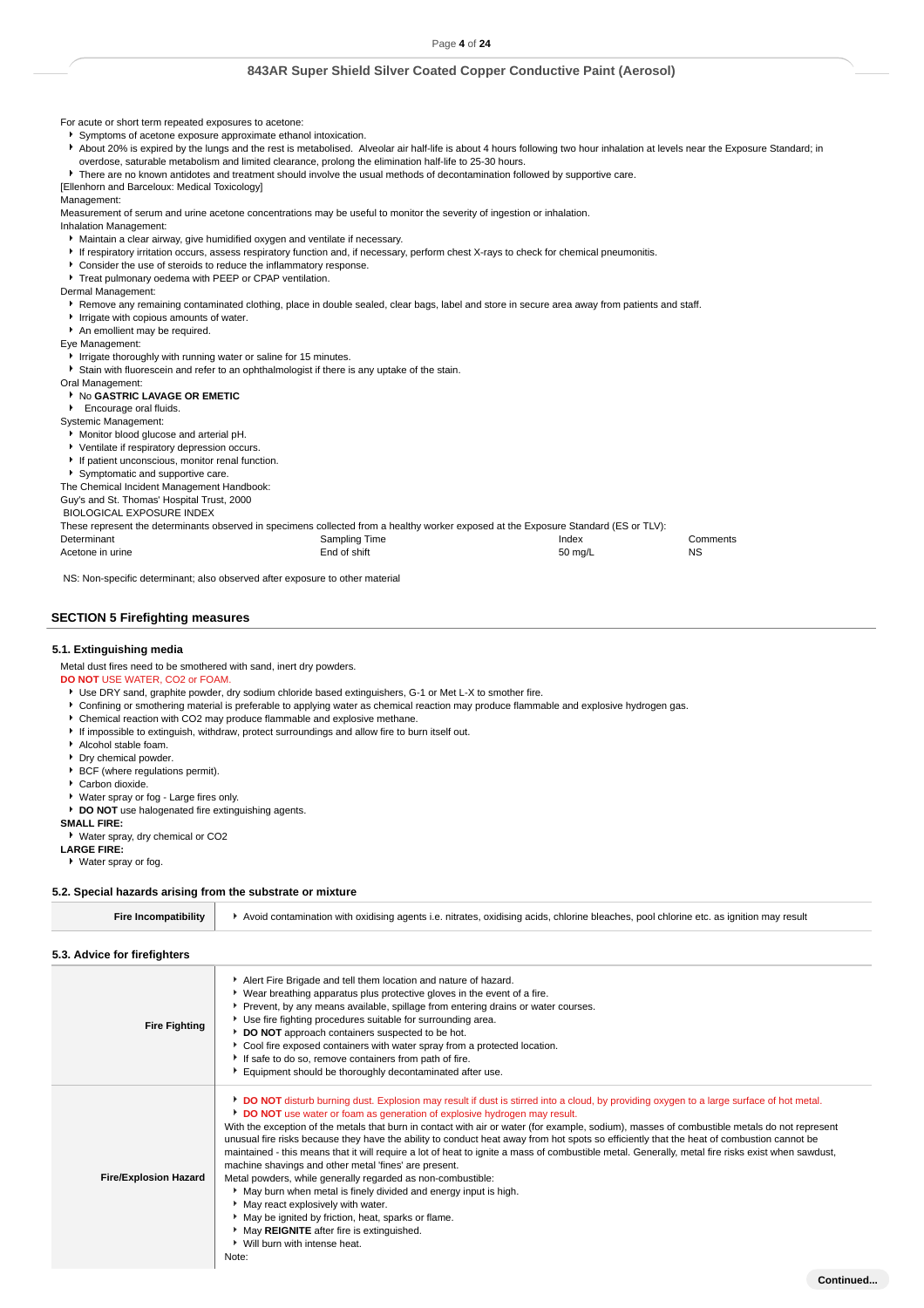| ► Metal dust fires are slow moving but intense and difficult to extinguish.                                                                                                                           |
|-------------------------------------------------------------------------------------------------------------------------------------------------------------------------------------------------------|
|                                                                                                                                                                                                       |
| Containers may explode on heating.                                                                                                                                                                    |
| Dusts or fumes may form explosive mixtures with air.                                                                                                                                                  |
| Gases generated in fire may be poisonous, corrosive or irritating.                                                                                                                                    |
| Hot or burning metals may react violently upon contact with other materials, such as oxidising agents and extinguishing agents used on fires<br>involving ordinary combustibles or flammable liquids. |
| Femperatures produced by burning metals can be higher than temperatures generated by burning flammable liquids                                                                                        |
| Some metals can continue to burn in carbon dioxide, nitrogen, water, or steam atmospheres in which ordinary combustibles or flammable<br>liquids would be incapable of burning.                       |
| carbon dioxide (CO2)                                                                                                                                                                                  |
| metal oxides                                                                                                                                                                                          |
| other pyrolysis products typical of burning organic material.                                                                                                                                         |
| Contains low boiling substance: Closed containers may rupture due to pressure buildup under fire conditions.                                                                                          |
| May emit poisonous fumes.                                                                                                                                                                             |
| <b>WARNING:</b> Aerosol containers may present pressure related hazards.                                                                                                                              |

### **SECTION 6 Accidental release measures**

# **6.1. Personal precautions, protective equipment and emergency procedures** See section 8

### **6.2. Environmental precautions**

See section 12

### **6.3. Methods and material for containment and cleaning up**

| <b>Minor Spills</b> | Clean up all spills immediately.<br>Avoid breathing vapours and contact with skin and eyes.<br>▶ Wear protective clothing, impervious gloves and safety glasses.<br>Shut off all possible sources of ignition and increase ventilation.<br>▶ Wipe up.<br>If safe, damaged cans should be placed in a container outdoors, away from all ignition sources, until pressure has dissipated.<br>• Undamaged cans should be gathered and stowed safely.                                                                                                                                                                                                                                                                                                                                                             |
|---------------------|---------------------------------------------------------------------------------------------------------------------------------------------------------------------------------------------------------------------------------------------------------------------------------------------------------------------------------------------------------------------------------------------------------------------------------------------------------------------------------------------------------------------------------------------------------------------------------------------------------------------------------------------------------------------------------------------------------------------------------------------------------------------------------------------------------------|
| <b>Major Spills</b> | Clear area of personnel and move upwind.<br>Alert Fire Brigade and tell them location and nature of hazard.<br>May be violently or explosively reactive.<br>▶ Wear breathing apparatus plus protective gloves.<br>• Prevent, by any means available, spillage from entering drains or water courses<br>No smoking, naked lights or ignition sources.<br>Increase ventilation.<br>Stop leak if safe to do so.<br>• Water spray or fog may be used to disperse / absorb vapour.<br>Absorb or cover spill with sand, earth, inert materials or vermiculite.<br>If safe, damaged cans should be placed in a container outdoors, away from ignition sources, until pressure has dissipated.<br>Undamaged cans should be gathered and stowed safely.<br>• Collect residues and seal in labelled drums for disposal. |

### **6.4. Reference to other sections**

Personal Protective Equipment advice is contained in Section 8 of the SDS.

# **SECTION 7 Handling and storage**

### **7.1. Precautions for safe handling**

| Safe handling                 | Avoid all personal contact, including inhalation.<br>▶ Wear protective clothing when risk of exposure occurs.<br>Use in a well-ventilated area.<br>Prevent concentration in hollows and sumps.<br>DO NOT enter confined spaces until atmosphere has been checked.<br>Avoid smoking, naked lights or ignition sources.<br>Avoid contact with incompatible materials.<br>When handling, DO NOT eat, drink or smoke.<br>DO NOT incinerate or puncture aerosol cans.<br>DO NOT spray directly on humans, exposed food or food utensils.<br>Avoid physical damage to containers.<br>Always wash hands with soap and water after handling.<br>V Work clothes should be laundered separately.<br>Use good occupational work practice.<br>• Observe manufacturer's storage and handling recommendations contained within this SDS.<br>Atmosphere should be regularly checked against established exposure standards to ensure safe working conditions are maintained. |
|-------------------------------|---------------------------------------------------------------------------------------------------------------------------------------------------------------------------------------------------------------------------------------------------------------------------------------------------------------------------------------------------------------------------------------------------------------------------------------------------------------------------------------------------------------------------------------------------------------------------------------------------------------------------------------------------------------------------------------------------------------------------------------------------------------------------------------------------------------------------------------------------------------------------------------------------------------------------------------------------------------|
| Fire and explosion protection | See section 5                                                                                                                                                                                                                                                                                                                                                                                                                                                                                                                                                                                                                                                                                                                                                                                                                                                                                                                                                 |
| Other information             | Store in original containers.<br>Keep containers securely sealed.<br>Store in a cool, dry, well-ventilated area.<br>Store away from incompatible materials and foodstuff containers.<br>Protect containers against physical damage and check regularly for leaks.<br>▶ Observe manufacturer's storage and handling recommendations contained within this SDS.                                                                                                                                                                                                                                                                                                                                                                                                                                                                                                                                                                                                 |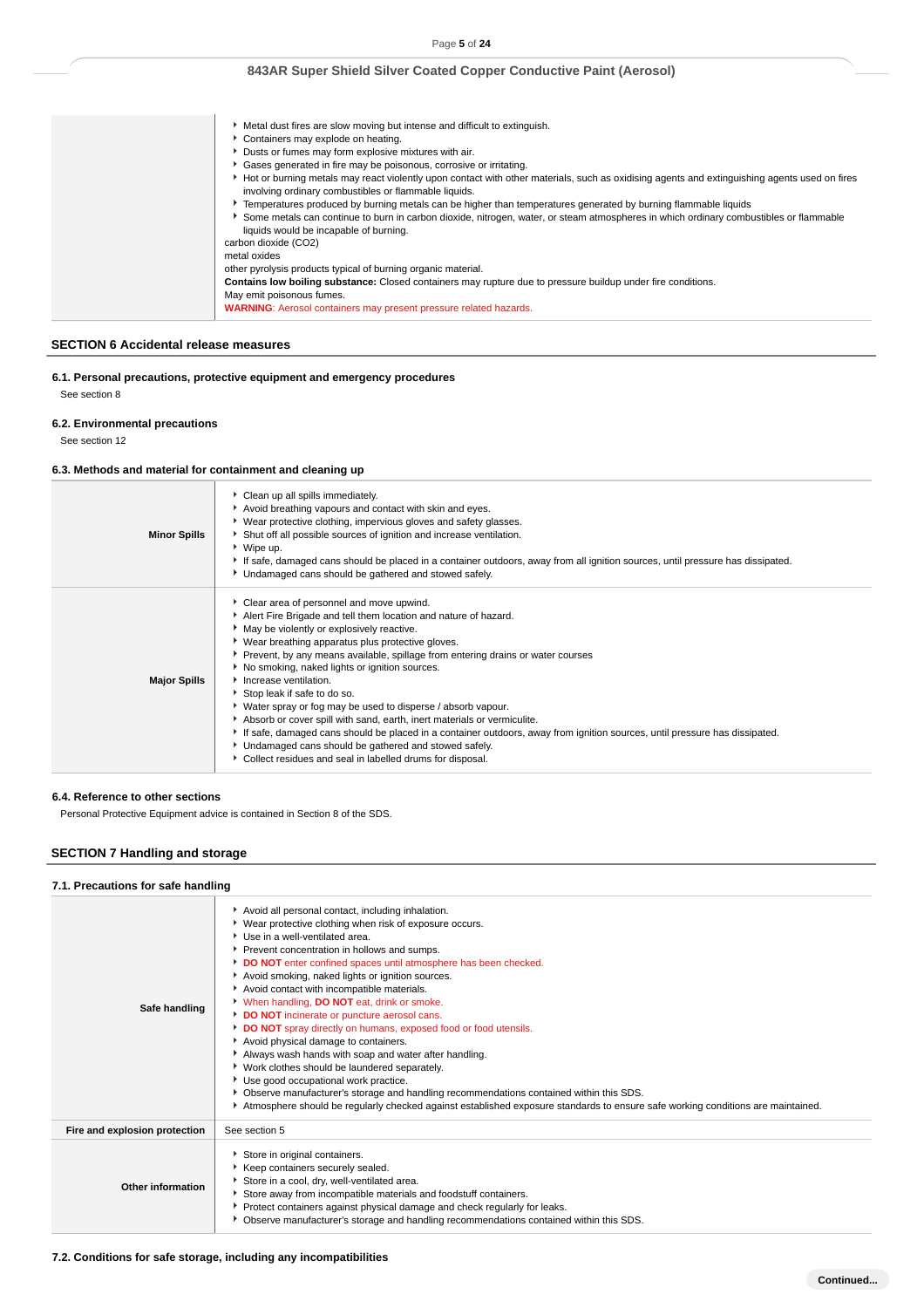| Suitable container      | For low viscosity materials<br>• Drums and jerricans must be of the non-removable head type.<br>▶ Where a can is to be used as an inner package, the can must have a screwed enclosure.<br>For materials with a viscosity of at least 2680 cSt. (23 deg. C) and solids (between 15 C deg. and 40 deg C.):<br>Removable head packaging;<br>Cans with friction closures and<br>I low pressure tubes and cartridges<br>may be used.<br>Where combination packages are used, and the inner packages are of glass, there must be sufficient inert cushioning material in contact with |
|-------------------------|----------------------------------------------------------------------------------------------------------------------------------------------------------------------------------------------------------------------------------------------------------------------------------------------------------------------------------------------------------------------------------------------------------------------------------------------------------------------------------------------------------------------------------------------------------------------------------|
|                         | inner and outer packages *.                                                                                                                                                                                                                                                                                                                                                                                                                                                                                                                                                      |
|                         | In addition, where inner packagings are glass and contain liquids of packing group I and II there must be sufficient inert absorbent to absorb any<br>spillage *.                                                                                                                                                                                                                                                                                                                                                                                                                |
|                         | * unless the outer packaging is a close fitting moulded plastic box and the substances are not incompatible with the plastic.                                                                                                                                                                                                                                                                                                                                                                                                                                                    |
|                         | Aerosol dispenser.<br>Check that containers are clearly labelled.                                                                                                                                                                                                                                                                                                                                                                                                                                                                                                                |
|                         | Inorganic derivative of Group 11 metal.                                                                                                                                                                                                                                                                                                                                                                                                                                                                                                                                          |
|                         | n-Butyl acetate:<br>reacts with water on standing to form acetic acid and n-butyl alcohol                                                                                                                                                                                                                                                                                                                                                                                                                                                                                        |
|                         | reacts violently with strong oxidisers and potassium tert-butoxide<br>is incompatible with caustics, strong acids and nitrates                                                                                                                                                                                                                                                                                                                                                                                                                                                   |
|                         | dissolves rubber, many plastics, resins and some coatings                                                                                                                                                                                                                                                                                                                                                                                                                                                                                                                        |
|                         | Heptanones:<br>react violently with strong oxidisers, aldehydes, nitric acid, perchloric acid                                                                                                                                                                                                                                                                                                                                                                                                                                                                                    |
|                         | • form a variety of unstable peroxides following reaction with hydrogen peroxide                                                                                                                                                                                                                                                                                                                                                                                                                                                                                                 |
|                         | are incompatible with aliphatic amines, aldehydes, strong bases<br>Carbonates are incompatible with cerium compounds, germanium, lead diacetate, magnesium, mercurous chloride, silver nitrate                                                                                                                                                                                                                                                                                                                                                                                   |
|                         | • Many metals may incandesce, react violently, ignite or react explosively upon addition of concentrated nitric acid.                                                                                                                                                                                                                                                                                                                                                                                                                                                            |
|                         | Acetone:<br>► may react violently with chloroform, activated charcoal, aliphatic amines, bromine, bromine trifluoride, chlorotriazine, chromic(IV) acid,<br>chromic(VI) acid, chromium trioxide, chromyl chloride, hexachloromelamine, iodine heptafluoride, iodoform, liquid oxygen, nitrosyl chloride,                                                                                                                                                                                                                                                                         |
|                         | nitrosyl perchlorate, nitryl perchlorate, perchloromelamine, peroxomonosulfuric acid, platinum, potassium tert-butoxide, strong acids, sulfur<br>dichloride, trichloromelamine, xenon tetrafluoride                                                                                                                                                                                                                                                                                                                                                                              |
|                         | F reacts violently with bromoform and chloroform in the presence of alkalies or in contact with alkaline surfaces.<br>► may form unstable and explosive peroxides in contact with strong oxidisers, fluorine, hydrogen peroxide (90%), sodium perchlorate,                                                                                                                                                                                                                                                                                                                       |
|                         | 2-methyl-1,3-butadiene                                                                                                                                                                                                                                                                                                                                                                                                                                                                                                                                                           |
|                         | • can increase the explosive sensitivity of nitromethane on contact flow or agitation may generate electrostatic charges due to low conductivity<br>If dissolves or attacks most rubber, resins, and plastics (polyethylenes, polyester, vinyl ester, PVC, Neoprene, Viton)                                                                                                                                                                                                                                                                                                      |
|                         | Butane/ isobutane                                                                                                                                                                                                                                                                                                                                                                                                                                                                                                                                                                |
|                         | reacts violently with strong oxidisers<br>reacts with acetylene, halogens and nitrous oxides                                                                                                                                                                                                                                                                                                                                                                                                                                                                                     |
|                         | is incompatible with chlorine dioxide, conc. nitric acid and some plastics                                                                                                                                                                                                                                                                                                                                                                                                                                                                                                       |
|                         | If may generate electrostatic charges, due to low conductivity, in flow or when agitated - these may ignite the vapour.                                                                                                                                                                                                                                                                                                                                                                                                                                                          |
|                         | Segregate from nickel carbonyl in the presence of oxygen, heat (20-40 C)<br>Esters react with acids to liberate heat along with alcohols and acids.                                                                                                                                                                                                                                                                                                                                                                                                                              |
|                         | Strong oxidising acids may cause a vigorous reaction with esters that is sufficiently exothermic to ignite the reaction products.                                                                                                                                                                                                                                                                                                                                                                                                                                                |
|                         | Heat is also generated by the interaction of esters with caustic solutions.<br>Flammable hydrogen is generated by mixing esters with alkali metals and hydrides.                                                                                                                                                                                                                                                                                                                                                                                                                 |
|                         | Esters may be incompatible with aliphatic amines and nitrates.                                                                                                                                                                                                                                                                                                                                                                                                                                                                                                                   |
| Storage incompatibility | Ketones in this group:<br>are reactive with many acids and bases liberating heat and flammable gases (e.g., H2).                                                                                                                                                                                                                                                                                                                                                                                                                                                                 |
|                         | ► react with reducing agents such as hydrides, alkali metals, and nitrides to produce flammable gas (H2) and heat.                                                                                                                                                                                                                                                                                                                                                                                                                                                               |
|                         | are incompatible with isocyanates, aldehydes, cyanides, peroxides, and anhydrides.<br>Freact violently with aldehydes, HNO3 (nitric acid), HNO3 + H2O2 (mixture of nitric acid and hydrogen peroxide), and HClO4 (perchloric acid).                                                                                                                                                                                                                                                                                                                                              |
|                         | may react with hydrogen peroxide to form unstable peroxides; many are heat- and shock-sensitive explosives.                                                                                                                                                                                                                                                                                                                                                                                                                                                                      |
|                         | A significant property of most ketones is that the hydrogen atoms on the carbons next to the carbonyl group are relatively acidic when compared<br>to hydrogen atoms in typical hydrocarbons. Under strongly basic conditions these hydrogen atoms may be abstracted to form an enolate anion.                                                                                                                                                                                                                                                                                   |
|                         | This property allows ketones, especially methyl ketones, to participate in condensation reactions with other ketones and aldehydes. This type of                                                                                                                                                                                                                                                                                                                                                                                                                                 |
|                         | condensation reaction is favoured by high substrate concentrations and high pH (greater than 1 wt% NaOH).<br>Propane:                                                                                                                                                                                                                                                                                                                                                                                                                                                            |
|                         | Freacts violently with strong oxidisers, barium peroxide, chlorine dioxide, dichlorine oxide, fluorine etc.                                                                                                                                                                                                                                                                                                                                                                                                                                                                      |
|                         | liquid attacks some plastics, rubber and coatings<br>may accumulate static charges which may ignite its vapours                                                                                                                                                                                                                                                                                                                                                                                                                                                                  |
|                         | Avoid reaction with oxidising agents, bases and strong reducing agents.                                                                                                                                                                                                                                                                                                                                                                                                                                                                                                          |
|                         | Metals exhibit varying degrees of activity. Reaction is reduced in the massive form (sheet, rod, or drop), compared with finely divided forms. The<br>less active metals will not burn in air but:                                                                                                                                                                                                                                                                                                                                                                               |
|                         | can react exothermically with oxidising acids to form noxious gases.                                                                                                                                                                                                                                                                                                                                                                                                                                                                                                             |
|                         | ► catalyse polymerisation and other reactions, particularly when finely divided<br>react with halogenated hydrocarbons (for example, copper dissolves when heated in carbon tetrachloride), sometimes forming explosive                                                                                                                                                                                                                                                                                                                                                          |
|                         | compounds.                                                                                                                                                                                                                                                                                                                                                                                                                                                                                                                                                                       |
|                         | Finely divided metal powders develop pyrophoricity when a critical specific surface area is exceeded; this is ascribed to high heat of oxide                                                                                                                                                                                                                                                                                                                                                                                                                                     |
|                         | formation on exposure to air.                                                                                                                                                                                                                                                                                                                                                                                                                                                                                                                                                    |
|                         | Safe handling is possible in relatively low concentrations of oxygen in an inert gas.<br>▶ Several pyrophoric metals, stored in glass bottles have ignited when the container is broken on impact. Storage of these materials moist and                                                                                                                                                                                                                                                                                                                                          |
|                         | in metal containers is recommended.                                                                                                                                                                                                                                                                                                                                                                                                                                                                                                                                              |
|                         | The reaction residues from various metal syntheses (involving vacuum evaporation and co-deposition with a ligand) are often pyrophoric.<br>Factors influencing the pyrophoricity of metals are particle size, presence of moisture, nature of the surface of the particle, heat of formation of                                                                                                                                                                                                                                                                                  |
|                         | the oxide, or nitride, mass, hydrogen content, stress, purity and presence of oxide, among others.                                                                                                                                                                                                                                                                                                                                                                                                                                                                               |
|                         | Many metals in elemental form react exothermically with compounds having active hydrogen atoms (such as acids and water) to form<br>flammable hydrogen gas and caustic products.                                                                                                                                                                                                                                                                                                                                                                                                 |
|                         | Elemental metals may react with azo/diazo compounds to form explosive products.                                                                                                                                                                                                                                                                                                                                                                                                                                                                                                  |
|                         | Some elemental metals form explosive products with halogenated hydrocarbons.                                                                                                                                                                                                                                                                                                                                                                                                                                                                                                     |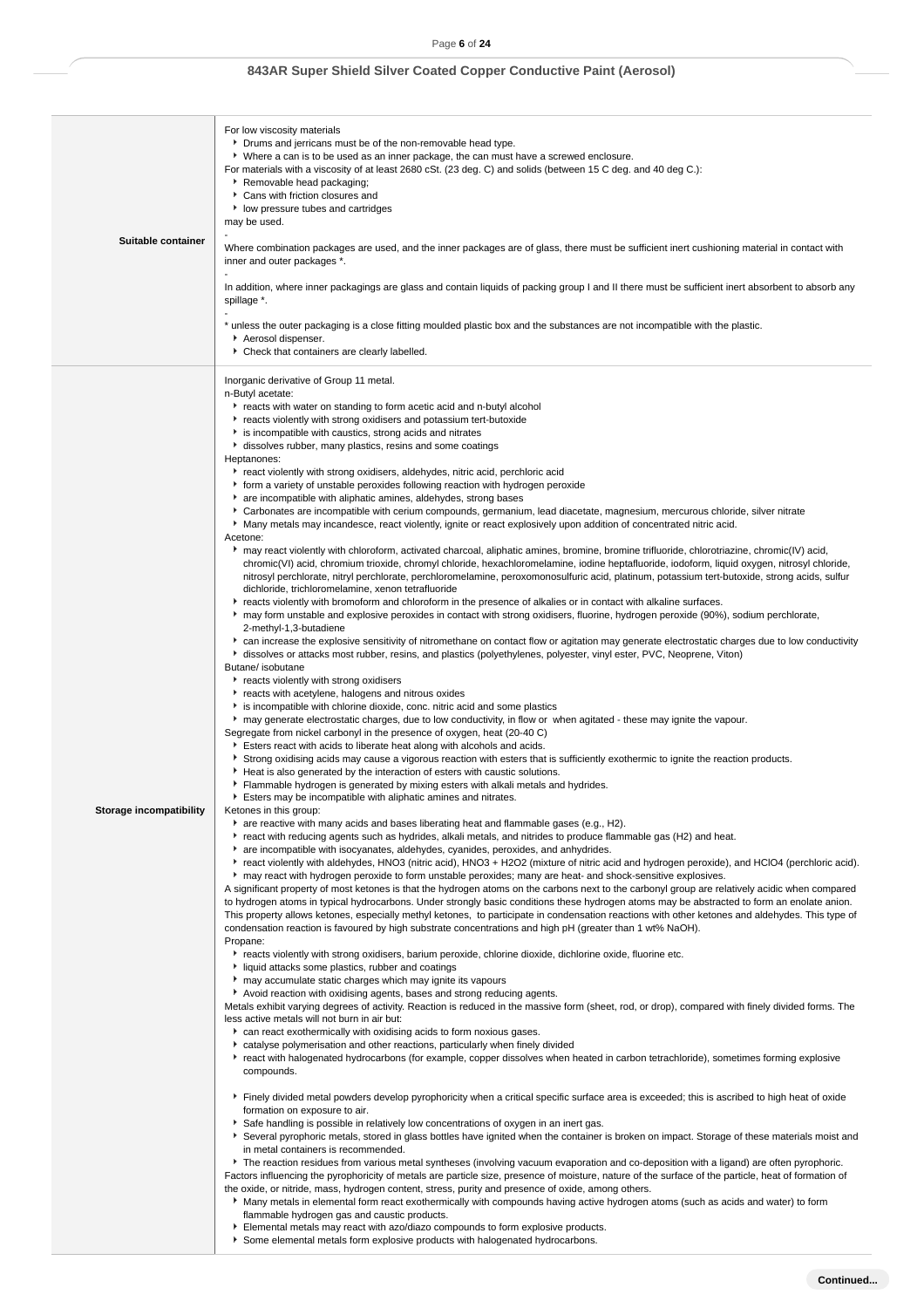# **7.3. Specific end use(s)**

See section 1.2

# **SECTION 8 Exposure controls / personal protection**

### **8.1. Control parameters**

| Ingredient                                                 | <b>DNELs</b><br><b>Exposure Pattern Worker</b>                                                                                                                                                                                                                                                                                                                                                                                                                                                                                                                                                                                                                                                                                 | <b>PNECs</b><br>Compartment                                                                                                                                                                                                                                          |
|------------------------------------------------------------|--------------------------------------------------------------------------------------------------------------------------------------------------------------------------------------------------------------------------------------------------------------------------------------------------------------------------------------------------------------------------------------------------------------------------------------------------------------------------------------------------------------------------------------------------------------------------------------------------------------------------------------------------------------------------------------------------------------------------------|----------------------------------------------------------------------------------------------------------------------------------------------------------------------------------------------------------------------------------------------------------------------|
| acetone                                                    | Dermal 186 mg/kg bw/day (Systemic, Chronic)<br>Inhalation 1 210 mg/m <sup>3</sup> (Systemic, Chronic)<br>Inhalation 2 420 mg/m <sup>3</sup> (Local, Acute)<br>Dermal 62 mg/kg bw/day (Systemic, Chronic) *<br>Inhalation 200 mg/m <sup>3</sup> (Systemic, Chronic) *<br>Oral 62 mg/kg bw/day (Systemic, Chronic) *                                                                                                                                                                                                                                                                                                                                                                                                             | 10.6 mg/L (Water (Fresh))<br>1.06 mg/L (Water - Intermittent release)<br>21 mg/L (Water (Marine))<br>30.4 mg/kg sediment dw (Sediment (Fresh Water))<br>3.04 mg/kg sediment dw (Sediment (Marine))<br>29.5 mg/kg soil dw (Soil)<br>100 mg/L (STP)                    |
| n-butyl acetate                                            | Dermal 7 mg/kg bw/day (Systemic, Chronic)<br>Inhalation 48 mg/m <sup>3</sup> (Systemic, Chronic)<br>Inhalation 300 mg/m <sup>3</sup> (Local, Chronic)<br>Dermal 11 mg/kg bw/day (Systemic, Acute)<br>Inhalation 600 mg/m <sup>3</sup> (Systemic, Acute)<br>Inhalation 600 mg/m <sup>3</sup> (Local, Acute)<br>Dermal 3.4 mg/kg bw/day (Systemic, Chronic) *<br>Inhalation 12 mg/m <sup>3</sup> (Systemic, Chronic) *<br>Oral 2 mg/kg bw/day (Systemic, Chronic) *<br>Inhalation 35.7 mg/m <sup>3</sup> (Local, Chronic) *<br>Dermal 6 mg/kg bw/day (Systemic, Acute) *<br>Inhalation 300 mg/m <sup>3</sup> (Systemic, Acute) *<br>Oral 2 mg/kg bw/day (Systemic, Acute) *<br>Inhalation 300 mg/m <sup>3</sup> (Local, Acute) * | 0.18 mg/L (Water (Fresh))<br>0.018 mg/L (Water - Intermittent release)<br>0.36 mg/L (Water (Marine))<br>0.981 mg/kg sediment dw (Sediment (Fresh Water))<br>0.098 mg/kg sediment dw (Sediment (Marine))<br>0.09 mg/kg soil dw (Soil)<br>35.6 mg/L (STP)              |
| dimethyl carbonate                                         | Dermal 5 mg/kg bw/day (Systemic, Chronic)<br>Inhalation 34.9 mg/m <sup>3</sup> (Systemic, Chronic)<br>Dermal 2.5 mg/kg bw/day (Systemic, Chronic) *<br>Inhalation 8.7 mg/m <sup>3</sup> (Systemic, Chronic) *<br>Oral 2.5 mg/kg bw/day (Systemic, Chronic) *                                                                                                                                                                                                                                                                                                                                                                                                                                                                   | 0.5 mg/L (Water (Fresh))<br>0.05 mg/L (Water - Intermittent release)<br>1 mg/L (Water (Marine))<br>188 mg/L (STP)                                                                                                                                                    |
| copper                                                     | Dermal 137 mg/kg bw/day (Systemic, Chronic)<br>Dermal 273 mg/kg bw/day (Systemic, Acute)<br>Dermal 137 mg/kg bw/day (Systemic, Chronic) *<br>Oral 0.041 mg/kg bw/day (Systemic, Chronic) *<br>Inhalation 1 mg/m <sup>3</sup> (Local, Chronic) *<br>Dermal 273 mg/kg bw/day (Systemic, Acute) *<br>Inhalation 1 mg/m <sup>3</sup> (Local, Acute) *                                                                                                                                                                                                                                                                                                                                                                              | 3.1 µg/L (Water (Fresh))<br>1.2 µg/L (Water - Intermittent release)<br>0 µg/L (Water (Marine))<br>87 mg/kg sediment dw (Sediment (Fresh Water))<br>12 mg/kg sediment dw (Sediment (Marine))<br>0.7 mg/kg soil dw (Soil)<br>0.33 mg/L (STP)<br>0.12 mg/kg food (Oral) |
| amyl methyl ketone                                         | Dermal 54.27 mg/kg bw/day (Systemic, Chronic)<br>Inhalation 394.25 mg/m <sup>3</sup> (Systemic, Chronic)<br>Inhalation 1 516 mg/m <sup>3</sup> (Systemic, Acute)<br>Dermal 23.32 mg/kg bw/day (Systemic, Chronic) *<br>Inhalation 84.31 mg/m <sup>3</sup> (Systemic, Chronic) *<br>Oral 23.32 mg/kg bw/day (Systemic, Chronic) *                                                                                                                                                                                                                                                                                                                                                                                               | 0.098 mg/L (Water (Fresh))<br>0.01 mg/L (Water - Intermittent release)<br>0.982 mg/L (Water (Marine))<br>1.89 mg/kg sediment dw (Sediment (Fresh Water))<br>0.189 mg/kg sediment dw (Sediment (Marine))<br>0.321 mg/kg soil dw (Soil)<br>12.5 mg/L (STP)             |
| propylene glycol monomethyl<br>ether acetate, alpha-isomer | Dermal 796 mg/kg bw/day (Systemic, Chronic)<br>Inhalation 275 mg/m <sup>3</sup> (Systemic, Chronic)<br>Inhalation 550 mg/m <sup>3</sup> (Local, Acute)<br>Dermal 320 mg/kg bw/day (Systemic, Chronic) *<br>Inhalation 33 mg/m <sup>3</sup> (Systemic, Chronic) *<br>Oral 36 mg/kg bw/day (Systemic, Chronic) *<br>Inhalation 33 mg/m <sup>3</sup> (Local, Chronic) *                                                                                                                                                                                                                                                                                                                                                           | 0.635 mg/L (Water (Fresh))<br>0.064 mg/L (Water - Intermittent release)<br>6.35 mg/L (Water (Marine))<br>3.29 mg/kg sediment dw (Sediment (Fresh Water))<br>0.329 mg/kg sediment dw (Sediment (Marine))<br>0.29 mg/kg soil dw (Soil)<br>100 mg/L (STP)               |
| silver                                                     | Inhalation 0.1 mg/m <sup>3</sup> (Systemic, Chronic)<br>Inhalation 0.04 mg/m <sup>3</sup> (Systemic, Chronic) *<br>Oral 1.2 mg/kg bw/day (Systemic, Chronic) *                                                                                                                                                                                                                                                                                                                                                                                                                                                                                                                                                                 | 0.04 µg/L (Water (Fresh))<br>0.86 µg/L (Water - Intermittent release)<br>438.13 mg/kg sediment dw (Sediment (Fresh Water))<br>438.13 mg/kg sediment dw (Sediment (Marine))<br>1.41 mg/kg soil dw (Soil)<br>0.025 mg/L (STP)                                          |

\* Values for General Population

# **Occupational Exposure Limits (OEL)**

**INGREDIENT DATA**

| Source                                                                               | Ingredient      | <b>Material name</b> | <b>TWA</b>              | <b>STEL</b>              | Peak             | <b>Notes</b>     |
|--------------------------------------------------------------------------------------|-----------------|----------------------|-------------------------|--------------------------|------------------|------------------|
| UK Workplace Exposure Limits<br>(WELs)                                               | acetone         | Acetone              | 500 ppm / 1210<br>mq/m3 | 3620 mg/m3 /<br>1500 ppm | Not<br>Available | Not<br>Available |
| EU Consolidated List of<br>Indicative Occupational<br>Exposure Limit Values (IOELVs) | acetone         | Acetone              | 500 ppm / 1210<br>mq/m3 | Not Available            | Not<br>Available | Not<br>Available |
| UK Workplace Exposure Limits<br>(WELs)                                               | n-butyl acetate | Butyl acetate        | 150 ppm / 724<br>mq/m3  | 966 mg/m3 / 200<br>ppm   | Not<br>Available | Not<br>Available |
| EU Consolidated List of<br>Indicative Occupational<br>Exposure Limit Values (IOELVs) | n-butyl acetate | n-Butyl acetate      | 50 ppm / 241<br>mq/m3   | 723 mg/m3 / 150<br>ppm   | Not<br>Available | Not<br>Available |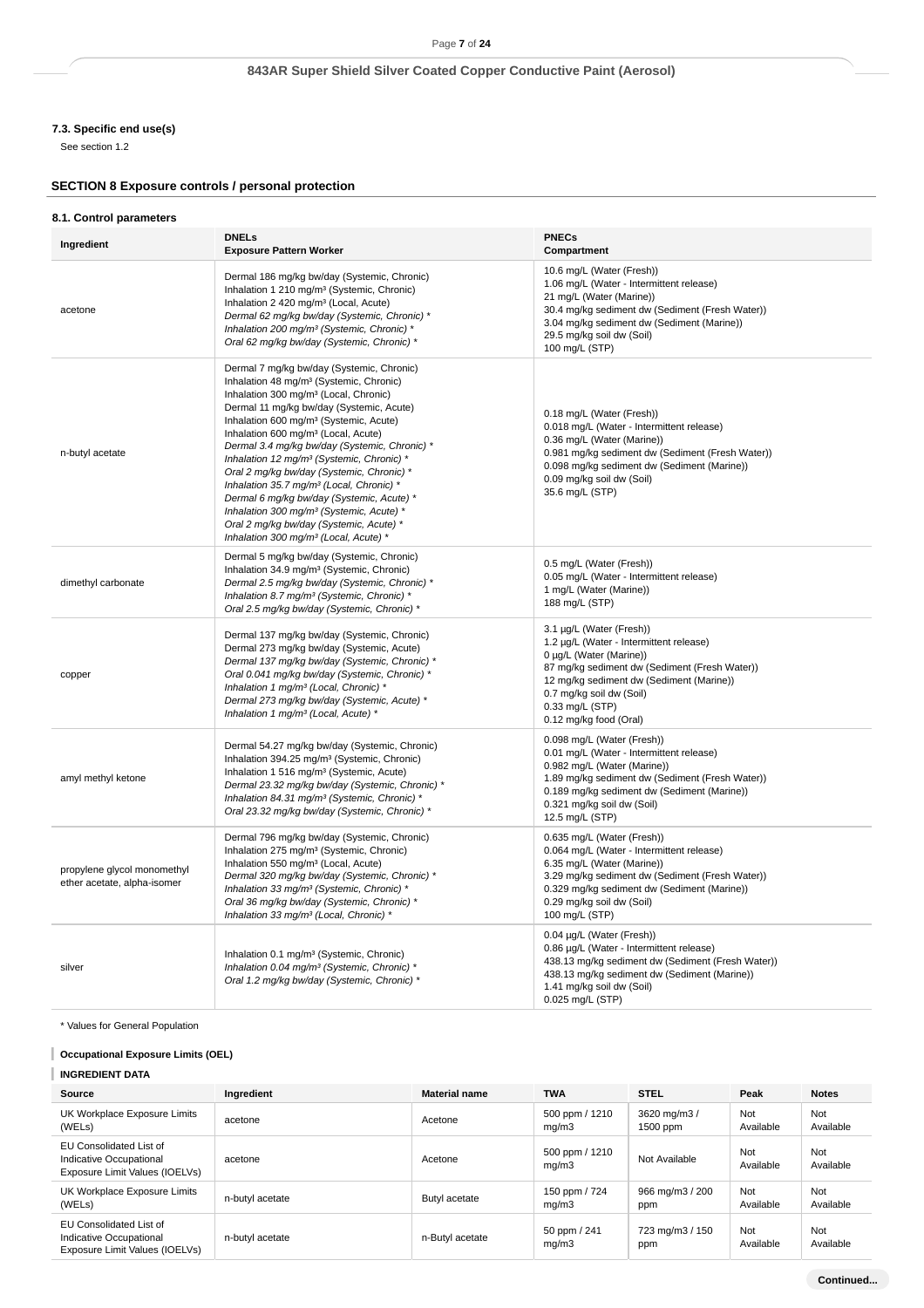### Page **8** of **24**

### **843AR Super Shield Silver Coated Copper Conductive Paint (Aerosol)**

| Source                                                                               | Ingredient                                                 |             | <b>Material name</b>          | <b>TWA</b>            |                        | <b>STEL</b>     | Peak             | <b>Notes</b>     |
|--------------------------------------------------------------------------------------|------------------------------------------------------------|-------------|-------------------------------|-----------------------|------------------------|-----------------|------------------|------------------|
| UK Workplace Exposure Limits<br>(WELs)                                               | copper                                                     |             | Copper fume (as Cu)           | $0.2$ mg/m $3$        |                        | Not Available   | Not<br>Available | Not<br>Available |
| UK Workplace Exposure Limits<br>(WELs)                                               | amyl methyl ketone                                         |             | Heptan-2-one                  | 50 ppm / 237<br>mg/m3 | ppm                    | 475 mg/m3 / 100 | Not<br>Available | <b>Sk</b>        |
| EU Consolidated List of<br>Indicative Occupational<br>Exposure Limit Values (IOELVs) | amyl methyl ketone                                         |             | Heptan-2-one                  | 50 ppm / 238<br>mg/m3 | ppm                    | 475 mg/m3 / 100 | Not<br>Available | Skin             |
| UK Workplace Exposure Limits<br>(WELs)                                               | propylene glycol monomethyl ether<br>acetate, alpha-isomer |             | 1-Methoxypropyl<br>acetate    | 50 ppm / 274<br>mg/m3 | 548 mg/m3 / 100<br>ppm |                 | Not<br>Available | Sk               |
| EU Consolidated List of<br>Indicative Occupational<br>Exposure Limit Values (IOELVs) | propylene glycol monomethyl ether<br>acetate, alpha-isomer |             | 1-Methoxypropyl-<br>2-acetate | 50 ppm / 275<br>mg/m3 | 550 mg/m3 / 100<br>ppm |                 | Not<br>Available | Skin             |
| UK Workplace Exposure Limits<br>(WELs)                                               | silver                                                     |             | Silver, metallic              | $0.1$ mg/m $3$        |                        | Not Available   | Not<br>Available | Not<br>Available |
| <b>Emergency Limits</b>                                                              |                                                            |             |                               |                       |                        |                 |                  |                  |
| Ingredient                                                                           | TEEL-1                                                     |             | TEEL-2                        |                       |                        | TEEL-3          |                  |                  |
| acetone                                                                              | Not Available                                              |             | Not Available                 |                       |                        | Not Available   |                  |                  |
| propane                                                                              | Not Available                                              |             | Not Available                 |                       |                        | Not Available   |                  |                  |
| n-butyl acetate                                                                      | Not Available                                              |             | Not Available                 |                       |                        | Not Available   |                  |                  |
| dimethyl carbonate                                                                   | 11 ppm                                                     |             | 120 ppm                       |                       | 700 ppm                |                 |                  |                  |
| copper                                                                               | $3$ mg/m $3$                                               | 33 mg/m3    |                               |                       |                        | 200 mg/m3       |                  |                  |
| iso-butane                                                                           | 5500* ppm                                                  | 17000** ppm |                               |                       |                        | 53000*** ppm    |                  |                  |
| amyl methyl ketone                                                                   | $150$ ppm                                                  | 670 ppm     |                               |                       |                        | 4000* ppm       |                  |                  |
| propylene glycol monomethyl<br>ether acetate, alpha-isomer                           | Not Available                                              |             | Not Available                 |                       | Not Available          |                 |                  |                  |
| silver                                                                               | $0.3$ mg/m $3$                                             |             | 170 mg/m3                     |                       | 990 mg/m3              |                 |                  |                  |
| Ingredient                                                                           | <b>Original IDLH</b>                                       |             |                               | <b>Revised IDLH</b>   |                        |                 |                  |                  |
| acetone                                                                              | 2,500 ppm                                                  |             |                               | Not Available         |                        |                 |                  |                  |
| propane                                                                              | 2,100 ppm                                                  |             | Not Available                 |                       |                        |                 |                  |                  |
| n-butyl acetate                                                                      | 1,700 ppm                                                  |             | Not Available                 |                       |                        |                 |                  |                  |
| dimethyl carbonate                                                                   | Not Available                                              |             | Not Available                 |                       |                        |                 |                  |                  |
| copper                                                                               | 100 mg/m3                                                  |             | Not Available                 |                       |                        |                 |                  |                  |
| iso-butane                                                                           | Not Available                                              |             | Not Available                 |                       |                        |                 |                  |                  |
| amyl methyl ketone                                                                   | 800 ppm                                                    |             |                               | Not Available         |                        |                 |                  |                  |
| propylene glycol monomethyl<br>ether acetate, alpha-isomer                           | Not Available                                              |             |                               | Not Available         |                        |                 |                  |                  |
| silver                                                                               | $10 \text{ mg/m}$                                          |             | Not Available                 |                       |                        |                 |                  |                  |

### **MATERIAL DATA**

Odour Threshold Value: 3.6 ppm (detection), 699 ppm (recognition)

Saturation vapour concentration: 237000 ppm @ 20 C

NOTE: Detector tubes measuring in excess of 40 ppm, are available.

Exposure at or below the recommended TLV-TWA is thought to protect the worker against mild irritation associated with brief exposures and the bioaccumulation, chronic irritation of the respiratory tract and headaches associated with long-term acetone exposures. The NIOSH REL-TWA is substantially lower and has taken into account slight irritation experienced by volunteer subjects at 300 ppm. Mild irritation to acclimatised workers begins at about 750 ppm - unacclimatised subjects will experience irritation at about 350-500 ppm but acclimatisation can occur rapidly. Disagreement between the peak bodies is based largely on the view by ACGIH that widespread use of acetone, without evidence of significant adverse health effects at higher concentrations, allows acceptance of a higher limit.

Half-life of acetone in blood is 3 hours which means that no adjustment for shift-length has to be made with reference to the standard 8 hour/day, 40 hours per week because body clearance occurs within any shift with low potential for accumulation.

A STEL has been established to prevent excursions of acetone vapours that could cause depression of the central nervous system.

Odour Safety Factor(OSF) OSF=38 (ACETONE)

For n-butyl acetate

Odour Threshold Value: 0.0063 ppm (detection), 0.038-12 ppm (recognition)

Exposure at or below the recommended TLV-TWA is thought to prevent significant irritation of the eyes and respiratory passages as well as narcotic effects. In light of the lack of substantive evidence regarding teratogenicity and a review of acute oral data a STEL is considered inappropriate.

Odour Safety Factor(OSF)

OSF=3.8E2 (n-BUTYL ACETATE)

#### For butane:

Odour Threshold Value: 2591 ppm (recognition)

Butane in common with other homologues in the straight chain saturated aliphatic hydrocarbon series is not characterised by its toxicity but by its narcosis-inducing effects at high concentrations. The TLV is based on analogy with pentane by comparing their lower explosive limits in air. It is concluded that this limit will protect workers against the significant risk of drowsiness and other narcotic effects.

Odour Safety Factor(OSF)

OSF=0.22 (n-BUTANE)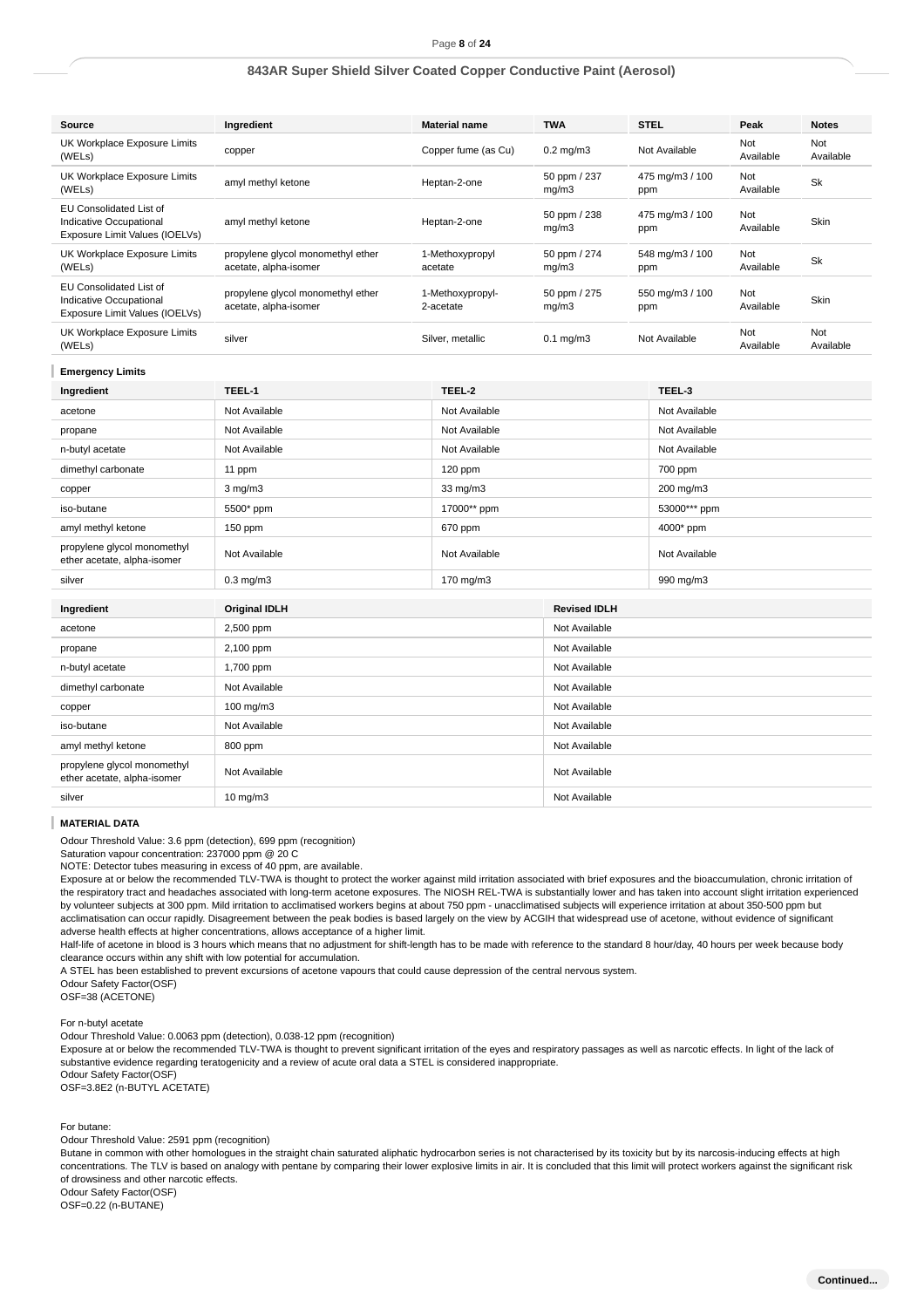for propylene glycol monomethyl ether acetate (PGMEA)

Saturated vapour concentration: 4868 ppm at 20 C.

A two-week inhalation study found nasal effects to the nasal mucosa in animals at concentrations up to 3000 ppm. Differences in the teratogenic potential of the alpha (commercial grade) and beta isomers of PGMEA may be explained by the formation of different metabolites. The beta-isomer is thought to be oxidised to methoxypropionic acid, a homologue to methoxyacetic acid which is a known teratogen. The alpha- form is conjugated and excreted. PGMEA mixture (containing 2% to 5% beta isomer) is a mild skin and eye irritant, produces mild central nervous system effects in animals at 3000 ppm and produces mild CNS impairment and upper respiratory tract and eye irritation in humans at 1000 ppm. In rats exposed to 3000 ppm PGMEA produced slight foetotoxic effects (delayed sternabral ossification) - no effects on foetal development were seen in rabbits exposed at 3000 ppm.

For propane Odour Safety Factor(OSF) OSF=0.16 (PROPANE) For amyl methyl ketone: Odour Threshold Value: 0.18 ppm (detection) The TLV-TWA is well below the highest level of vapour (1025 ppm) reported to be associated with adverse effects in animals including dermal irritation. Odour Safety Factor (OSF) OSF=1.4E2 (2-HEPTANONE)

### **8.2. Exposure controls**

|                                | Engineering controls are used to remove a hazard or place a barrier between the worker and the hazard. Well-designed engineering controls can<br>be highly effective in protecting workers and will typically be independent of worker interactions to provide this high level of protection.<br>The basic types of engineering controls are:<br>Process controls which involve changing the way a job activity or process is done to reduce the risk.<br>Enclosure and/or isolation of emission source which keeps a selected hazard 'physically' away from the worker and ventilation that strategically<br>'adds' and 'removes' air in the work environment. Ventilation can remove or dilute an air contaminant if designed properly. The design of a<br>ventilation system must match the particular process and chemical or contaminant in use.<br>Employers may need to use multiple types of controls to prevent employee overexposure.<br>General exhaust is adequate under normal conditions. If risk of overexposure exists, wear SAA approved respirator. Correct fit is essential to<br>obtain adequate protection.<br>Provide adequate ventilation in warehouse or closed storage areas.<br>Air contaminants generated in the workplace possess varying 'escape' velocities which, in turn, determine the 'capture velocities' of fresh<br>circulating air required to effectively remove the contaminant. |                                  |               |  |  |  |
|--------------------------------|--------------------------------------------------------------------------------------------------------------------------------------------------------------------------------------------------------------------------------------------------------------------------------------------------------------------------------------------------------------------------------------------------------------------------------------------------------------------------------------------------------------------------------------------------------------------------------------------------------------------------------------------------------------------------------------------------------------------------------------------------------------------------------------------------------------------------------------------------------------------------------------------------------------------------------------------------------------------------------------------------------------------------------------------------------------------------------------------------------------------------------------------------------------------------------------------------------------------------------------------------------------------------------------------------------------------------------------------------------------------------------------------------------------------------|----------------------------------|---------------|--|--|--|
|                                | Type of Contaminant:                                                                                                                                                                                                                                                                                                                                                                                                                                                                                                                                                                                                                                                                                                                                                                                                                                                                                                                                                                                                                                                                                                                                                                                                                                                                                                                                                                                                     |                                  | Speed:        |  |  |  |
| 8.2.1. Appropriate engineering | aerosols, (released at low velocity into zone of active generation)                                                                                                                                                                                                                                                                                                                                                                                                                                                                                                                                                                                                                                                                                                                                                                                                                                                                                                                                                                                                                                                                                                                                                                                                                                                                                                                                                      |                                  | $0.5 - 1$ m/s |  |  |  |
| controls                       | direct spray, spray painting in shallow booths, gas discharge (active generation into zone of rapid air motion)   1-2.5 m/s (200-500 f/min.)                                                                                                                                                                                                                                                                                                                                                                                                                                                                                                                                                                                                                                                                                                                                                                                                                                                                                                                                                                                                                                                                                                                                                                                                                                                                             |                                  |               |  |  |  |
|                                | Within each range the appropriate value depends on:                                                                                                                                                                                                                                                                                                                                                                                                                                                                                                                                                                                                                                                                                                                                                                                                                                                                                                                                                                                                                                                                                                                                                                                                                                                                                                                                                                      |                                  |               |  |  |  |
|                                | Lower end of the range                                                                                                                                                                                                                                                                                                                                                                                                                                                                                                                                                                                                                                                                                                                                                                                                                                                                                                                                                                                                                                                                                                                                                                                                                                                                                                                                                                                                   | Upper end of the range           |               |  |  |  |
|                                | 1: Room air currents minimal or favourable to capture                                                                                                                                                                                                                                                                                                                                                                                                                                                                                                                                                                                                                                                                                                                                                                                                                                                                                                                                                                                                                                                                                                                                                                                                                                                                                                                                                                    | 1: Disturbing room air currents  |               |  |  |  |
|                                | 2: Contaminants of low toxicity or of nuisance value only.                                                                                                                                                                                                                                                                                                                                                                                                                                                                                                                                                                                                                                                                                                                                                                                                                                                                                                                                                                                                                                                                                                                                                                                                                                                                                                                                                               | 2: Contaminants of high toxicity |               |  |  |  |
|                                | 3: Intermittent, low production.                                                                                                                                                                                                                                                                                                                                                                                                                                                                                                                                                                                                                                                                                                                                                                                                                                                                                                                                                                                                                                                                                                                                                                                                                                                                                                                                                                                         | 3: High production, heavy use    |               |  |  |  |
|                                | 4: Large hood or large air mass in motion                                                                                                                                                                                                                                                                                                                                                                                                                                                                                                                                                                                                                                                                                                                                                                                                                                                                                                                                                                                                                                                                                                                                                                                                                                                                                                                                                                                | 4: Small hood-local control only |               |  |  |  |
|                                | Simple theory shows that air velocity falls rapidly with distance away from the opening of a simple extraction pipe. Velocity generally decreases<br>with the square of distance from the extraction point (in simple cases). Therefore the air speed at the extraction point should be adjusted,<br>accordingly, after reference to distance from the contaminating source. The air velocity at the extraction fan, for example, should be a minimum of<br>1-2 m/s (200-400 f/min.) for extraction of solvents generated in a tank 2 meters distant from the extraction point. Other mechanical<br>considerations, producing performance deficits within the extraction apparatus, make it essential that theoretical air velocities are multiplied by<br>factors of 10 or more when extraction systems are installed or used.                                                                                                                                                                                                                                                                                                                                                                                                                                                                                                                                                                                          |                                  |               |  |  |  |
| 8.2.2. Personal protection     |                                                                                                                                                                                                                                                                                                                                                                                                                                                                                                                                                                                                                                                                                                                                                                                                                                                                                                                                                                                                                                                                                                                                                                                                                                                                                                                                                                                                                          |                                  |               |  |  |  |
| Eye and face protection        | Safety glasses with side shields.<br>Chemical goggles.<br>Contact lenses may pose a special hazard; soft contact lenses may absorb and concentrate irritants. A written policy document, describing<br>the wearing of lenses or restrictions on use, should be created for each workplace or task. This should include a review of lens absorption<br>and adsorption for the class of chemicals in use and an account of injury experience. Medical and first-aid personnel should be trained in<br>their removal and suitable equipment should be readily available. In the event of chemical exposure, begin eye irrigation immediately and<br>remove contact lens as soon as practicable. Lens should be removed at the first signs of eye redness or irritation - lens should be removed in<br>a clean environment only after workers have washed hands thoroughly. [CDC NIOSH Current Intelligence Bulletin 59], [AS/NZS 1336 or<br>national equivalent]                                                                                                                                                                                                                                                                                                                                                                                                                                                            |                                  |               |  |  |  |
| <b>Skin protection</b>         | See Hand protection below                                                                                                                                                                                                                                                                                                                                                                                                                                                                                                                                                                                                                                                                                                                                                                                                                                                                                                                                                                                                                                                                                                                                                                                                                                                                                                                                                                                                |                                  |               |  |  |  |
| Hands/feet protection          | NOTE:<br>The material may produce skin sensitisation in predisposed individuals. Care must be taken, when removing gloves and other protective<br>equipment, to avoid all possible skin contact.<br>Contaminated leather items, such as shoes, belts and watch-bands should be removed and destroyed.<br>For esters:<br>Do NOT use natural rubber, butyl rubber, EPDM or polystyrene-containing materials.<br>No special equipment needed when handling small quantities.<br>OTHERWISE:<br>For potentially moderate exposures:<br>▶ Wear general protective gloves, eg. light weight rubber gloves.<br>For potentially heavy exposures:<br>▶ Wear chemical protective gloves, eg. PVC. and safety footwear.                                                                                                                                                                                                                                                                                                                                                                                                                                                                                                                                                                                                                                                                                                              |                                  |               |  |  |  |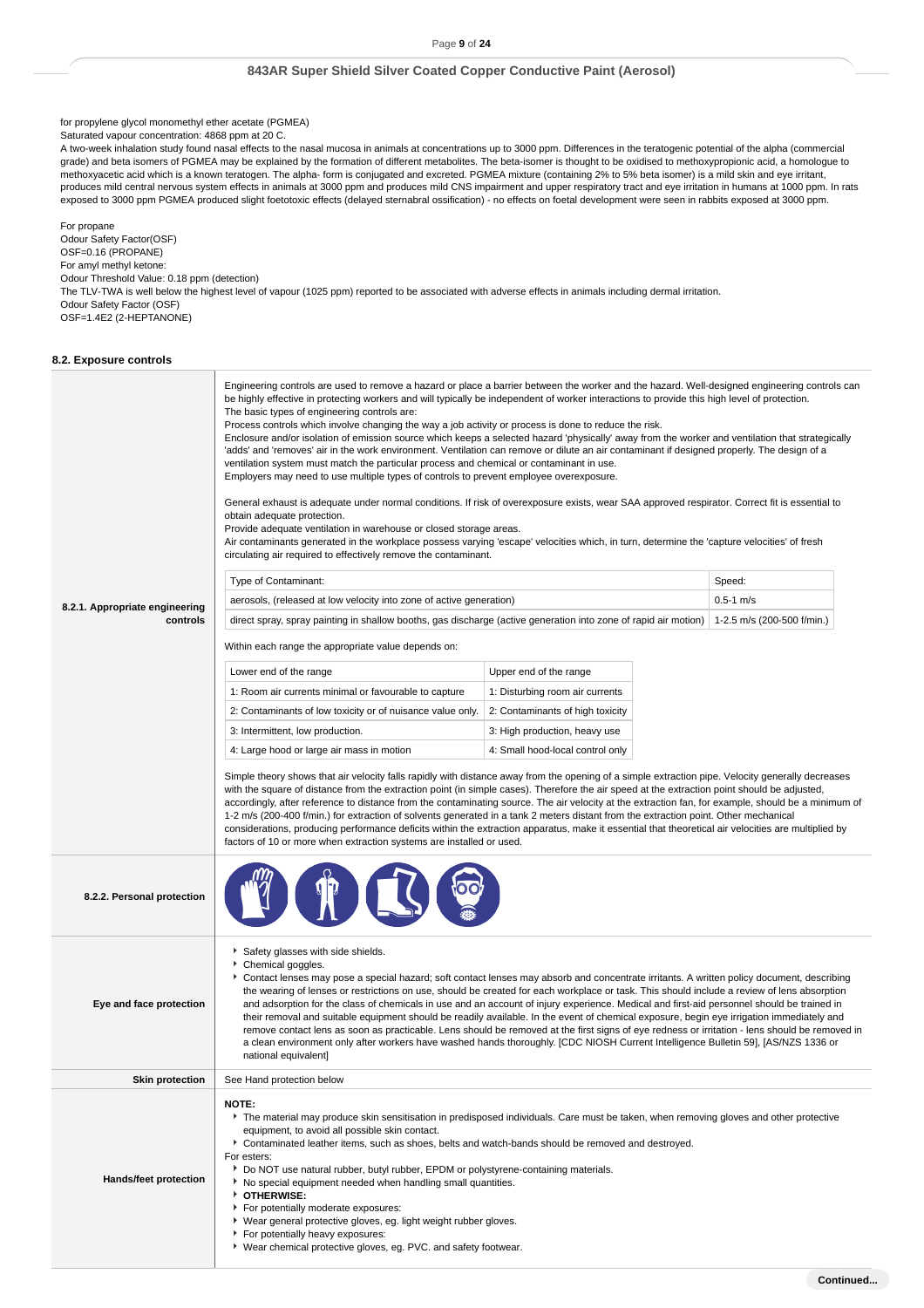|                        | Insulated gloves:<br>NOTE: Insulated gloves should be loose fitting so that may be removed quickly if liquid is spilled upon them. Insulated gloves are not made to<br>permit hands to be placed in the liquid; they provide only short-term protection from accidental contact with the liquid. |
|------------------------|--------------------------------------------------------------------------------------------------------------------------------------------------------------------------------------------------------------------------------------------------------------------------------------------------|
| <b>Body protection</b> | See Other protection below                                                                                                                                                                                                                                                                       |
| Other protection       | • Overalls.<br>Eyewash unit.<br>Barrier cream.<br>Skin cleansing cream.<br>No special equipment needed when handling small quantities.<br><b>OTHERWISE:</b><br>• Overalls.<br>Skin cleansing cream.<br>Eyewash unit.<br>Do not spray on hot surfaces.                                            |

### **Recommended material(s)**

ı **GLOVE SELECTION INDEX**

Glove selection is based on a modified presentation of the:

 **'Forsberg Clothing Performance Index'.**

 The effect(s) of the following substance(s) are taken into account in the **computergenerated** selection:

843AR Super Shield Silver Coated Copper Conductive Paint (Aerosol)

| <b>Material</b>       | CPI |
|-----------------------|-----|
| PE/EVAL/PE            | A   |
| <b>TEFLON</b>         | B   |
| <b>BUTYL</b>          | C   |
| <b>BUTYL/NEOPRENE</b> | C   |
| CPE                   | C   |
| <b>HYPALON</b>        | C   |
| <b>NATURAL RUBBER</b> | C   |
| NATURAL+NEOPRENE      | C   |
| <b>NEOPRENE</b>       | C   |
| NEOPRENE/NATURAL      | C   |
| <b>NITRILE</b>        | C   |
| NITRILE+PVC           | C   |
| PE                    | C   |
| <b>PVA</b>            | C   |
| <b>PVC</b>            | C   |
| PVDC/PE/PVDC          | C   |
| SARANEX-23            | C   |
| SARANEX-23 2-PLY      | C   |
| VITON/BUTYL           | C   |
| <b>VITON/NEOPRENE</b> | C   |

\* CPI - Chemwatch Performance Index

A: Best Selection

B: Satisfactory; may degrade after 4 hours continuous immersion

C: Poor to Dangerous Choice for other than short term immersion

**NOTE**: As a series of factors will influence the actual performance of the glove, a final selection must be based on detailed observation. -

\* Where the glove is to be used on a short term, casual or infrequent basis, factors such as 'feel' or convenience (e.g. disposability), may dictate a choice of gloves which might otherwise be unsuitable following long-term or frequent use. A qualified practitioner should be consulted.

#### **8.2.3. Environmental exposure controls**

See section 12

### **SECTION 9 Physical and chemical properties**

#### **9.1. Information on basic physical and chemical properties**

| Appearance             | Light brown metallic |                                            |               |
|------------------------|----------------------|--------------------------------------------|---------------|
|                        |                      |                                            |               |
| <b>Physical state</b>  | <b>Liquified Gas</b> | Relative density (Water = $1$ )            | 1.2           |
| Odour                  | Not Available        | Partition coefficient n-octanol<br>/ water | Not Available |
| <b>Odour threshold</b> | 5 ppm                | Auto-ignition temperature (°C)             | >315          |
| pH (as supplied)       | Not Available        | <b>Decomposition temperature</b>           | Not Available |
|                        |                      |                                            |               |

#### **Respiratory protection**

**Type AX Filter of sufficient capacity. (AS/NZS 1716 & 1715, EN 143:2000 & 149:2001, ANSI Z88 or national equivalent)**

**Where the concentration of gas/particulates in the breathing zone, approaches or exceeds the 'Exposure Standard' (or ES), respiratory protection is required. Degree of protection varies with both face-piece and Class of filter; the nature of protection varies with Type of filter.**

| Required Minimum<br><b>Protection Factor</b> | <b>Half-Face</b><br>Respirator | <b>Full-Face</b><br>Respirator | <b>Powered Air</b><br>Respirator |
|----------------------------------------------|--------------------------------|--------------------------------|----------------------------------|
| up to 10 x ES                                | <b>AX-AUS</b>                  | -                              | AX-PAPR-AUS /<br>Class 1         |
| up to 50 x ES                                | $\overline{\phantom{a}}$       | <b>AX-AUS / Class</b><br>1     |                                  |
| up to 100 x ES                               | $\blacksquare$                 | $AX-2$                         | AX-PAPR-2 ^                      |
|                                              |                                |                                |                                  |

#### **^ - Full-face**

**A(All classes) = Organic vapours, B AUS or B1 = Acid gasses, B2 = Acid gas or hydrogen cyanide(HCN), B3 = Acid gas or hydrogen cyanide(HCN), E = Sulfur dioxide(SO2), G = Agricultural chemicals, K = Ammonia(NH3), Hg = Mercury, NO = Oxides of nitrogen, MB = Methyl bromide, AX = Low boiling point organic compounds(below 65 degC)**

- **Cartridge respirators should never be used for emergency ingress or in areas of unknown vapour concentrations or oxygen content.**
- **The wearer must be warned to leave the contaminated area immediately on detecting any odours through the respirator. The odour may indicate that the mask is not functioning properly, that the vapour concentration is too high, or that the mask is not properly fitted. Because of these limitations, only restricted use of cartridge respirators is considered appropriate.**
- **Cartridge performance is affected by humidity. Cartridges should be changed after 2 hr of continuous use unless it is determined that the humidity is less than 75%, in which case, cartridges can be used for 4 hr. Used cartridges should be discarded daily, regardless of the length of time used** Generally not applicable.

Aerosols, in common with most vapours/ mists, should never be used in confined spaces without adequate ventilation. Aerosols, containing agents designed to enhance or mask smell, have triggered allergic reactions in predisposed individuals.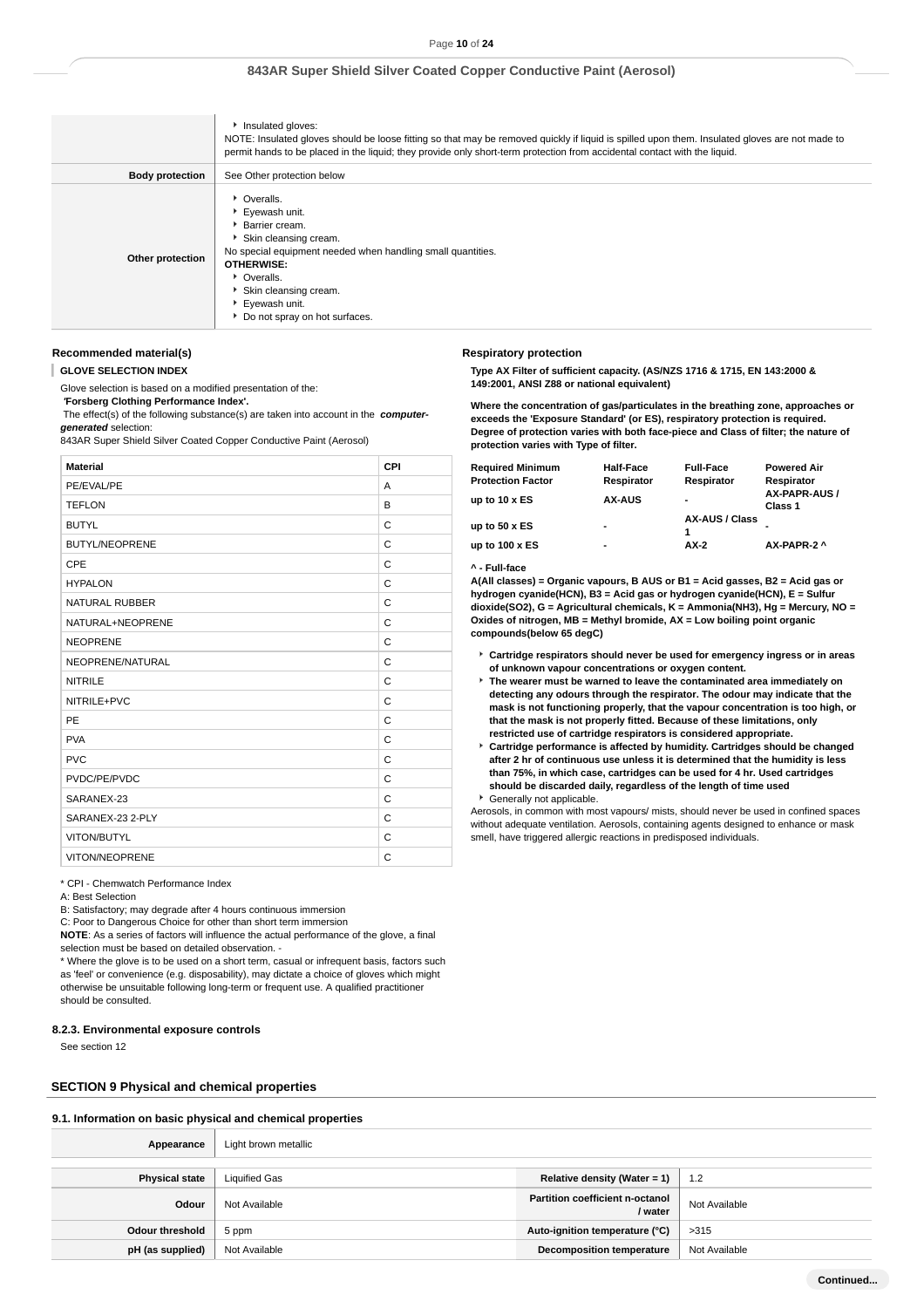| Melting point / freezing point<br>(°C)            | Not Available            | Viscosity (cSt)                    | 72.5          |
|---------------------------------------------------|--------------------------|------------------------------------|---------------|
| Initial boiling point and boiling<br>range $(°C)$ | >56                      | Molecular weight (g/mol)           | Not Available |
| Flash point (°C)                                  | $-17$                    | <b>Taste</b>                       | Not Available |
| <b>Evaporation rate</b>                           | Not Available            | <b>Explosive properties</b>        | Not Available |
| Flammability                                      | <b>HIGHLY FLAMMABLE.</b> | <b>Oxidising properties</b>        | Not Available |
| Upper Explosive Limit (%)                         | 13                       | Surface Tension (dyn/cm or<br>mN/m | Not Available |
| Lower Explosive Limit (%)                         | $\overline{2}$           | <b>Volatile Component (%vol)</b>   | Not Available |
| Vapour pressure (kPa)                             | 16                       | Gas group                          | Not Available |
| Solubility in water                               | Partly miscible          | pH as a solution (1%)              | Not Available |
| Vapour density $(Air = 1)$                        | >2                       | VOC g/L                            | Not Available |

# **9.2. Other information**

Not Available

# **SECTION 10 Stability and reactivity**

| 10.1. Reactivity                            | See section 7.2                                                                                                                  |
|---------------------------------------------|----------------------------------------------------------------------------------------------------------------------------------|
| 10.2. Chemical stability                    | Elevated temperatures.<br>Presence of open flame.<br>▶ Product is considered stable.<br>Hazardous polymerisation will not occur. |
| 10.3. Possibility of hazardous<br>reactions | See section 7.2                                                                                                                  |
| 10.4. Conditions to avoid                   | See section 7.2                                                                                                                  |
| 10.5. Incompatible materials                | See section 7.2                                                                                                                  |
| 10.6. Hazardous<br>decomposition products   | See section 5.3                                                                                                                  |

# **SECTION 11 Toxicological information**

| 11.1. Information on toxicological effects |                                                                                                                                                                                                                                                                                                                                                                                                                                                                                                                                                                                                                                                                                                                        |
|--------------------------------------------|------------------------------------------------------------------------------------------------------------------------------------------------------------------------------------------------------------------------------------------------------------------------------------------------------------------------------------------------------------------------------------------------------------------------------------------------------------------------------------------------------------------------------------------------------------------------------------------------------------------------------------------------------------------------------------------------------------------------|
|                                            | Inhalation of aerosols (mists, fumes), generated by the material during the course of normal handling, may produce toxic effects; these may be<br>fatal.<br>Evidence shows, or practical experience predicts, that the material produces irritation of the respiratory system, in a substantial number of<br>individuals, following inhalation. In contrast to most organs, the lung is able to respond to a chemical insult by first removing or neutralising the                                                                                                                                                                                                                                                     |
|                                            | irritant and then repairing the damage. The repair process, which initially evolved to protect mammalian lungs from foreign matter and antigens,<br>may however, produce further lung damage resulting in the impairment of gas exchange, the primary function of the lungs. Respiratory tract<br>irritation often results in an inflammatory response involving the recruitment and activation of many cell types, mainly derived from the vascular<br>system.                                                                                                                                                                                                                                                        |
|                                            | Strong evidence exists that exposure to the material may produce serious irreversible damage (other than carcinogenesis, mutagenesis and<br>teratogenesis) following a single exposure by inhalation.                                                                                                                                                                                                                                                                                                                                                                                                                                                                                                                  |
|                                            | Inhalation of vapours may cause drowsiness and dizziness. This may be accompanied by narcosis, reduced alertness, loss of reflexes, lack of<br>coordination and vertigo.                                                                                                                                                                                                                                                                                                                                                                                                                                                                                                                                               |
|                                            | The main effects of simple aliphatic esters are narcosis and irritation and anaesthesia at higher concentrations. These effects become greater as<br>the molecular weights and boiling points increase. Central nervous system depression, headache, drowsiness, dizziness, coma and<br>neurobehavioral changes may also be symptomatic of overexposure. Respiratory tract involvement may produce mucous membrane irritation,<br>dyspnea, and tachypnea, pharyngitis, bronchitis, pneumonitis and, in massive exposures, pulmonary oedema (which may be delayed).<br>Gastrointestinal effects include nausea, vomiting, diarrhoea and abdominal cramps. Liver and kidney damage may result from massive<br>exposures. |
| Inhaled                                    | No health effects were seen in humans exposed at 1,000 ppm isobutane for up to 8 hours or 500 ppm for 8 hours/day for 10 days. Isobutane can<br>have anaesthetic and asphyxiant effects at high concentrations, well above the lower explosion limit of 1.8% (18,000 ppm).<br>Butane is a simple asphyxiant and is mildly anaesthetic at high concentrations (20-25%). 10000 ppm for 10 minutes causes drowsiness.<br>Narcotic effects may be accompanied by exhilaration, dizziness, headache, nausea, confusion, incoordination and unconsciousness in severe<br>cases                                                                                                                                               |
|                                            | The paraffin gases C1-4 are practically nontoxic below the lower flammability limit, 18,000 to 50,000 ppm; above this, low to moderate incidental<br>effects such as CNS depression and irritation occur, but are completely reversible upon cessation of the exposure.                                                                                                                                                                                                                                                                                                                                                                                                                                                |
|                                            | Common, generalised symptoms associated with toxic gas inhalation include:<br>• central nervous system effects such as depression, headache, confusion, dizziness, progressive stupor, coma and seizures;<br>respiratory system complications may include acute pulmonary oedema, dyspnoea, stridor, tachypnoea, bronchospasm, wheezing and other<br>reactive airway symptoms, and respiratory arrest;<br>• cardiovascular effects may include cardiovascular collapse, arrhythmias and cardiac arrest;                                                                                                                                                                                                                |
|                                            | * gastrointestinal effects may also be present and may include mucous membrane irritation, nausea and vomiting (sometimes bloody), and<br>abdominal pain.                                                                                                                                                                                                                                                                                                                                                                                                                                                                                                                                                              |
|                                            | Copper poisoning following exposure to copper dusts and fume may result in headache, cold sweat and weak pulse. Capillary, kidney, liver and<br>brain damage are the longer term manifestations of such poisoning. Inhalation of freshly formed metal oxide particles sized below 1.5 microns<br>and generally between 0.02 to 0.05 microns may result in 'metal fume fever'. Symptoms may be delayed for up to 12 hours and begin with the                                                                                                                                                                                                                                                                            |
|                                            | sudden onset of thirst, and a sweet, metallic or foul taste in the mouth. Other symptoms include upper respiratory tract irritation accompanied by<br>coughing and a dryness of the mucous membranes, lassitude and a generalised feeling of malaise. Mild to severe headache, nausea, occasional                                                                                                                                                                                                                                                                                                                                                                                                                      |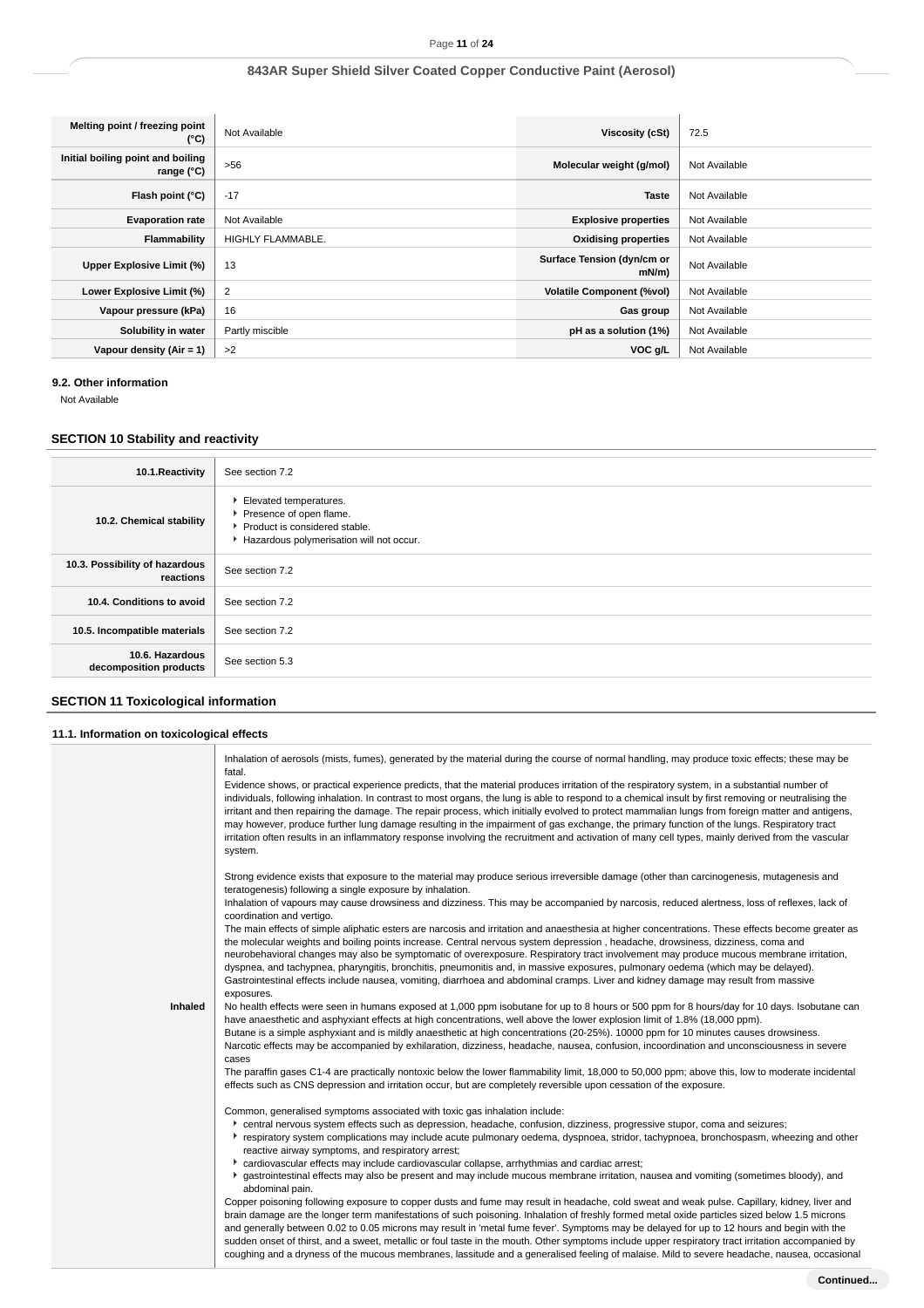|                     | vomiting, fever or chills, exaggerated mental activity, profuse sweating, diarrhoea, excessive urination and prostration may also occur. Tolerance<br>to the fumes develops rapidly, but is quickly lost. All symptoms usually subside within 24-36 hours following removal from exposure.                                                                                                                                                                                                                                                                                                                                                                                                                                                                                                                                                                                                                                                                                                                                                                                                                                                                                                                                                                                                                                                                                                                                                                       |
|---------------------|------------------------------------------------------------------------------------------------------------------------------------------------------------------------------------------------------------------------------------------------------------------------------------------------------------------------------------------------------------------------------------------------------------------------------------------------------------------------------------------------------------------------------------------------------------------------------------------------------------------------------------------------------------------------------------------------------------------------------------------------------------------------------------------------------------------------------------------------------------------------------------------------------------------------------------------------------------------------------------------------------------------------------------------------------------------------------------------------------------------------------------------------------------------------------------------------------------------------------------------------------------------------------------------------------------------------------------------------------------------------------------------------------------------------------------------------------------------|
|                     | Material is highly volatile and may quickly form a concentrated atmosphere in confined or unventilated areas. The vapour may displace and<br>replace air in breathing zone, acting as a simple asphyxiant. This may happen with little warning of overexposure.<br>The use of a quantity of material in an unventilated or confined space may result in increased exposure and an irritating atmosphere developing.<br>Before starting consider control of exposure by mechanical ventilation.<br>WARNING: Intentional misuse by concentrating/inhaling contents may be lethal.                                                                                                                                                                                                                                                                                                                                                                                                                                                                                                                                                                                                                                                                                                                                                                                                                                                                                  |
|                     | Systemic effects of acetone inhalation exposure include central nervous system depression, light-headedness, incoherent speech, ataxia, stupor,<br>hypotension, tachycardia, metabolic acidosis, hyperglycaemia and ketosis. Rarely, convulsions and tubular necrosis may be evident. Other<br>symptoms of exposure may include restlessness, headache, vomiting, low blood-pressure and rapid and irregular pulse, eye and throat irritation,<br>weakness of the legs and dizziness. Inhalation of high concentrations may produce dryness of the mouth and throat, nausea, uncoordinated<br>movement, loss of coordinated speech, drowsiness and, in severe cases, coma. Inhalation of acetone vapours over long periods causes irritation<br>of the respiratory tract, coughing and headache. Rats exposed to 52200 ppm vapour for 1 hour showed clear signs of narcosis; fatalities occurred<br>at 126600 ppm.<br>Exposure to ketone vapours may produce nose, throat and mucous membrane irritation. High concentrations of vapour may produce central<br>nervous system depression characterised by headache, vertigo, loss of coordination, narcosis and cardiorespiratory failure. Some ketones<br>produce neurological disorders (polyneuropathy) characterised by bilateral symmetrical paresthesia and muscle weakness primarily in the legs<br>and arms.                                                                                             |
|                     | Severely toxic effects may result from the accidental ingestion of the material; animal experiments indicate that ingestion of less than 5 gram may<br>be fatal or may produce serious damage to the health of the individual.<br>Strong evidence exists that exposure to the material may produce serious irreversible damage (other than carcinogenesis, mutagenesis and<br>teratogenesis) following a single exposure by swallowing.<br>Many aliphatic hydrocarbons create a burning sensation because they are irritating to the GI mucosa. Vomiting has been reported in up to one<br>third of all hydrocarbon exposures. While most aliphatic hydrocarbons have little GI absorption, aspiration frequently occurs, either initially or in a<br>semi-delayed fashion as the patient coughs or vomits, thereby resulting in pulmonary effects. Once aspirated, the hydrocarbons can create a<br>severe pneumonitis.<br>Rats given isoparaffinic hydrocarbons - isoalkanes- (after 18-24 hours fasting) showed lethargy and/or general weakness, ataxia and diarrhoea.<br>Symptoms disappeared within 24-28 hours.                                                                                                                                                                                                                                                                                                                                           |
| Ingestion           | Numerous cases of a single oral exposure to high levels of copper have been reported. Consumption of copper-contaminated drinking water has<br>been associated with mainly gastrointestinal symptoms including nausea, abdominal pain, vomiting and diarrhoea. A metallic taste, nausea,<br>vomiting and epigastric burning often occur after ingestion of copper and its derivatives. The vomitus is usually green/blue and discolours<br>contaminated skin. Acute poisonings from the ingestion of copper salts are rare due to their prompt removal by vomiting. Vomiting is due mainly<br>to the local and astringent action of copper ion on the stomach and bowel. Emesis usually occurs within 5 to 10 minutes but may be delayed if<br>food is present in the stomach. Should vomiting not occur, or is delayed, gradual absorption from the bowel may result in systemic poisoning with<br>death, possibly, following within several days. Apparent recovery may be followed by lethal relapse. Systemic effects of copper resemble other<br>heavy metal poisonings and produce wide-spread capillary damage, kidney and liver damage and central nervous system excitation followed by<br>depression. Haemolytic anaemia (a result of red-blood cell damage) has been described in acute human poisoning. [GOSSELIN, SMITH<br>HODGE: Clinical Toxicology of Commercial Products.]                                                                      |
|                     | Other symptoms of copper poisoning include lethargy, neurotoxicity, and increased blood pressure and respiratory rates. Coma and death have<br>followed attempted suicides using solutions of copper sulfate. Copper is an essential element and most animal tissues have measurable amounts<br>of copper associated with them. Humans have evolved mechanisms which maintain is availability whilst limiting its toxicity (homeostasis). Copper<br>is initially bound in the body to a blood-borne protein, serum albumin and thereafter is more firmly bound to another protein, alpha-ceruloplasmin.<br>Such binding effectively 'inactivates' the copper, thus reducing its potential to produce toxic damage. In healthy individuals, bound copper can<br>reach relatively high levels without producing adverse health effects. Excretion in the bile represents the major pathway by which copper is<br>removed from the body when it reaches potentially toxic levels. Copper may also be stored in the liver and bone marrow where it is bound to<br>another protein, metallothionein. A combination of binding and excretion ensures that the body is able to tolerate relatively high loadings of<br>copper.                                                                                                                                                                                                                                          |
|                     | Strong evidence exists that exposure to the material may produce serious irreversible damage (other than carcinogenesis, mutagenesis and<br>teratogenesis) following a single exposure by skin contact.                                                                                                                                                                                                                                                                                                                                                                                                                                                                                                                                                                                                                                                                                                                                                                                                                                                                                                                                                                                                                                                                                                                                                                                                                                                          |
|                     | Skin contact is not thought to produce harmful health effects (as classified under EC Directives using animal models). Systemic harm, however,<br>has been identified following exposure of animals by at least one other route and the material may still produce health damage following entry<br>through wounds, lesions or abrasions. Good hygiene practice requires that exposure be kept to a minimum and that suitable gloves be used in an<br>occupational setting.<br>Repeated exposure may cause skin cracking, flaking or drying following normal handling and use.<br>Spray mist may produce discomfort                                                                                                                                                                                                                                                                                                                                                                                                                                                                                                                                                                                                                                                                                                                                                                                                                                              |
| <b>Skin Contact</b> | Exposure to copper, by skin, has come from its use in pigments, ointments, ornaments, jewellery, dental amalgams and IUDs and as an<br>antifungal agent and an algicide. Although copper algicides are used in the treatment of water in swimming pools and reservoirs, there are no<br>reports of toxicity from these applications. Reports of allergic contact dermatitis following contact with copper and its salts have appeared in the<br>literature, however the exposure concentrations leading to any effect have been poorly characterised. In one study, patch testing of 1190 eczema<br>patients found that only 13 (1.1%) cross-reacted with 2% copper sulfate in petrolatum. The investigators warned, however, that the possibility of<br>contamination with nickel (an established contact allergen) might have been the cause of the reaction. Copper salts often produce an itching<br>eczema in contact with skin. This is, likely, of a non-allergic nature.<br>Open cuts, abraded or irritated skin should not be exposed to this material<br>Entry into the blood-stream through, for example, cuts, abrasions, puncture wounds or lesions, may produce systemic injury with harmful effects.<br>Examine the skin prior to the use of the material and ensure that any external damage is suitably protected.<br>Skin contact with the material may damage the health of the individual; systemic effects may result following absorption. |
| Eye                 | Copper salts, in contact with the eye, may produce conjunctivitis or even ulceration and turbidity of the cornea.<br>Evidence exists, or practical experience predicts, that the material may cause severe eye irritation in a substantial number of individuals and/or<br>may produce significant ocular lesions which are present twenty-four hours or more after instillation into the eye(s) of experimental animals. Eye<br>contact may cause significant inflammation with pain. Corneal injury may occur; permanent impairment of vision may result unless treatment is<br>prompt and adequate. Repeated or prolonged exposure to irritants may cause inflammation characterised by a temporary redness (similar to<br>windburn) of the conjunctiva (conjunctivitis); temporary impairment of vision and/or other transient eye damage/ulceration may occur.<br>The liquid may produce eye discomfort and is capable of causing temporary impairment of vision and/or transient eye inflammation, ulceration                                                                                                                                                                                                                                                                                                                                                                                                                                              |
|                     | Repeated or long-term occupational exposure is likely to produce cumulative health effects involving organs or biochemical systems.                                                                                                                                                                                                                                                                                                                                                                                                                                                                                                                                                                                                                                                                                                                                                                                                                                                                                                                                                                                                                                                                                                                                                                                                                                                                                                                              |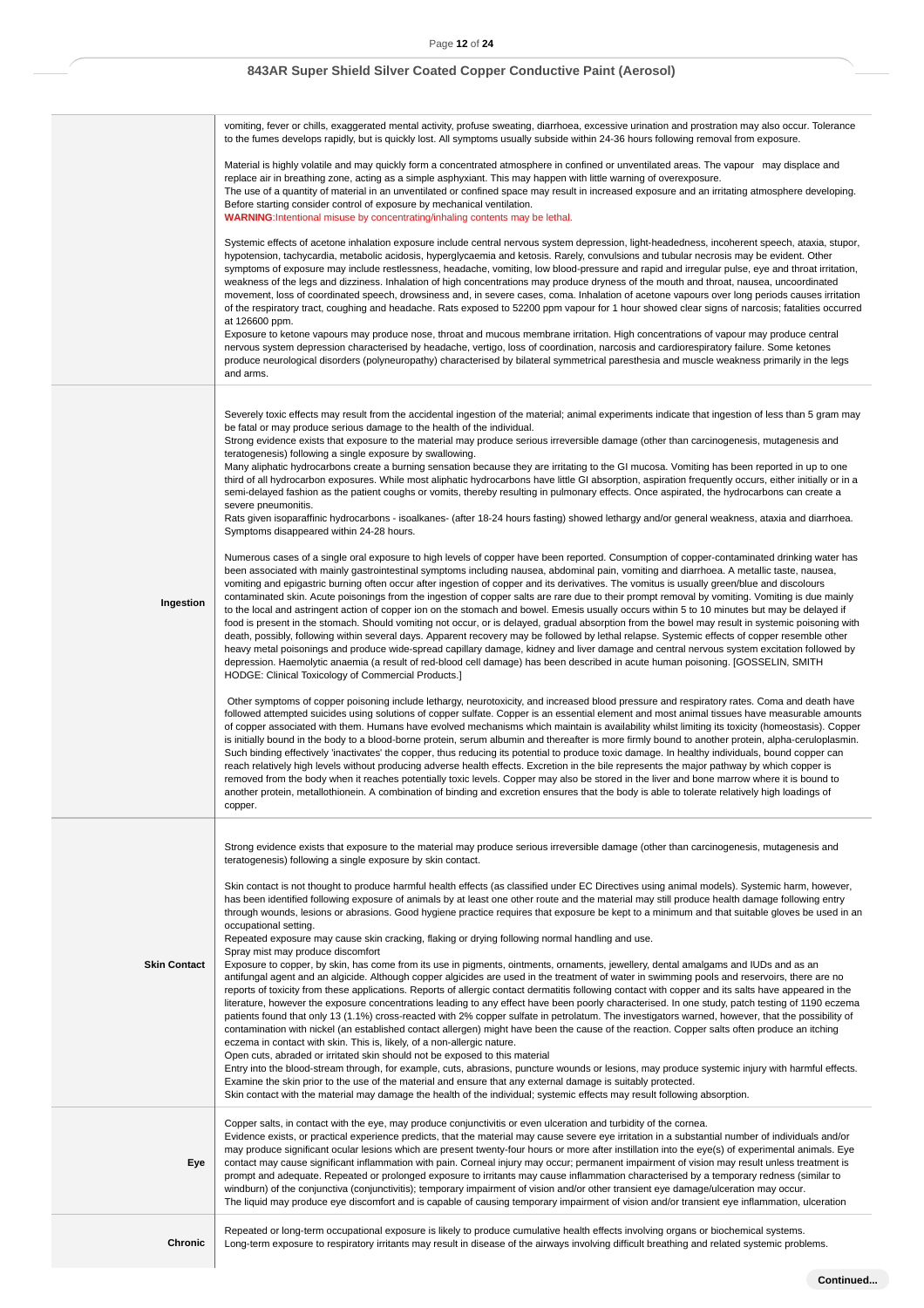Page **13** of **24**

# **843AR Super Shield Silver Coated Copper Conductive Paint (Aerosol)**

Practical experience shows that skin contact with the material is capable either of inducing a sensitisation reaction in a substantial number of individuals, and/or of producing a positive response in experimental animals. There is sufficient evidence to provide a strong presumption that human exposure to the material may produce heritable genetic damage. There is sufficient evidence to provide a strong presumption that human exposure to the material may result in the development of heritable genetic damage, generally on the basis of - appropriate animal studies, - other relevant information Prolonged or repeated skin contact may cause drying with cracking, irritation and possible dermatitis following. Chronic copper poisoning is rarely recognised in man although in one instance, at least, symptoms more commonly associated with exposures to mercury, namely infantile acrodynia (pink disease), have been described. Tissue damage of mucous membranes may follow chronic dust exposure. A hazardous situation is exposure of a worker with the rare hereditary condition (Wilson's disease or hereditary hepatolenticular degeneration) to copper exposure which may cause liver, kidney, CNS, bone and sight damage and is potentially lethal. Haemolytic anaemia (a result of red-blood cell damage) is common in cows and sheep poisoned by copper derivatives. Overdosing of copper feed supplements has resulted in pigmentary cirrhosis of the liver. [GOSSELIN, SMITH HODGE: Clinical Toxicology of Commercial Products] Workers exposed to 700 ppm acetone for 3 hours/day for 7-15 years showed inflammation of the respiratory tract, stomach and duodenum, attacks of giddiness and loss of strength. Exposure to acetone may enhance liver toxicity of chlorinated solvents.

| 843AR Super Shield Silver                          | <b>TOXICITY</b>                                   | <b>IRRITATION</b>                                    |                   |
|----------------------------------------------------|---------------------------------------------------|------------------------------------------------------|-------------------|
| <b>Coated Copper Conductive</b><br>Paint (Aerosol) | Not Available<br>Not Available                    |                                                      |                   |
|                                                    |                                                   |                                                      |                   |
|                                                    | <b>TOXICITY</b>                                   | <b>IRRITATION</b>                                    |                   |
|                                                    | Dermal (rabbit) LD50: >11.899 mg/kg[1]            | Eye (human): 500 ppm - irritant                      |                   |
|                                                    | Inhalation(Mouse) LC50; 44 mg/L4 <sup>[2]</sup>   | Eye (rabbit): 20mg/24hr -moderate                    |                   |
|                                                    | Oral(Rat) LD50; 2.785 mg/kg[1]                    | Eye (rabbit): 3.95 mg - SEVERE                       |                   |
| acetone                                            |                                                   | Eye: adverse effect observed (irritating)[1]         |                   |
|                                                    |                                                   | Skin (rabbit): 500 mg/24hr - mild                    |                   |
|                                                    |                                                   | Skin (rabbit):395mg (open) - mild                    |                   |
|                                                    |                                                   | Skin: no adverse effect observed (not irritating)[1] |                   |
|                                                    |                                                   |                                                      |                   |
| propane                                            | <b>TOXICITY</b>                                   |                                                      | <b>IRRITATION</b> |
|                                                    | Inhalation(Rat) LC50; >13023 ppm4[1]              |                                                      | Not Available     |
|                                                    |                                                   |                                                      |                   |
|                                                    | <b>TOXICITY</b>                                   | <b>IRRITATION</b>                                    |                   |
|                                                    | Dermal (rabbit) LD50: >14100 mg/kg <sup>[2]</sup> | Eye (human): 300 mg                                  |                   |
|                                                    | Inhalation(Rat) LC50; 0.74 mg/l4 <sup>[2]</sup>   | Eye (rabbit): 20 mg (open)-SEVERE                    |                   |
| n-butyl acetate                                    | Oral(Rat) LD50; 13.864 mg/kg[1]                   | Eye (rabbit): 20 mg/24h - moderate                   |                   |
|                                                    |                                                   | Eye: no adverse effect observed (not irritating)[1]  |                   |
|                                                    |                                                   | Skin (rabbit): 500 mg/24h-moderate                   |                   |
|                                                    |                                                   | Skin: no adverse effect observed (not irritating)[1] |                   |
|                                                    | <b>TOXICITY</b>                                   | <b>IRRITATION</b>                                    |                   |
|                                                    | Dermal (rabbit) LD50: >2000 mg/kg[1]              | Eye: no adverse effect observed (not irritating)[1]  |                   |
| dimethyl carbonate                                 | Inhalation(Rat) LC50; >5.36 mg/l4[1]              | Skin: no adverse effect observed (not irritating)[1] |                   |
|                                                    | Oral(Rat) LD50; >5000 mg/kg <sup>[1]</sup>        |                                                      |                   |
|                                                    |                                                   |                                                      |                   |
|                                                    | <b>TOXICITY</b>                                   | <b>IRRITATION</b>                                    |                   |
|                                                    | dermal (rat) LD50: >2000 mg/kg <sup>[1]</sup>     | Eye: no adverse effect observed (not irritating)[1]  |                   |
| copper                                             | Inhalation(Rat) LC50; 0.733 mg/ $[4[1]]$          | Skin: no adverse effect observed (not irritating)[1] |                   |
|                                                    | Oral(Mouse) LD50; 0.7 mg/kg <sup>[2]</sup>        |                                                      |                   |
|                                                    |                                                   |                                                      |                   |
|                                                    | <b>TOXICITY</b>                                   |                                                      | <b>IRRITATION</b> |
| iso-butane                                         | Inhalation(Rat) LC50; >13023 ppm4[1]              |                                                      | Not Available     |
|                                                    |                                                   |                                                      |                   |
|                                                    | <b>TOXICITY</b>                                   | <b>IRRITATION</b>                                    |                   |
|                                                    | dermal (rat) LD50: >2000 mg/kg[1]                 | Eye: adverse effect observed (irritating)[1]         |                   |
| amyl methyl ketone                                 | Inhalation(Rat) LC50; >16.7 mg/l4[1]              | Skin (rabbit): 14 mg/24h Mild                        |                   |
|                                                    | Oral(Mouse) LD50; 730 mg/kg[2]                    | Skin (rabbit): Primary Irritant                      |                   |
|                                                    |                                                   | Skin: adverse effect observed (irritating)[1]        |                   |
|                                                    |                                                   |                                                      |                   |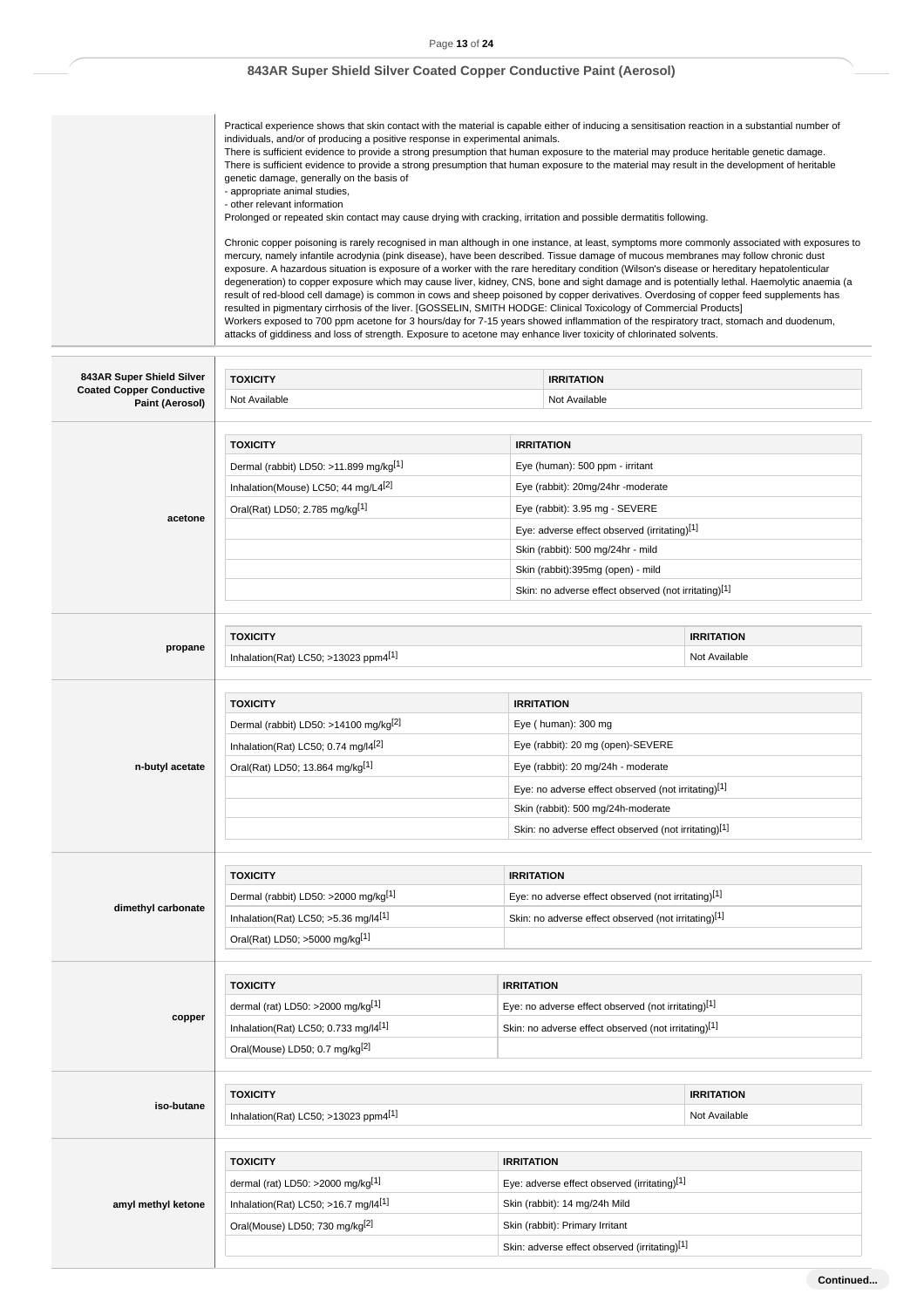|                                                            |                                                                                                                                                          | Skin: no adverse effect observed (not irritating)[1]                                                                                   |
|------------------------------------------------------------|----------------------------------------------------------------------------------------------------------------------------------------------------------|----------------------------------------------------------------------------------------------------------------------------------------|
| propylene glycol monomethyl<br>ether acetate, alpha-isomer | <b>TOXICITY</b><br>dermal (rat) LD50: >2000 mg/kg <sup>[1]</sup><br>Oral(Rat) LD50; 5155 mg/kg[1]                                                        | <b>IRRITATION</b><br>Eye: no adverse effect observed (not irritating)[1]<br>Skin: no adverse effect observed (not irritating)[1]       |
| silver                                                     | <b>TOXICITY</b><br>dermal (rat) LD50: >2000 mg/kg[1]<br>Inhalation(Rat) LC50; $>5.16$ mg/l4 <sup>[1]</sup><br>Oral(Rat) LD50; >2000 mg/kg <sup>[2]</sup> | <b>IRRITATION</b><br>Eye: no adverse effect observed (not irritating)[1]<br>Skin: no adverse effect observed (not irritating)[1]       |
| Legend:                                                    | specified data extracted from RTECS - Register of Toxic Effect of chemical Substances                                                                    | 1. Value obtained from Europe ECHA Registered Substances - Acute toxicity 2.* Value obtained from manufacturer's SDS. Unless otherwise |

| 843AR Super Shield Silver<br><b>Coated Copper Conductive</b><br>Paint (Aerosol) | Asthma-like symptoms may continue for months or even years after exposure to the material ceases. This may be due to a non-allergenic<br>condition known as reactive airways dysfunction syndrome (RADS) which can occur following exposure to high levels of highly irritating<br>compound. Key criteria for the diagnosis of RADS include the absence of preceding respiratory disease, in a non-atopic individual, with abrupt<br>onset of persistent asthma-like symptoms within minutes to hours of a documented exposure to the irritant. A reversible airflow pattern, on<br>spirometry, with the presence of moderate to severe bronchial hyperreactivity on methacholine challenge testing and the lack of minimal<br>lymphocytic inflammation, without eosinophilia, have also been included in the criteria for diagnosis of RADS. RADS (or asthma) following an<br>irritating inhalation is an infrequent disorder with rates related to the concentration of and duration of exposure to the irritating substance.<br>Industrial bronchitis, on the other hand, is a disorder that occurs as result of exposure due to high concentrations of irritating substance (often<br>particulate in nature) and is completely reversible after exposure ceases. The disorder is characterised by dyspnea, cough and mucus<br>production.<br>The following information refers to contact allergens as a group and may not be specific to this product.<br>Contact allergies quickly manifest themselves as contact eczema, more rarely as urticaria or Quincke's oedema. The pathogenesis of contact<br>eczema involves a cell-mediated (T lymphocytes) immune reaction of the delayed type. Other allergic skin reactions, e.g. contact urticaria,<br>involve antibody-mediated immune reactions. The significance of the contact allergen is not simply determined by its sensitisation potential: the<br>distribution of the substance and the opportunities for contact with it are equally important. A weakly sensitising substance which is widely<br>distributed can be a more important allergen than one with stronger sensitising potential with which few individuals come into contact. From a<br>clinical point of view, substances are noteworthy if they produce an allergic test reaction in more than 1% of the persons tested.                                                                                                                                                                                                                                                                                                                                                                                                                                                                                                                                                                                                                                                                                                                                                                                                                                                                                                                                                                                                                                                                                                                                                                                                                                                                                                                                                                                                                                                                                                                                                                                                                                                                                                                                                                                                                                                                                                                                                                                                                                                    |
|---------------------------------------------------------------------------------|----------------------------------------------------------------------------------------------------------------------------------------------------------------------------------------------------------------------------------------------------------------------------------------------------------------------------------------------------------------------------------------------------------------------------------------------------------------------------------------------------------------------------------------------------------------------------------------------------------------------------------------------------------------------------------------------------------------------------------------------------------------------------------------------------------------------------------------------------------------------------------------------------------------------------------------------------------------------------------------------------------------------------------------------------------------------------------------------------------------------------------------------------------------------------------------------------------------------------------------------------------------------------------------------------------------------------------------------------------------------------------------------------------------------------------------------------------------------------------------------------------------------------------------------------------------------------------------------------------------------------------------------------------------------------------------------------------------------------------------------------------------------------------------------------------------------------------------------------------------------------------------------------------------------------------------------------------------------------------------------------------------------------------------------------------------------------------------------------------------------------------------------------------------------------------------------------------------------------------------------------------------------------------------------------------------------------------------------------------------------------------------------------------------------------------------------------------------------------------------------------------------------------------------------------------------------------------------------------------------------------------------------------------------------------------------------------------------------------------------------------------------------------------------------------------------------------------------------------------------------------------------------------------------------------------------------------------------------------------------------------------------------------------------------------------------------------------------------------------------------------------------------------------------------------------------------------------------------------------------------------------------------------------------------------------------------------------------------------------------------------------------------------------------------------------------------------------------------------------------------------------------------------------------------------------------------------------------------------------------------------------------------------------------------------------------------------------------------------------------------------------------------------------------------------------------------------------------------------------------------------------------------------------------------------------------------------------------------------------------------------------------------------------------------------------------------------------------------------------------------------------------------------------------------------------------------------------------------------------------------------------------------------------------------------------------------------------------------------------------------------------------------------------|
| <b>PROPANE</b>                                                                  | No significant acute toxicological data identified in literature search.                                                                                                                                                                                                                                                                                                                                                                                                                                                                                                                                                                                                                                                                                                                                                                                                                                                                                                                                                                                                                                                                                                                                                                                                                                                                                                                                                                                                                                                                                                                                                                                                                                                                                                                                                                                                                                                                                                                                                                                                                                                                                                                                                                                                                                                                                                                                                                                                                                                                                                                                                                                                                                                                                                                                                                                                                                                                                                                                                                                                                                                                                                                                                                                                                                                                                                                                                                                                                                                                                                                                                                                                                                                                                                                                                                                                                                                                                                                                                                                                                                                                                                                                                                                                                                                                                                                                 |
| <b>N-BUTYL ACETATE</b>                                                          | The material may produce severe irritation to the eye causing pronounced inflammation. Repeated or prolonged exposure to irritants may<br>produce conjunctivitis.<br>The material may cause skin irritation after prolonged or repeated exposure and may produce a contact dermatitis (nonallergic). This form of<br>dermatitis is often characterised by skin redness (erythema) and swelling the epidermis. Histologically there may be intercellular oedema of the<br>spongy layer (spongiosis) and intracellular oedema of the epidermis.                                                                                                                                                                                                                                                                                                                                                                                                                                                                                                                                                                                                                                                                                                                                                                                                                                                                                                                                                                                                                                                                                                                                                                                                                                                                                                                                                                                                                                                                                                                                                                                                                                                                                                                                                                                                                                                                                                                                                                                                                                                                                                                                                                                                                                                                                                                                                                                                                                                                                                                                                                                                                                                                                                                                                                                                                                                                                                                                                                                                                                                                                                                                                                                                                                                                                                                                                                                                                                                                                                                                                                                                                                                                                                                                                                                                                                                            |
| <b>COPPER</b>                                                                   | WARNING: Inhalation of high concentrations of copper fume may cause 'metal fume fever', an acute industrial disease of short duration.<br>Symptoms are tiredness, influenza like respiratory tract irritation with fever.<br>for copper and its compounds (typically copper chloride):<br>Acute toxicity: There are no reliable acute oral toxicity results available. In an acute dermal toxicity study (OECD TG 402), one group of 5 male<br>rats and 5 groups of 5 female rats received doses of 1000, 1500 and 2000 mg/kg bw via dermal application for 24 hours. The LD50 values of<br>copper monochloride were 2,000 mg/kg bw or greater for male (no deaths observed) and 1,224 mg/kg bw for female. Four females died at both<br>1500 and 2000 mg/kg bw, and one at 1,000 mg/kg bw. Symptom of the hardness of skin, an exudation of hardness site, the formation of scar and<br>reddish changes were observed on application sites in all treated animals. Skin inflammation and injury were also noted. In addition, a reddish or<br>black urine was observed in females at 2,000, 1,500 and 1,000 mg/kg bw. Female rats appeared to be more sensitive than male based on<br>mortality and clinical signs.<br>No reliable skin/eye irritation studies were available. The acute dermal study with copper monochloride suggests that it has a potential to cause<br>skin irritation.<br>Repeat dose toxicity: In repeated dose toxicity study performed according to OECD TG 422, copper monochloride was given orally (gavage) to<br>Sprague-Dawley rats for 30 days to males and for 39 - 51 days to females at concentrations of 0, 1.3, 5.0, 20, and 80 mg/kg bw/day. The NOAEL<br>value was 5 and 1.3 mg/kg bw/day for male and female rats, respectively. No deaths were observed in male rats. One treatment-related death<br>was observed in female rats in the high dose group. Erythropoietic toxicity (anaemia) was seen in both sexes at the 80 mg/kg bw/day. The<br>frequency of squamous cell hyperplasia of the forestomach was increased in a dose-dependent manner in male and female rats at all treatment<br>groups, and was statistically significant in males at doses of =20 mg/kg bw/day and in females at doses of =5 mg/kg bw/day doses. The observed<br>effects are considered to be local, non-systemic effect on the forestomach which result from oral (gavage) administration of copper monochloride.<br>Genotoxicity: An in vitro genotoxicity study with copper monochloride showed negative results in a bacterial reverse mutation test with<br>Salmonella typhimurium strains (TA 98, TA 100, TA 1535, and TA 1537) with and without S9 mix at concentrations of up to 1,000 ug/plate. An in<br>vitro test for chromosome aberration in Chinese hamster lung (CHL) cells showed that copper monochloride induced structural and numerical<br>aberrations at the concentration of 50, 70 and 100 ug/mL without S9 mix. In the presence of the metabolic activation system, significant increases<br>of structural aberrations were observed at 50 and 70 ug/mL and significant increases of numerical aberrations were observed at 70 ug/mL. In an<br>in vivo mammalian erythrocyte micronucleus assay, all animals dosed (15 - 60 mg/kg bw) with copper monochloride exhibited similar<br>PCE/(PCE+NCE) ratios and MNPCE frequencies compared to those of the negative control animals. Therefore copper monochloride is not an in<br>vivo mutagen.<br>Carcinogenicity: there was insufficient information to evaluate the carcinogenic activity of copper monochloride.<br>Reproductive and developmental toxicity: In the combined repeated dose toxicity study with the reproduction/developmental toxicity screening<br>test (OECD TG 422), copper monochloride was given orally (gavage) to Sprague-Dawley rats for 30 days to males and for 39-51 days to females<br>at concentrations of 0, 1.3, 5.0, 20, and 80 mg/kg bw/day. The NOAEL of copper monochloride for fertility toxicity was 80 mg/kg bw/day for the<br>parental animals. No treatment-related effects were observed on the reproductive organs and the fertility parameters assessed. For<br>developmental toxicity the NOAEL was 20 mg/kg bw/day. Three of 120 pups appeared to have icterus at birth; 4 of 120 pups appeared runted at<br>the highest dose tested (80 mg/kg bw/day). |
| PROPYLENE GLYCOL<br><b>MONOMETHYL ETHER</b><br><b>ACETATE, ALPHA-ISOMER</b>     | A BASF report (in ECETOC) showed that inhalation exposure to 545 ppm PGMEA (beta isomer) was associated with a teratogenic response in<br>rabbits; but exposure to 145 ppm and 36 ppm had no adverse effects. The beta isomer of PGMEA comprises only 10% of the commercial<br>material, the remaining 90% is alpha isomer. Hazard appears low but emphasizes the need for care in handling this chemical. [I.C.I] *Shin-Etsu<br><b>SDS</b>                                                                                                                                                                                                                                                                                                                                                                                                                                                                                                                                                                                                                                                                                                                                                                                                                                                                                                                                                                                                                                                                                                                                                                                                                                                                                                                                                                                                                                                                                                                                                                                                                                                                                                                                                                                                                                                                                                                                                                                                                                                                                                                                                                                                                                                                                                                                                                                                                                                                                                                                                                                                                                                                                                                                                                                                                                                                                                                                                                                                                                                                                                                                                                                                                                                                                                                                                                                                                                                                                                                                                                                                                                                                                                                                                                                                                                                                                                                                                              |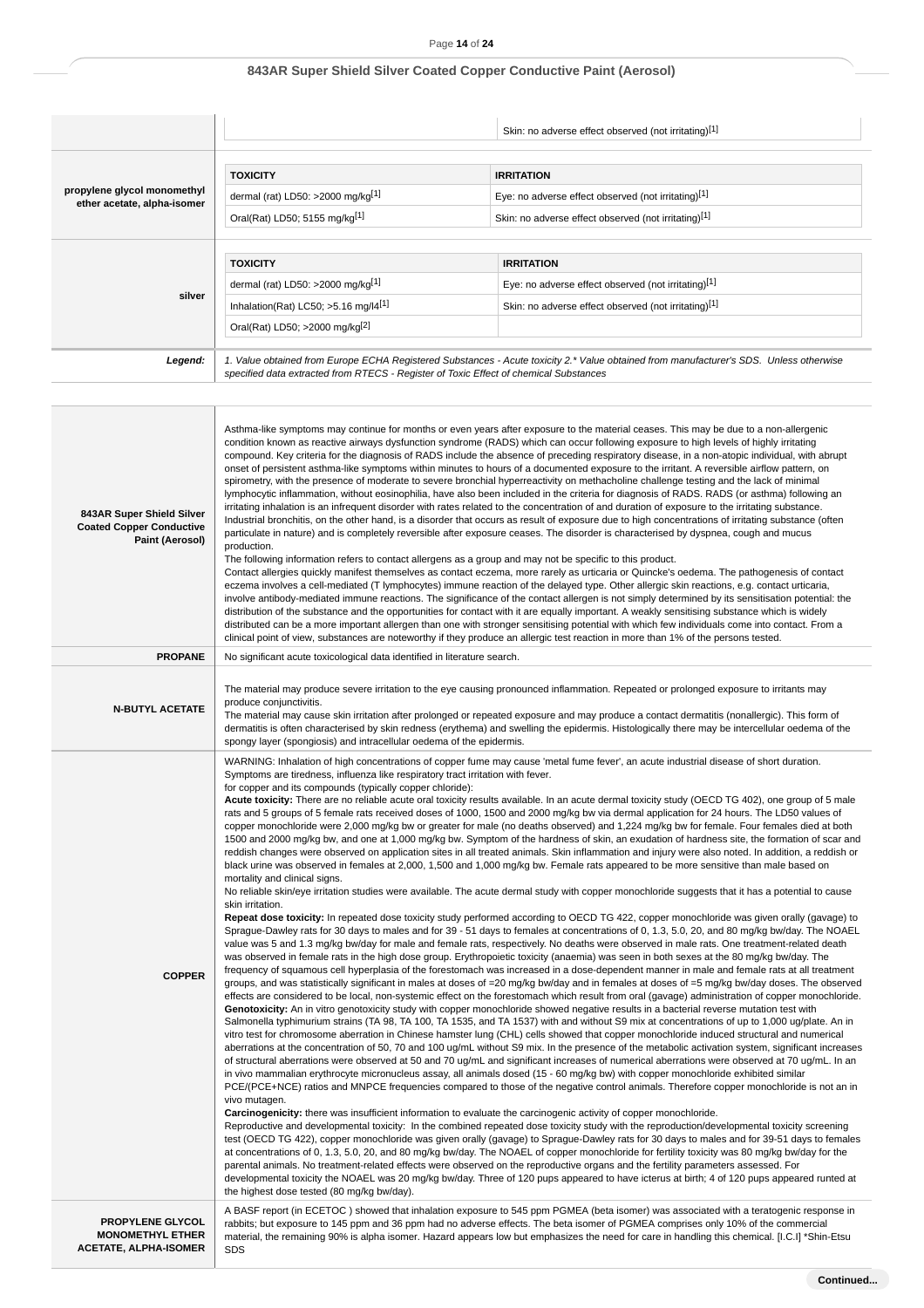for propylene glycol ethers (PGEs): Typical propylene glycol ethers include propylene glycol n-butyl ether (PnB); dipropylene glycol n-butyl ether (DPnB); dipropylene glycol methyl ether acetate (DPMA); tripropylene glycol methyl ether (TPM). Testing of a wide variety of propylene glycol ethers Testing of a wide variety of propylene glycol ethers has shown that propylene glycol-based ethers are less toxic than some ethers of the ethylene series. The common toxicities associated with the lower molecular weight homologues of the ethylene series, such as adverse effects on reproductive organs, the developing embryo and fetus, blood (haemolytic effects), or thymus, are not seen with the commercial-grade propylene glycol ethers. In the ethylene series, metabolism of the terminal hydroxyl group produces an alkoxyacetic acid. The reproductive and developmental toxicities of the lower molecular weight homologues in the ethylene series are due specifically to the formation of methoxyacetic and ethoxyacetic acids. Longer chain length homologues in the ethylene series are not associated with the reproductive toxicity but can cause haemolysis in sensitive species, also through formation of an alkoxyacetic acid. The predominant alpha isomer of all the PGEs (thermodynamically favored during manufacture of PGEs) is a secondary alcohol incapable of forming an alkoxypropionic acid. In contrast beta-isomers are able to form the alkoxypropionic acids and these are linked to teratogenic effects (and possibly haemolytic effects). This alpha isomer comprises greater than 95% of the isomeric mixture in the commercial product. Because the alpha isomer cannot form an alkoxypropionic acid, this is the most likely reason for the lack of toxicity shown by the PGEs as distinct from the lower molecular weight ethylene glycol ethers. More importantly, however, very extensive empirical test data show that this class of commercial-grade glycol ether presents a low toxicity hazard. PGEs, whether mono, di- or tripropylene glycol-based (and no matter what the alcohol group), show a very similar pattern of low to non-detectable toxicity of any type at doses or exposure levels greatly exceeding those showing pronounced effects from the ethylene series. One of the primary metabolites of the propylene glycol ethers is propylene glycol, which is of low toxicity and completely metabolised in the body. As a class, the propylene glycol ethers are rapidly absorbed and distributed throughout the body when introduced by inhalation or oral exposure. Dermal absorption is somewhat slower but subsequent distribution is rapid. Most excretion for PGEs is via the urine and expired air. A small portion is excreted in the faeces. As a group PGEs exhibits low acute toxicity by the oral, dermal, and inhalation routes. Rat oral LD50s range from >3,000 mg/kg (PnB) to >5,000 mg/kg (DPMA). Dermal LD50s are all > 2,000 mg/kg (PnB, & DPnB; where no deaths occurred), and ranging up to >15,000 mg/kg (TPM). Inhalation LC50 values were higher than 5,000 mg/m3 for DPMA (4-hour exposure), and TPM (1-hour exposure). For DPnB the 4-hour LC50 is >2,040 mg/m3. For PnB, the 4-hour LC50 was >651 ppm (>3,412 mg/m3), representing the highest practically attainable vapor level. No deaths occurred at these concentrations. PnB and TPM are moderately irritating to eyes while the remaining category members are only slightly irritating to nonirritating. PnB is moderately irritating to skin while the remaining category members are slightly to non-irritating None are skin sensitisers. In repeated dose studies ranging in duration from 2 to 13 weeks, few adverse effects were found even at high exposure levels and effects that did occur were mild in nature. By the oral route of administration, NOAELs of 350 mg/kg-d (PnB – 13 wk) and 450 mg/kg-d (DPnB – 13 wk) were observed for liver and kidney weight increases (without accompanying histopathology). LOAELs for these two chemicals were 1000 mg/kg-d (highest dose tested). Dermal repeated-dose toxicity tests have been performed for many PGEs. For PnB, no effects were seen in a 13-wk study at doses as high as 1,000 mg/kg-d. A dose of 273 mg/kg-d constituted a LOAEL (increased organ weights without histopathology) in a 13-week dermal study for DPnB. For TPM, increased kidney weights (no histopathology) and transiently decreased body weights were found at a dose of 2,895 mg/kg-d in a 90-day study in rabbits. By inhalation, no effects were observed in 2-week studies in rats at the highest tested concentrations of 3244 mg/m3 (600 ppm) for PnB and 2,010 mg/m3 (260 ppm) for DPnB. TPM caused increased liver weights without histopathology by inhalation in a 2-week study at a LOAEL of 360 mg/m3 (43 ppm). In this study, the highest tested TPM concentration, 1010 mg/m3 (120 ppm), also caused increased liver weights without accompanying histopathology. Although no repeated-dose studies are available for the oral route for TPM, or for any route for DPMA, it is anticipated that these chemicals would behave similarly to other category members. One and two-generation reproductive toxicity testing has been conducted in mice, rats, and rabbits via the oral or inhalation routes of exposure on PM and PMA. In an inhalation rat study using PM, the NOAEL for parental toxicity is 300 ppm (1106 mg/m3) with decreases in body and organ weights occurring at the LOAEL of 1000 ppm (3686 mg/m3). For offspring toxicity the NOAEL is 1000 ppm (3686 mg/m3), with decreased body weights occurring at 3000 ppm (11058 mg/m3). For PMA, the NOAEL for parental and offspring toxicity is 1000 mg/kg/d. in a two generation gavage study in rats. No adverse effects were found on reproductive organs, fertility rates, or other indices commonly monitored in such studies. In addition, there is no evidence from histopathological data from repeated-dose studies for the category members that would indicate that these chemicals would pose a reproductive hazard to human health. In developmental toxicity studies many PGEs have been tested by various routes of exposure and in various species at significant exposure levels and show no frank developmental effects. Due to the rapid hydrolysis of DPMA to DPM, DPMA would not be expected to show teratogenic effects. At high doses where maternal toxicity occurs (e.g., significant body weight loss), an increased incidence of some anomalies such as delayed skeletal ossification or increased 13th ribs, have been reported. Commercially available PGEs showed no teratogenicity. The weight of the evidence indicates that propylene glycol ethers are not likely to be genotoxic. In vitro, negative results have been seen in a number of assays for PnB, DPnB, DPMA and TPM. Positive results were only seen in 3 out of 5 chromosome aberration assays in mammalian cells with DPnB. However, negative results were seen in a mouse micronucleus assay with DPnB and PM. Thus, there is no evidence to suggest these PGEs would be genotoxic in vivo. In a 2-year bioassay on PM, there were no statistically significant increases in tumors in rats and mice. A BASF report (in ECETOC ) showed that inhalation exposure to 545 ppm PGMEA (beta isomer) was associated with a teratogenic response in rabbits; but exposure to 145 ppm and 36 ppm had no adverse effects. The beta isomer of PGMEA comprises only 10% of the commercial material, the remaining 90% is alpha isomer. Hazard appears low but emphasizes the need for care in handling this chemical. [I.C.I] **843AR Super Shield Silver Coated Copper Conductive Paint (Aerosol) & N-BUTYL ACETATE** Generally,linear and branched-chain alkyl esters are hydrolysed to their component alcohols and carboxylic acids in the intestinal tract, blood and most tissues throughout the body. Following hydrolysis the component alcohols and carboxylic acids are metabolized Oral acute toxicity studies have been reported for 51 of the 67 esters of aliphatic acyclic primary alcohols and aliphatic linear saturated carboxylic acids. The very low oral acute toxicity of this group of esters is demonstrated by oral LD50 values greater than 1850 mg/kg bw Genotoxicity studies have been performed in vitro using the following esters of aliphatic acyclic primary alcohols and aliphatic linear saturated carboxylic acids: methyl acetate, butyl acetate, butyl stearate and the structurally related isoamyl formate and demonstrates that these substances are not genotoxic. The JEFCA Committee concluded that the substances in this group would not present safety concerns at the current levels of intake the esters of aliphatic acyclic primary alcohols and aliphatic linear saturated carboxylic acids are generally used as flavouring substances up to average maximum levels of 200 mg/kg. Higher levels of use (up to 3000 mg/kg) are permitted in food categories such as chewing gum and hard candy. In Europe the upper use levels for these flavouring substances are generally 1 to 30 mg/kg foods and in special food categories like candy and alcoholic beverages up to 300 mg/kg foods **Internationl Program on Chemical Safety: the Joint FAO/WHO Expert Committee on Food Additives (JECFA) Esters of Aliphatic acyclic primary alcohols with aliphatic linear saturated carboxylic acids.; 1998 843AR Super Shield Silver Coated Copper Conductive Paint (Aerosol) & ACETONE** for acetone: The acute toxicity of acetone is low. Acetone is not a skin irritant or sensitiser but is a defatting agent to the skin. Acetone is an eye irritant. The subchronic toxicity of acetone has been examined in mice and rats that were administered acetone in the drinking water and again in rats treated by oral gavage. Acetone-induced increases in relative kidney weight changes were observed in male and female rats used in the oral 13-week study. Acetone treatment caused increases in the relative liver weight in male and female rats that were not associated with histopathologic effects and the effects may have been associated with microsomal enzyme induction. Haematologic effects consistent with macrocytic anaemia were also noted in male rats along with hyperpigmentation in the spleen. The most notable findings in the mice were increased liver and decreased spleen weights. Overall, the no-observed-effect-levels in the drinking water study were 1% for male rats (900 mg/kg/d) and male mice (2258 mg/kg/d), 2% for female mice (5945 mg/kg/d), and 5% for female rats (3100 mg/kg/d). For developmental effects, a statistically significant reduction in foetal weight, and a slight, but statistically significant increase in the percent incidence of later resorptions were seen in mice at

15,665 mg/m3 and in rats at 26,100 mg/m3. The no-observable-effect level for developmental toxicity was determined to be 5220 mg/m3 for both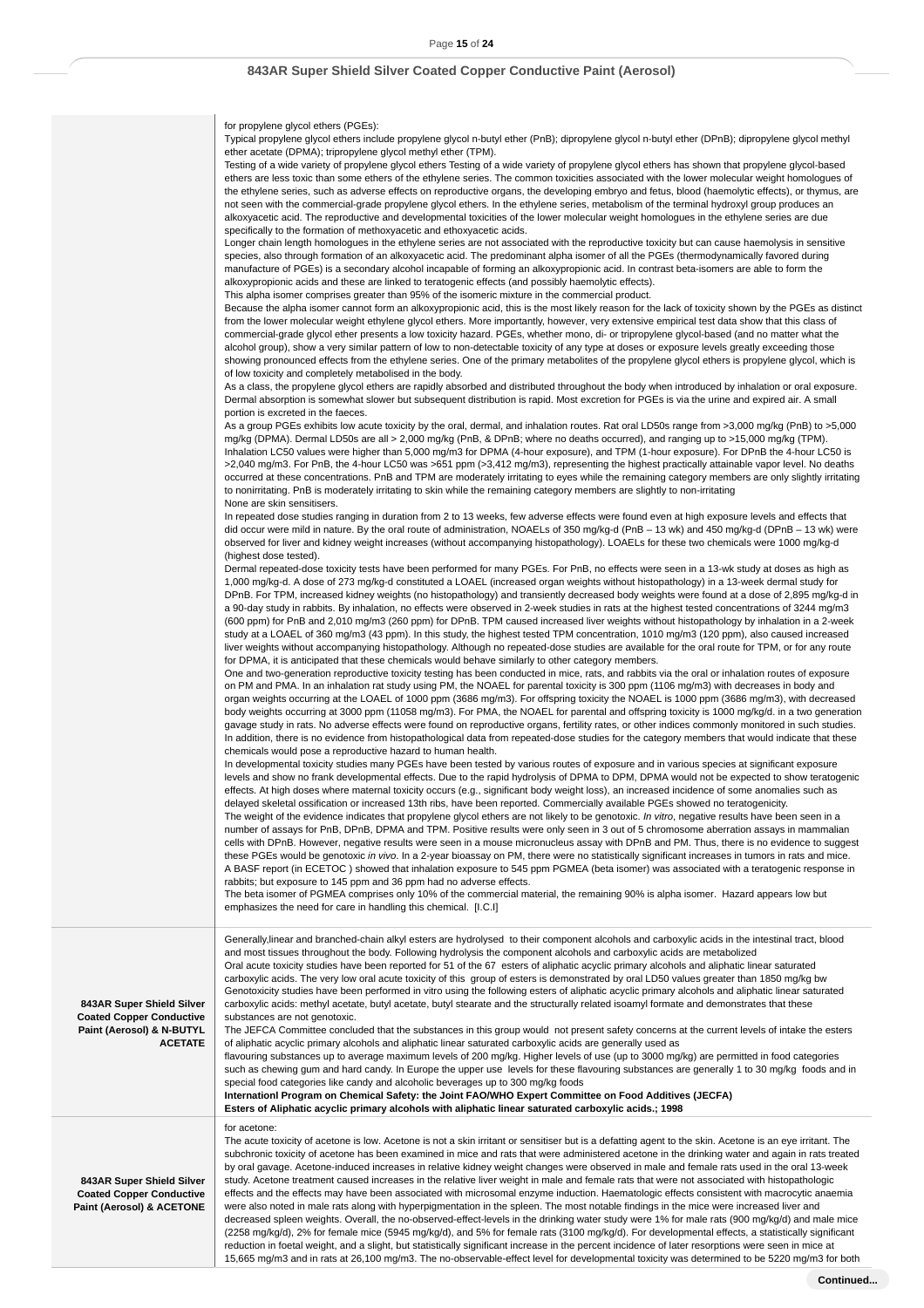### Page **16** of **24**

## **843AR Super Shield Silver Coated Copper Conductive Paint (Aerosol)**

|                                                   | rats and mice.<br>Teratogenic effects were not observed in rats and mice tested at 26,110 and 15,665 mg/m3, respectively. Lifetime dermal carcinogenicity studies<br>in mice treated with up to 0.2 mL of acetone did not reveal any increase in organ tumor incidence relative to untreated control animals.<br>The scientific literature contains many different studies that have measured either the neurobehavioural performance or neurophysiological<br>studies with acetone-exposed employees have recently shown that 8-hr exposures in excess of 2375 mg/m3 were not associated with any<br>dose-related changes in response time, vigilance, or digit span scores. Clinical case studies, controlled human volunteer studies, animal<br>research, and occupational field evaluations all indicate that the NOAEL for this effect is 2375 mg/m3 or greater. |                                 | response of humans exposed to acetone. Effect levels ranging from about 600 to greater than 2375 mg/m3 have been reported. Neurobehavioral                          |
|---------------------------------------------------|-----------------------------------------------------------------------------------------------------------------------------------------------------------------------------------------------------------------------------------------------------------------------------------------------------------------------------------------------------------------------------------------------------------------------------------------------------------------------------------------------------------------------------------------------------------------------------------------------------------------------------------------------------------------------------------------------------------------------------------------------------------------------------------------------------------------------------------------------------------------------|---------------------------------|---------------------------------------------------------------------------------------------------------------------------------------------------------------------|
| <b>ACETONE &amp; AMYL METHYL</b><br><b>KETONE</b> | The material may cause skin irritation after prolonged or repeated exposure and may produce a contact dermatitis (nonallergic). This form of<br>dermatitis is often characterised by skin redness (erythema) and swelling epidermis. Histologically there may be intercellular oedema of the<br>spongy layer (spongiosis) and intracellular oedema of the epidermis.                                                                                                                                                                                                                                                                                                                                                                                                                                                                                                  |                                 |                                                                                                                                                                     |
| <b>Acute Toxicity</b>                             | ×                                                                                                                                                                                                                                                                                                                                                                                                                                                                                                                                                                                                                                                                                                                                                                                                                                                                     | Carcinogenicity                 | ×                                                                                                                                                                   |
|                                                   | ×                                                                                                                                                                                                                                                                                                                                                                                                                                                                                                                                                                                                                                                                                                                                                                                                                                                                     |                                 | ×                                                                                                                                                                   |
| <b>Skin Irritation/Corrosion</b>                  |                                                                                                                                                                                                                                                                                                                                                                                                                                                                                                                                                                                                                                                                                                                                                                                                                                                                       | Reproductivity                  |                                                                                                                                                                     |
| <b>Serious Eye Damage/Irritation</b>              | ✔                                                                                                                                                                                                                                                                                                                                                                                                                                                                                                                                                                                                                                                                                                                                                                                                                                                                     | <b>STOT - Single Exposure</b>   | ✔                                                                                                                                                                   |
| <b>Respiratory or Skin</b><br>sensitisation       | ×                                                                                                                                                                                                                                                                                                                                                                                                                                                                                                                                                                                                                                                                                                                                                                                                                                                                     | <b>STOT - Repeated Exposure</b> | ×                                                                                                                                                                   |
| <b>Mutagenicity</b>                               | ×                                                                                                                                                                                                                                                                                                                                                                                                                                                                                                                                                                                                                                                                                                                                                                                                                                                                     | <b>Aspiration Hazard</b>        | ×                                                                                                                                                                   |
|                                                   |                                                                                                                                                                                                                                                                                                                                                                                                                                                                                                                                                                                                                                                                                                                                                                                                                                                                       | Legend:                         | $\blacktriangleright$ - Data either not available or does not fill the criteria for classification<br>$\blacktriangleright$ - Data available to make classification |

### **SECTION 12 Ecological information**

# **12.1. Toxicity 843AR Super Shield Silver Coated Copper Conductive Paint (Aerosol) Endpoint Test Duration (hr) Species Value Source** Not Available Not Available Not Available Not Available Not Available **acetone Endpoint Test Duration (hr) Species Value Source** LC50 96 Fish 13.303mg/L 4  $NOEC(ECx)$  12 Fish 0.001mg/L 4 EC50 48 Crustacea 6098.4mg/L 5 EC50 96 Algae or other aquatic plants 9.87327.684mg/l 4 **propane Endpoint Test Duration (hr) Species Value Source** EC50(ECx) 96 Algae or other aquatic plants 7.71 mg/l 2  $\left\lfloor \frac{1}{96} \right\rfloor$  Pish 24.11mg/l 25.11mg/l 25.11mg/l 25.11mg/l 25.11mg/l 25.11mg/l 25.11mg/l 25.11mg/l 25.11mg/l 25.11mg/l 25.11mg/l 25.11mg/l 25.11mg/l 25.11mg/l 25.11mg/l 25.11mg/l 25.11mg/l 25.11mg/l 25.11mg/l 25.11 EC50 96 Algae or other aquatic plants 7.71 mg/l 2 **n-butyl acetate Endpoint Test Duration (hr) Species Value Source**  $EC50$   $|48$  Crustacea  $|32 \text{mg/}1|$  1  $\left\lfloor \frac{\mathsf{LCS0}}{2} \right\rfloor = \left\lfloor \frac{\mathsf{S}}{2} \right\rfloor = \left\lfloor \frac{\mathsf{S}}{2} \right\rfloor$  and  $\left\lfloor \frac{\mathsf{S}}{2} \right\rfloor = \left\lfloor \frac{\mathsf{S}}{2} \right\rfloor$  and  $\left\lfloor \frac{\mathsf{S}}{2} \right\rfloor = \left\lfloor \frac{\mathsf{S}}{2} \right\rfloor$  and  $\left\lfloor \frac{\mathsf{S}}{2} \right\rfloor = \left\lfloor \frac{\mathsf{S}}{2} \right\rfloor$  a EC50 72 Algae or other aquatic plants 246mg/l 2  $\textsf{EC50}\textsf{(ECx)} \quad | \textsf{96} \quad | \textsf{Fish} \quad | \textsf{18mg/l} \quad | \textsf{2}$ **dimethyl carbonate Endpoint Test Duration (hr) Species Value Source** NOEC(ECx) 504 Crustacea 25mg/l 25mg/l 25mg/l 25mg/l 25mg/l 25mg/l 25mg/l 25mg/l 25mg/l 25mg/l 25mg/l 25mg/l 25mg/l 25mg/l 25mg/l 25mg/l 25mg/l 25mg/l 25mg/l 25mg/l 25mg/l 25mg/l 25mg/l 25mg/l 25mg/l 25mg/l 25mg/l 25mg/l 25  $\left\lfloor \frac{\text{LCS0}}{\text{LCS0}} \right\rfloor = \frac{100 \text{ mgl}}{\text{s}}$  $E$ C50  $\vert$  48  $\vert$  Crustacea  $\vert$  21.16mg/l  $\vert$  2 EC50 72 Algae or other aquatic plants >57.29mg/l 2 EC50 96 Algae or other aquatic plants 166.6211mg/l 2 **copper Endpoint Test Duration (hr) Species Value Source** NOEC(ECx) | 9 | Crustacea | <0.001mg/L | 4 LC50 Fish <0.001mg/L 4 EC50 | 48 Crustacea | <0.001mg/L | 4 EC50 72 Algae or other aquatic plants <0.001mg/L 4 EC50 96 Algae or other aquatic plants  $\sim$  0.001mg/L 4

|            | Endpoint       | Duration (br) | Species                            | Value     | <b>Source</b> |
|------------|----------------|---------------|------------------------------------|-----------|---------------|
| iso-butane | -Cx1<br>$\sim$ | 96            | other aquatic plants<br>، صصر<br>. | ا/71mg. ، |               |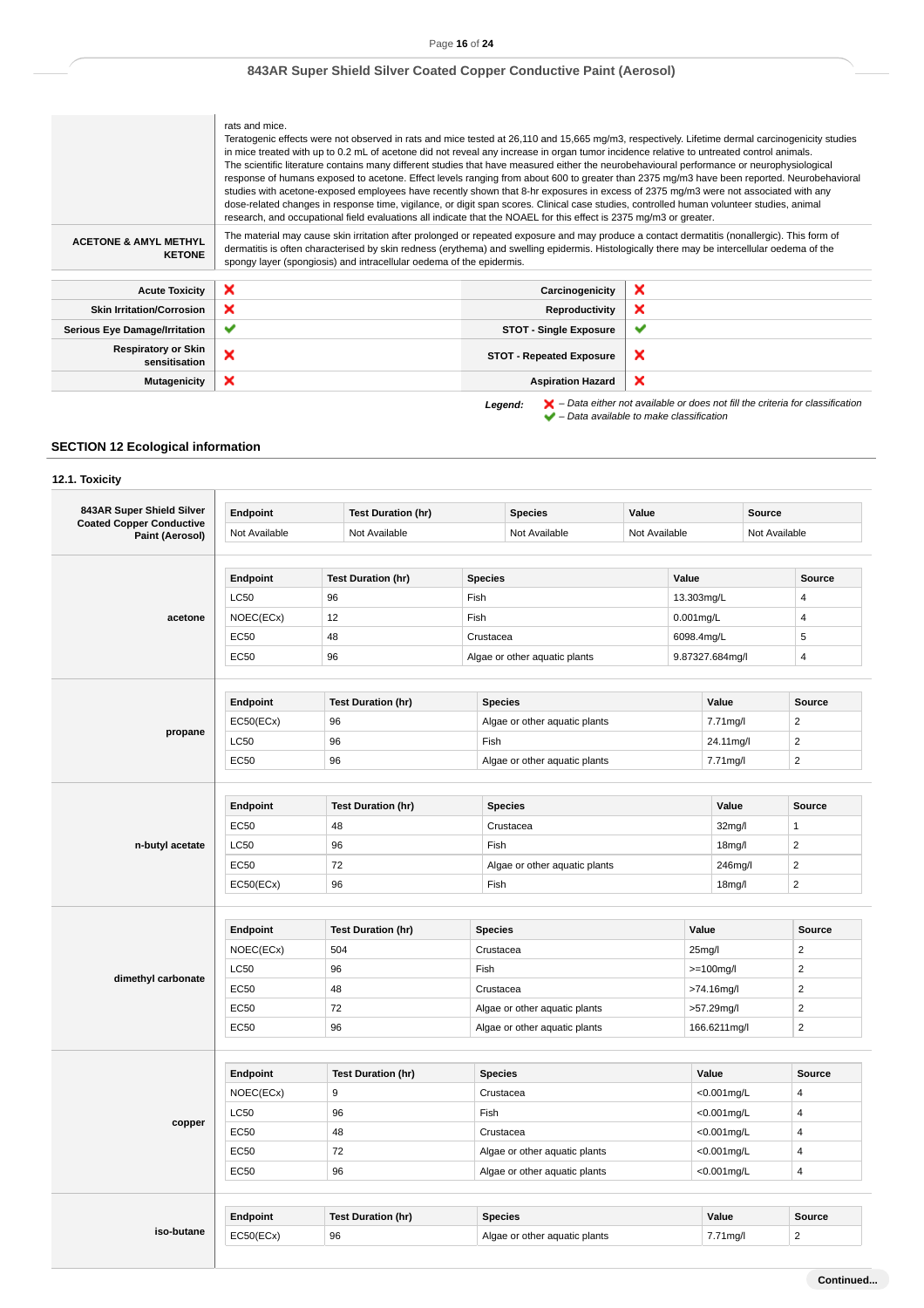|                             | <b>LC50</b> | 96                        | Fish                          | 24.11mg/l      | $\overline{2}$          |
|-----------------------------|-------------|---------------------------|-------------------------------|----------------|-------------------------|
|                             | <b>EC50</b> | 96                        | Algae or other aquatic plants | 7.71mg/l       | $\overline{2}$          |
|                             |             |                           |                               |                |                         |
|                             | Endpoint    | <b>Test Duration (hr)</b> | <b>Species</b>                | Value          | Source                  |
|                             | <b>LC50</b> | 96                        | Fish                          | 131mg/l        | $\overline{2}$          |
| amyl methyl ketone          | <b>EC50</b> | 48                        | Crustacea                     | $>90.1$ mg/l   | $\overline{\mathbf{c}}$ |
|                             | NOEC(ECx)   | 72                        | Algae or other aquatic plants | 42.68mg/l      | $\overline{2}$          |
|                             | <b>EC50</b> | 72                        | Algae or other aquatic plants | 75.5mg/l       | $\overline{2}$          |
|                             |             |                           |                               |                |                         |
|                             | Endpoint    | <b>Test Duration (hr)</b> | <b>Species</b>                | Value          | <b>Source</b>           |
|                             | <b>LC50</b> | 96                        | Fish                          | $>100$ mg/l    | $\overline{2}$          |
| propylene glycol monomethyl | <b>EC50</b> | 48                        | Crustacea                     | 373mg/l        | $\overline{2}$          |
| ether acetate, alpha-isomer | NOEC(ECx)   | 336                       | Fish                          | 47.5mg/l       | $\overline{a}$          |
|                             | <b>EC50</b> | 72                        | Algae or other aquatic plants | >1000mg/l      | $\overline{2}$          |
|                             | <b>EC50</b> | 96                        | Algae or other aquatic plants | >1000mg/l      | $\overline{2}$          |
|                             |             |                           |                               |                |                         |
|                             | Endpoint    | <b>Test Duration (hr)</b> | <b>Species</b>                | Value          | Source                  |
|                             | EC50(ECx)   | 48                        | Crustacea                     | $< 0.001$ mg/L | 4                       |
|                             | <b>LC50</b> | 96                        | Fish                          | $< 0.001$ mg/L | 4                       |
| silver                      | <b>EC50</b> | 48                        | Crustacea                     | $< 0.001$ mg/L | 4                       |
|                             | <b>EC50</b> | 72                        | Algae or other aquatic plants | 11.89mg/l      | $\overline{c}$          |
|                             | <b>EC50</b> | 96                        | Algae or other aquatic plants | $0.002$ mg/L   | 4                       |

V3.12 (QSAR) - Aquatic Toxicity Data (Estimated) 4. US EPA, Ecotox database - Aquatic Toxicity Data 5. ECETOC Aquatic Hazard Assessment Data 6. NITE (Japan) - Bioconcentration Data 7. METI (Japan) - Bioconcentration Data 8. Vendor Data

Toxic to aquatic organisms, may cause long-term adverse effects in the aquatic environment.

Do NOT allow product to come in contact with surface waters or to intertidal areas below the mean high water mark. Do not contaminate water when cleaning equipment or disposing of equipment wash-waters.

Wastes resulting from use of the product must be disposed of on site or at approved waste sites.

Metal-containing inorganic substances generally have negligible vapour pressure and are not expected to partition to air. Once released to surface waters and moist soils their fate depends on solubility and dissociation in water. Environmental processes (such as oxidation and the presence of acids or bases) may transform insoluble metals to more soluble ionic forms. Microbiological processes may also transform insoluble metals to more soluble forms. Such ionic species may bind to dissolved ligands or sorb to solid particles in aquatic or aqueous media. A significant proportion of dissolved/ sorbed metals will end up in sediments through the settling of suspended particles. The remaining metal ions can then be taken up by aquatic organisms.

When released to dry soil most metals will exhibit limited mobility and remain in the upper layer; some will leach locally into ground water and/ or surface water ecosystems when soaked by rain or melt ice. Environmental processes may also be important in changing solubilities.

Even though many metals show few toxic effects at physiological pHs, transformation may introduce new or magnified effects.

A metal ion is considered infinitely persistent because it cannot degrade further.

The current state of science does not allow for an unambiguous interpretation of various measures of bioaccumulation.

The counter-ion may also create health and environmental concerns once isolated from the metal. Under normal physiological conditions the counter-ion may be essentially insoluble and may not be bioavailable.

Environmental processes may enhance bioavailability.

Copper is unlikely to accumulate in the atmosphere due to a short residence time for airborne copper aerosols. Airborne coppers, however, may be transported over large distances. Copper accumulates significantly in the food chain.

Drinking Water Standards:

3000 ug/l (UK max)

2000 ug/l (WHO provisional Guideline)

1000 ug/l (WHO level where individuals complain)

Soil Guidelines: Dutch Criteria

36 mg/kg (target)

190 mg/kg (intervention)

Air Quality Standards: no data available.

The toxic effect of copper in the aquatic biota depends on the bio-availability of copper in water which, in turn, depends on its physico-chemical form (ie.speciation). Bioavailability is decreased by complexation and adsorption of copper by natural organic matter, iron and manganese hydrated oxides, and chelating agents excreted by algae and other aquatic organisms. Toxicity is also affected by pH and hardness. Total copper is rarely useful as a predictor of toxicity. In natural sea water, more than 98% of copper is organically bound and in river waters a high percentage is often organically bound, but the actual percentage depends on the river water and its pH.

 Copper exhibits significant toxicity in some aquatic organisms. Some algal species are very sensitive to copper with EC50 (96 hour) values as low as 47 ug/litre dissolved copper whilst for other algal species EC50 values of up to 481 ug/litre have been reported. However many of the reportedly high EC50 values may arise in experiments conducted with a culture media containing copper-complexing agents such as silicate, iron, manganese and EDTA which reduce bioavailability.

| Toxic effects arising following exposure by aquatic species to copper are typically: |                              |                          |                           |                            |
|--------------------------------------------------------------------------------------|------------------------------|--------------------------|---------------------------|----------------------------|
| Algae EC50 (96 h)                                                                    | Daphnia magna LC50 (48-96 h) | Amphipods LC50 (48-96 h) | Gastropods LC50 (48-96 h) | Crab larvae LC50 (48-96 h) |
| 47-481                                                                               | 7-54 *                       | 37-183 *                 | $58-112*$                 | $50-100$ *                 |

\* ug/litre

 Exposure to concentrations ranging from one to a few hundred micrograms per litre has led to sublethal effects and effects on long-term survival. For high bioavailability waters, effect concentrations for several sensitive species may be below 10 ug Cu/litre.

 In fish, the acute lethal concentration of copper ranges from a few ug/litre to several mg/litre, depending both on test species and exposure conditions. Where the value is less than 50 ug Cu/litre, test waters generally have a low dissolved organic carbon (DOC) level, low hardness and neutral to slightly acidic pH. Exposure to concentrations ranging from one to a few hundred micrograms per litre has led to sublethal effects and effects on long-term survival. Lower effect concentrations are generally associated with test waters of high bioavailability.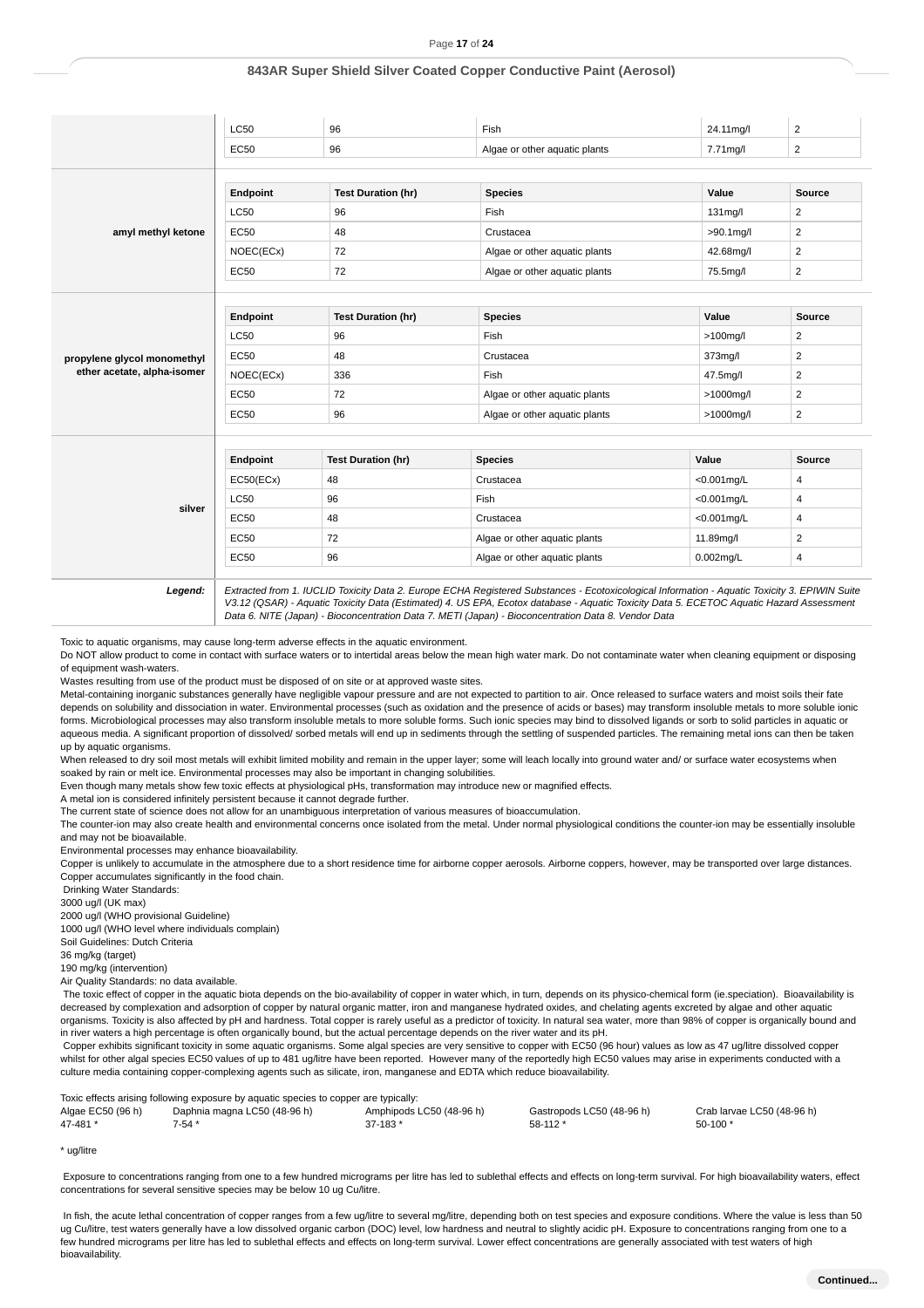In summary:

| Responses expected for high concentration ranges of copper * |                                                                                                                                                                                                                                                                              |
|--------------------------------------------------------------|------------------------------------------------------------------------------------------------------------------------------------------------------------------------------------------------------------------------------------------------------------------------------|
| Total dissolved Cu<br>concentration range (ug/litre)         | Effects of high availability in water                                                                                                                                                                                                                                        |
| $1 - 10$                                                     | Significant effects are expected for diatoms and sensitive invertebrates, notably cladocerans.                                                                                                                                                                               |
|                                                              | Effects on fish could be significant in freshwaters with low pH and hardness.                                                                                                                                                                                                |
| 10-100                                                       | Significant effects are expected on various species of microalgae, some species of macroalgae, and a range of invertebrates, including crustaceans,<br>gastropods and sea urchins. Survival of sensitive fish will be affected and a variety of fish show sublethal effects. |
| 100-1000                                                     | Most taxonomic groups of macroalgae and invertebrates will be severely affected. Lethal levels for most fish species will be reached.                                                                                                                                        |
| >1000                                                        | Lethal concentrations for most tolerant organisms are reached.                                                                                                                                                                                                               |

\* Sites chosen have moderate to high bioavailability similar to water used in most toxicity tests.

In soil, copper levels are raised by application of fertiliser, fungicides, from deposition of highway dusts and from urban, mining and industrial sources. Generally, vegetation rooted in soils reflects the soil copper levels in its foliage. This is dependent upon the bioavailability of copper and the physiological requirements of species concerned.

| Typical foliar levels of copper are: |  |  |  |              |  |
|--------------------------------------|--|--|--|--------------|--|
|                                      |  |  |  | $\sim$ $  -$ |  |

| Uncontaminated soils (0.3-250 mg/kg) | Contaminated soils (150-450 mg/kg) | Mining/smelting soils |
|--------------------------------------|------------------------------------|-----------------------|
| 6.1-25 mg/kg                         | 80 mg/kg                           | 300 mg/kg             |

Plants rarely show symptoms of toxicity or of adverse growth effects at normal soil concentrations of copper. Crops are often more sensitive to copper than the native flora, so protection levels for agricultural crops range from 25 mg Cu/kg to several hundred mg/kg, depending on country. Chronic and or acute effects on sensitive species occur at copper levels occurring in some soils as a result of human activities such as copper fertiliser addition, and addition of sludge.

When soil levels exceed 150 mg Cu/kg, native and agricultural species show chronic effects. Soils in the range 500-1000 mg Cu/kg act in a strongly selective fashion allowing the survival of only copper-tolerant species and strains. At 2000 Cu mg/kg most species cannot survive. By 3500 mg Cu/kg areas are largely devoid of vegetation cover. The organic content of the soil appears to be a key factor affecting the bioavailability of copper.

On normal forest soils, non-rooted plants such as mosses and lichens show higher copper concentrations. The fruiting bodies and mycorrhizal sheaths of soil fungi associated with higher plants in forests often accumulate copper to much higher levels than plants at the same site. International Programme on Chemical Safety (IPCS): Environmental Health Criteria 200

#### For ketones:

Ketones, unless they are alpha, beta--unsaturated ketones, can be considered as narcosis or baseline toxicity compounds

Hydrolysis may also involve the addition of water to ketones to yield ketals under mild acid conditions. However, this addition of water is thermodynamically favorable only for low molecular weight ketones. This addition is an equilibrium reaction that is reversible upon a change of water concentration and the reaction ultimately leads to no permanent change in the structure of the ketone substrateThe higher molecular weight ketones do no form stable ketals. Therefore, the ketones are stable to water under ambient environmental conditions Another possible reaction of ketones in water involves the enolic hydrogen on the carbons bonded to the carbonyl function. Under conditions of high pH (pH greater than 10), the enolic proton is abstracted by base (OH-) forming a carbanion intermediate that may react with other organic substrates (e.g., ketones, esters, aldehydes) containing a center for nucleophilic attack. The reactions, commonly recognized as condensation reactions, produce higher molecular weight products. Under ambient conditions of temperature, pH, and low concentration, these condensation reactions are unfavorable.

Based on its reactions in air, it seems likely that ketones undergo photolysis in water. It is probable that ketones will be biodegraded to an appreciable degree by micro-organisms in soil and water. They are unlikely to bioconcentrate or biomagnify.

#### For isobutane:

Refrigerant Gas: Saturated Hydrocarbons have zero ozone depletion potential (ODP) and will photodegrade under atmospheric conditions. [Calor Gas] **Environmental Fate**

**Terrestrial fate:** An estimated Koc value of 35 suggests that isobutane will have very high mobility in soil. Its very high Henry's Law constant, 4.08 atm-cu m/mole, (calculated from its vapor pressure and water solubility, high vapor pressure, 2611 mm Hg at 25 deg C, and low adsorptivity to soil indicate that volatilisation will be an important fate process from both moist and dry soil surfaces. Isobutane is biodegradable, especially under acclimated conditions, and may biodegrade in soil.

**Aquatic fate:** The estimated Koc value suggests that isobutane would not adsorb to sediment and particulate matter in the water column. Additional evidence that isobutane is not removed to sediment has been obtained from microcosm experiments. Isobutane will readily volatilise from water based on its estimated Henry's Law constant of 4.08 atm-cu m/mole. Estimated half-lives for a model river and model lake are 2.2 hr and 3.0 days, respectively. An estimated BCF value of 74 based on the log Kow suggests that isobutane will not bioconcentrate in aquatic organisms.

Results indicate that gas exchange is the dominant removal mechanism for isobutane gases from the water column following a hypothetical input. The volatilisation half-lives for isobutane from the water columns in natural estuaries are estimated to be 4.4 and 6.8 days at 20 and 10 deg C, respectively.

Isobutane also biodegrades in the microcosm at a rate that is slower than for n-butane and falls between propane and ethane in susceptibility. Biodegradation of isobutane initially occurs with a half-lives of 16-26 days at 20 deg C and 33-139 days at 10 deg C, significantly slower than the loss predicted by gas exchange from typical natural estuaries. However, after a lag of 2-4 weeks, the biodegradation rate increases markedly so that in the case of chronic inputs, biodegradation can become the dominant removal mechanism.

**Atmospheric fate:**: Isobutane is a gas at ordinary temperatures. It is degraded in the atmosphere by reaction with photochemically-produced hydroxyl radicals; the half-life for this reaction in air is 6.9 days, assuming a hydroxyl radical concn of 5x105 radicals per cubic cm. When isobutane was exposed to sunlight for 6 hr in a tedlar bag filled with Los Angeles air, 6% of the isobutane degraded The air contained 4529 ppb-C hydrocarbons and 870 ppb of NOX. The tropospheric loss of volatile hydrocarbons such as isobutane by wet and dry deposition are believed to be of minor importance. Indeed, isobutane assimilated into precipitation may evaporate during transport as well as being reemitted into the atmosphere after deposition. Isobutane is a contributor to the production of PAN (peroxyacyl nitrates) under photochemical smog conditions

#### For propane: **Environmental Fate**

**Terrestrial fate:**: An estimated Koc value of 460 determined from a log Kow of 2.36 indicates that propane is expected to have moderate mobility in soil. Volatilisation of propane from moist soil surfaces is expected to be an important fate process given an estimated Henry's Law constant of 7.07x10-1 atm-cu m/mole, derived from its vapor pressure, 7150 mm Hg, and water solubility, 62.4 mg/L. Propane is expected to volatilise from dry soil surfaces based upon its vapor pressure. Using cell suspensions of microorganisms isolated from soil and water, propane was oxidised to acetone within 24 hours, suggesting that biodegradation may be an important fate process in soil and sediment.

**Aquatic fate:** The estimated Koc value indicates that propane is expected to adsorb to suspended solids and sediment. Volatilisation from water surfaces is expected based upon an estimated Henry's Law constant. Using this Henry's Law constant volatilisation half-lives for a model river and model lake are estimated to be 41 minutes and 2.6 days, respectively. An estimated BCF of 13.1 using log Kow suggests the potential for bioconcentration in aquatic organisms is low. After 192 hr, the trace concentration of propane contained in gasoline remained unchanged for both a sterile control and a mixed culture sample collected from ground water contaminated with gasoline. This indicates that biodegradation may not be an important fate process in water.

**Atmospheric fate**:: According to a model of gas/particle partitioning of semivolatile organic compounds in the atmosphere and vapour pressure, propane is expected to exist solely as a gas in the ambient atmosphere. Gas-phase propane is degraded in the atmosphere by reaction with photochemically-produced hydroxyl radicals; the half-life for this reaction in air is estimated to be 14 days, calculated from its rate constant of 1.15x10-12 cu cm/molecule-sec at 25 deg C. Propane does not contain chromophores that absorb at wavelengths >290 nm and therefore is not expected to be susceptible to direct photolysis by sunlight.

**DO NOT** discharge into sewer or waterways.

for acetone: log Kow: -0.24 Half-life (hr) air: 312-1896 Half-life (hr) H2O surface water: 20 Henry's atm m3 /mol: 3.67E-05 BOD 5: 0.31-1.76,46-55% COD: 1.12-2.07 ThOD: 2.2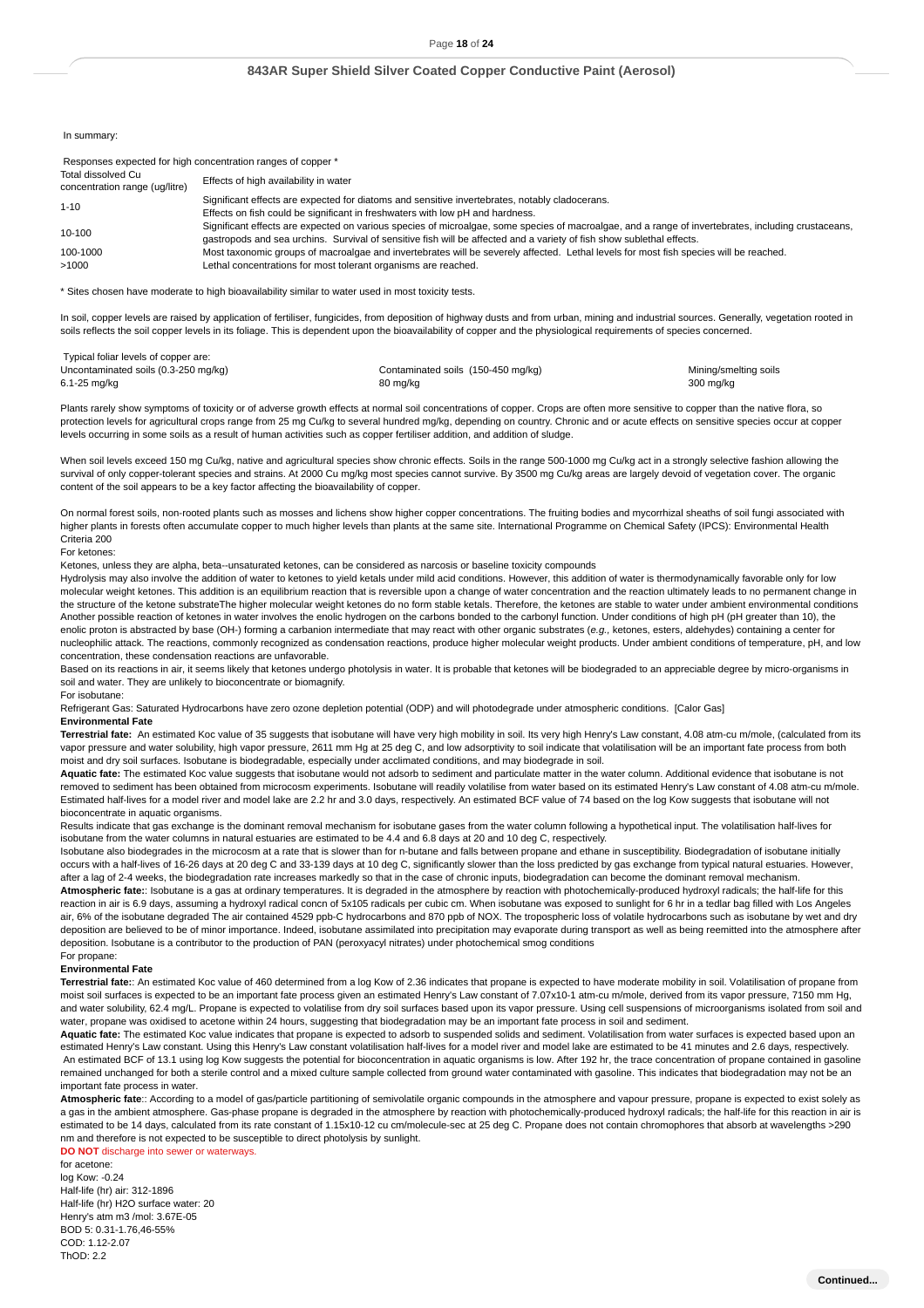### Page **19** of **24**

### **843AR Super Shield Silver Coated Copper Conductive Paint (Aerosol)**

#### BCF: 0.69

**Environmental fate:**

Acetone preferentially locates in the air compartment when released to the environment. A substantial amount of acetone can also be found in water, which is consistent with the high water to air partition coefficient and its small, but detectable, presence in rain water, sea water, and lake water samples. Very little acetone is expected to reside in soil, biota, or suspended solids. This is entirely consistent with the physical and chemical properties of acetone and with measurements showing a low propensity for soil absorption and a high preference for moving through the soil and into the ground water

.<br>In air, acetone is lost by photolysis and reaction with photochemically produced hydroxyl radicals; the estimated half-life of these combined processes is about 22 days. The relatively long half-life allows acetone to be transported long distances from its emission source.

Acetone is highly soluble and slightly persistent in water, with a half-life of about 20 hours; it is minimally toxic to aquatic life.

Acetone released to soil volatilises although some may leach into the ground where it rapidly biodegrades.

Acetone does not concentrate in the food chain.

Acetone meets the OECD definition of readily biodegradable which requires that the biological oxygen demand (BOD) is at least 70% of the theoretical oxygen demand (THOD) within the 28-day test period

Drinking Water Standard: none available.

Soil Guidelines: none available.

Air Quality Standards: none available.

### **Ecotoxicity:**

Testing shows that acetone exhibits a low order of toxicity Fish LC50: brook trout 6070 mg/l; fathead minnow 15000 mg/l Bird LC0 (5 day): Japanese quail, ring-neck pheasant 40,000 mg/l

Daphnia magna LC50 (48 h): 15800 mg/l; NOEC 8500 mg/l

Aquatic invertebrate 2100 - 16700 mg/l

Aquatic plant NOEC: 5400-7500 mg/l

Daphnia magna chronic NOEC 1660 mg/l

Acetone vapors were shown to be relatively toxic to two types insects and their eggs. The time to 50% lethality (LT50) was found to be 51.2 hr and 67.9 hr when the flour beetle (Tribolium confusum) and the flour moth (Ephestia kuehniella) were exposed to an airborne acetone concentration of 61.5 mg/m3. The LT50 values for the eggs were 30-50% lower than for the adult. The direct application of acetone liquid to the body of the insects or surface of the eggs did not, however, cause any mortality.

The ability of acetone to inhibit cell multiplication has been examined in a wide variety of microorganisms. The results have generally indicated mild to minimal toxicity with NOECs greater than 1700 mg/L for exposures lasting from 6 hr to 4 days. Longer exposure periods of 7 to 8 days with bacteria produced mixed results; but overall the data indicate a low degree of toxicity for acetone. The only exception to these findings were the results obtained with the flagellated protozoa (Entosiphon sulcatum) which yielded a 3-day NOEC of 28 mg/L.

For n-butyl acetate: Half-life (hr) air : 144 Half-life (hr) H2O surface water : 178-27156 Henry's atm m3 /mol: 3.20E-04 BOD 5 if unstated: 0.15-1.02,7% COD : 78% ThOD : 2.207 BCF : 4-14

#### **Environmental Fate:**

TERRESTRIAL FATE: An estimated Koc value of 200 determined from a measured log Kow of 1.78 indicates that n-butyl acetate is expected to have moderate mobility in soil. Volatilisation of n-butyl acetate is expected from moist soil surfaces given its Henry's Law constant of 2.8x10-4 atm-cu m/mole. Volatilisation from dry soil surfaces is expected based on a measured vapor pressure of 11.5 mm Hg. Using a standard BOD dilution technique and a sewage inoculum, theoretical BODs of 56 % to 86 % were observed during 5-20 day incubation periods, which suggests that n-butyl acetate may biodegrade in soil.

AQUATIC FATE: An estimated Koc value indicates that n-butyl acetate is not expected to adsorb to suspended solids and sediment in water. Butyl acetate is expected to volatilise from water surfaces based on a Henry's Law constant of 2.8x10-4 atm-cu m/mole. Estimated half-lives for a model river and model lake are 7 and 127, hours respectively. An estimated BCF value of 10 based on the log Kow, suggests that bioconcentration in aquatic organisms is low. Using a filtered sewage seed, 5-day and 20-day theoretical BODs of 58 % and 83 % were measured in freshwater dilution tests; 5-day and 20-day theoretical BODs of 40 % and 61 % were measured in salt water. A 5-day theoretical BOD of 56.8 % and 51.8 % were measured for n-butyl acetate in distilled water and seawater, respectively. Hydrolysis may be an important environmental fate for this compound based upon experimentally determined hydrolysis half-lives of 114 and 11 days at pH 8 and 9 respectively.

ATMOSPHERIC FATE: According to a model of gas/particle partitioning of semivolatile organic compounds in the atmosphere, n-butyl acetate, which has a vapour pressure of 11.5 mm Hg at 25 deg C, is expected to exist solely as a vapor in the ambient atmosphere. Vapour-phase n-butyl acetate is degraded in the atmosphere by reaction with photochemicallyproduced hydroxyl radicals; the half-life for this reaction in air is estimated to be about 4 days

#### **Environmental fate:**

Fish LC50 (96 h, 23 C): island silverside (Menidia beryllina) 185 ppm (static bioassay in synthetic seawater, mild aeration applied after 24 h); bluegill sunfish (Lepomis macrochirus) 100 ppm (static bioassay in fresh water, mild aeration applied after 24 h)

Fish EC50 (96 h): fathead minnow (Pimephales promelas) 18 mg/l (affected fish lost equilibrium prior to death)

Daphnia LC50 (48 h): 44 ppm

## Algal LC50 (96 h): Scenedesmus 320 ppm

#### **12.2. Persistence and degradability**

| Ingredient                                                 | Persistence: Water/Soil     | Persistence: Air                   |
|------------------------------------------------------------|-----------------------------|------------------------------------|
| acetone                                                    | LOW (Half-life $= 14$ days) | MEDIUM (Half-life = $116.25$ days) |
| propane                                                    | LOW                         | LOW                                |
| n-butyl acetate                                            | LOW                         | LOW                                |
| dimethyl carbonate                                         | <b>HIGH</b>                 | <b>HIGH</b>                        |
| iso-butane                                                 | <b>HIGH</b>                 | <b>HIGH</b>                        |
| amyl methyl ketone                                         | LOW                         | LOW                                |
| propylene glycol monomethyl<br>ether acetate, alpha-isomer | LOW                         | LOW                                |

#### **12.3. Bioaccumulative potential**

| Ingredient         | <b>Bioaccumulation</b>   |
|--------------------|--------------------------|
| acetone            | LOW (BCF = $0.69$ )      |
| propane            | LOW (LogKOW = $2.36$ )   |
| n-butyl acetate    | LOW (BCF = $14$ )        |
| dimethyl carbonate | LOW (LogKOW = $0.2336$ ) |
| iso-butane         | LOW (BCF = $1.97$ )      |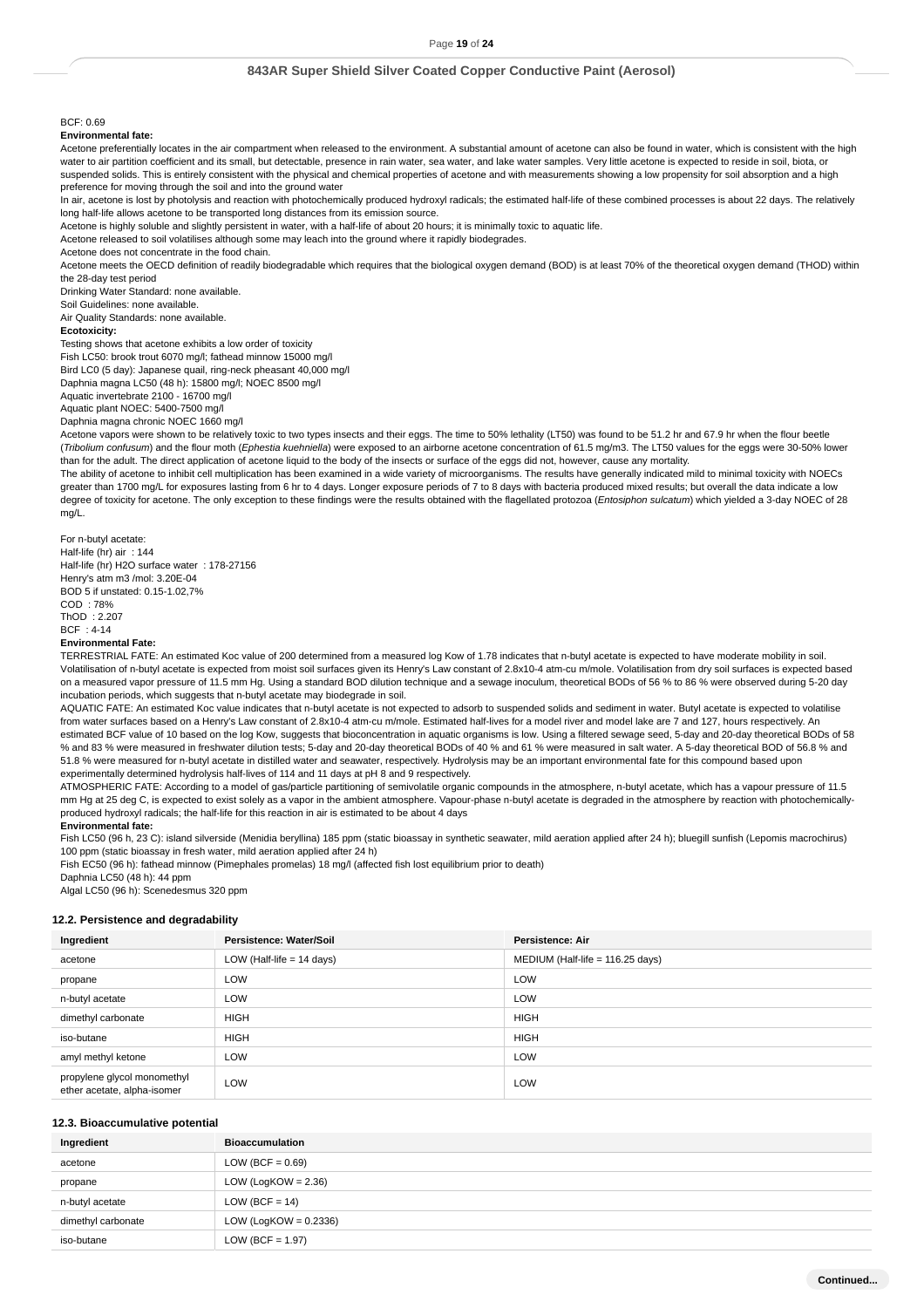| Ingredient                                                 | <b>Bioaccumulation</b> |
|------------------------------------------------------------|------------------------|
| amyl methyl ketone                                         | LOW (LogKOW = $1.98$ ) |
| propylene glycol monomethyl<br>ether acetate, alpha-isomer | LOW (LogKOW = $0.56$ ) |

### **12.4. Mobility in soil**

| Ingredient                                                 | Mobility              |
|------------------------------------------------------------|-----------------------|
| acetone                                                    | $HIGH (KOC = 1.981)$  |
| propane                                                    | LOW ( $KOC = 23.74$ ) |
| n-butyl acetate                                            | LOW ( $KOC = 20.86$ ) |
| dimethyl carbonate                                         | LOW ( $KOC = 8.254$ ) |
| iso-butane                                                 | LOW ( $KOC = 35.04$ ) |
| amyl methyl ketone                                         | $LOW (KOC = 24.01)$   |
| propylene glycol monomethyl<br>ether acetate, alpha-isomer | $HIGH (KOC = 1.838)$  |

#### **12.5.Results of PBT and vPvB assessment**

|                         |                | в              |                |
|-------------------------|----------------|----------------|----------------|
| Relevant available data | Not Applicable | Not Applicable | Not Applicable |
| PBT Criteria fulfilled? | Not Applicable | Not Applicable | Not Applicable |

### **12.6. Other adverse effects**

No data available

# **SECTION 13 Disposal considerations**

### **13.1. Waste treatment methods**

| Product / Packaging disposal | <b>DO NOT</b> allow wash water from cleaning or process equipment to enter drains.<br>It may be necessary to collect all wash water for treatment before disposal.<br>In all cases disposal to sewer may be subject to local laws and regulations and these should be considered first.<br>• Where in doubt contact the responsible authority.<br>Consult State Land Waste Management Authority for disposal.<br>Discharge contents of damaged aerosol cans at an approved site.<br>Allow small quantities to evaporate.<br><b>DO NOT</b> incinerate or puncture aerosol cans.<br>▶ Bury residues and emptied aerosol cans at an approved site. |
|------------------------------|-------------------------------------------------------------------------------------------------------------------------------------------------------------------------------------------------------------------------------------------------------------------------------------------------------------------------------------------------------------------------------------------------------------------------------------------------------------------------------------------------------------------------------------------------------------------------------------------------------------------------------------------------|
| Waste treatment options      | Not Available                                                                                                                                                                                                                                                                                                                                                                                                                                                                                                                                                                                                                                   |
| Sewage disposal options      | Not Available                                                                                                                                                                                                                                                                                                                                                                                                                                                                                                                                                                                                                                   |

# **SECTION 14 Transport information**

### **Labels Required**



14.1. **UN number** 1950 14.2. **UN proper shipping** 14.3. **Transport hazard** 14.4. **Packing group** Not Applicable 14.5. Environmental hazard 14.6. **Special precautions for** Land transport (ADR-RID) Tunnel Restriction Code **name** AEROSOLS **class(es)** Class 2.1 Subrisk Not Applicable **Environmentally hazardous user** Hazard identification (Kemler) Not Applicable Classification code 5F Hazard Label 2.1 Special provisions 190 327 344 625 Limited quantity 1 L 2 (D)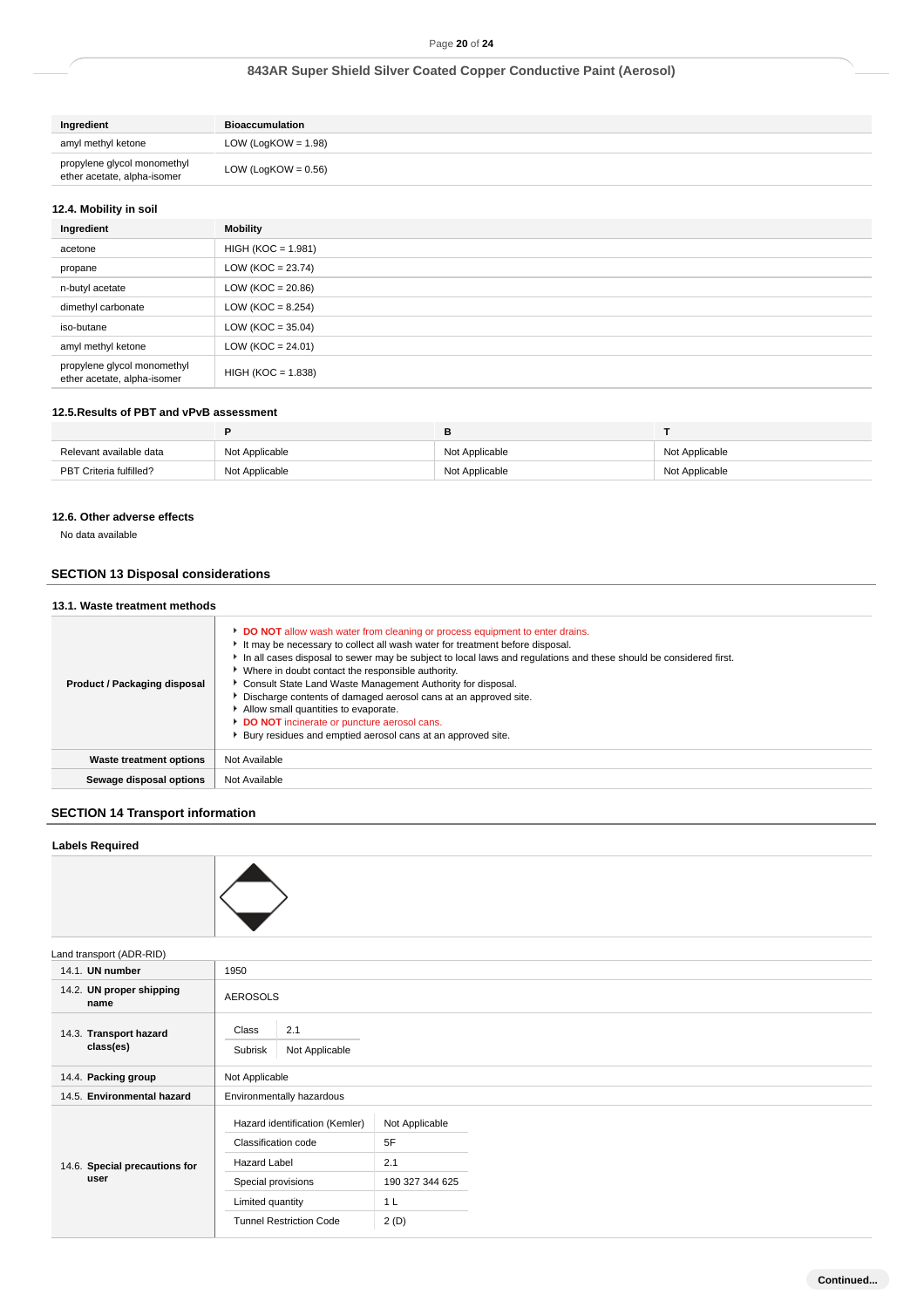# **Air transport (ICAO-IATA / DGR)**

| 14.1. UN number                       | 1950                                                                                                                                                                                                                                                                                        |                                          |                                                                    |  |  |
|---------------------------------------|---------------------------------------------------------------------------------------------------------------------------------------------------------------------------------------------------------------------------------------------------------------------------------------------|------------------------------------------|--------------------------------------------------------------------|--|--|
| 14.2. UN proper shipping<br>name      | Aerosols, flammable                                                                                                                                                                                                                                                                         |                                          |                                                                    |  |  |
| 14.3. Transport hazard<br>class(es)   | <b>ICAO/IATA Class</b><br>ICAO / IATA Subrisk<br><b>ERG Code</b>                                                                                                                                                                                                                            | 2.1<br>Not Applicable<br>10 <sub>L</sub> |                                                                    |  |  |
| 14.4. Packing group                   | Not Applicable                                                                                                                                                                                                                                                                              |                                          |                                                                    |  |  |
| 14.5. Environmental hazard            | Environmentally hazardous                                                                                                                                                                                                                                                                   |                                          |                                                                    |  |  |
| 14.6. Special precautions for<br>user | Special provisions<br>Cargo Only Packing Instructions<br>Cargo Only Maximum Qty / Pack<br>Passenger and Cargo Packing Instructions<br>Passenger and Cargo Maximum Qty / Pack<br>Passenger and Cargo Limited Quantity Packing Instructions<br>Passenger and Cargo Limited Maximum Qty / Pack |                                          | A145 A167 A802<br>203<br>150 kg<br>203<br>75 kg<br>Y203<br>30 kg G |  |  |

### **Sea transport (IMDG-Code / GGVSee)**

| 14.1. UN number                       | 1950                                                                 |                                                      |  |  |  |
|---------------------------------------|----------------------------------------------------------------------|------------------------------------------------------|--|--|--|
| 14.2. UN proper shipping<br>name      | <b>AEROSOLS</b>                                                      |                                                      |  |  |  |
| 14.3. Transport hazard<br>class(es)   | <b>IMDG Class</b><br>2.1<br>Not Applicable<br><b>IMDG Subrisk</b>    |                                                      |  |  |  |
| 14.4. Packing group                   | Not Applicable                                                       |                                                      |  |  |  |
| 14.5. Environmental hazard            | <b>Marine Pollutant</b>                                              |                                                      |  |  |  |
| 14.6. Special precautions for<br>user | <b>EMS Number</b><br>Special provisions<br><b>Limited Quantities</b> | $F-D$ . S-U<br>63 190 277 327 344 381 959<br>1000 ml |  |  |  |

# **Inland waterways transport (ADN)**

| 14.1. UN number                       | 1950                                                                                                                                  |                                 |  |
|---------------------------------------|---------------------------------------------------------------------------------------------------------------------------------------|---------------------------------|--|
| 14.2. UN proper shipping<br>name      | <b>AEROSOLS</b>                                                                                                                       |                                 |  |
| 14.3. Transport hazard<br>class(es)   | 2.1<br>Not Applicable                                                                                                                 |                                 |  |
| 14.4. Packing group                   | Not Applicable                                                                                                                        |                                 |  |
| 14.5. Environmental hazard            | Environmentally hazardous                                                                                                             |                                 |  |
| 14.6. Special precautions for<br>user | 5F<br>Classification code<br>Special provisions<br>Limited quantity<br>1 <sub>L</sub><br>Equipment required<br>Fire cones number<br>1 | 190; 327; 344; 625<br>PP, EX, A |  |

**14.7. Transport in bulk according to Annex II of MARPOL and the IBC code** Not Applicable

# **14.8. Transport in bulk in accordance with MARPOL Annex V and the IMSBC Code**

| <b>Product name</b>                                        | Group         |
|------------------------------------------------------------|---------------|
| acetone                                                    | Not Available |
| propane                                                    | Not Available |
| n-butyl acetate                                            | Not Available |
| dimethyl carbonate                                         | Not Available |
| copper                                                     | Not Available |
| iso-butane                                                 | Not Available |
| amyl methyl ketone                                         | Not Available |
| propylene glycol monomethyl<br>ether acetate, alpha-isomer | Not Available |
| silver                                                     | Not Available |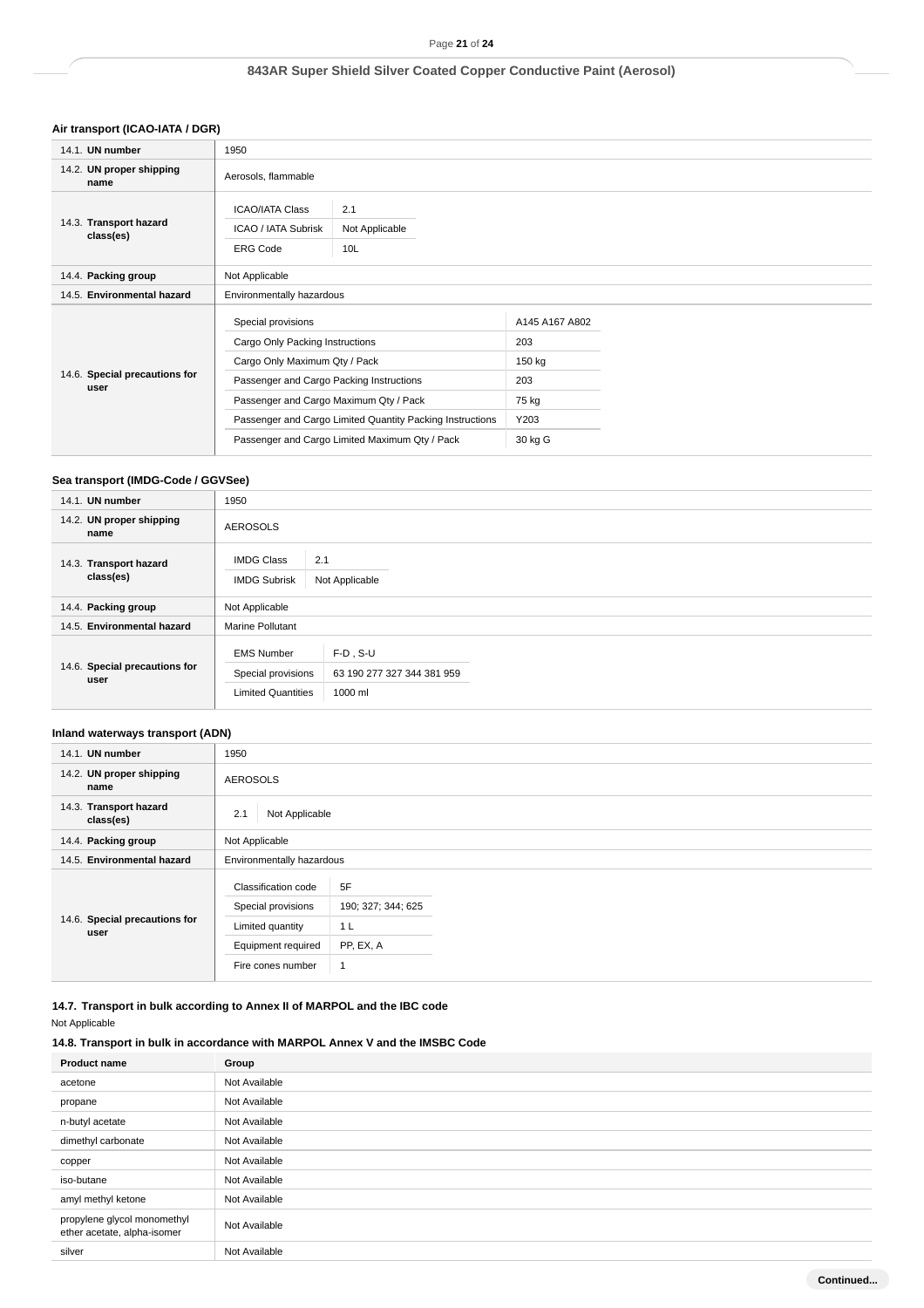# **14.9. Transport in bulk in accordance with the ICG Code**

| <b>Product name</b>                                        | <b>Ship Type</b> |
|------------------------------------------------------------|------------------|
| acetone                                                    | Not Available    |
| propane                                                    | Not Available    |
| n-butyl acetate                                            | Not Available    |
| dimethyl carbonate                                         | Not Available    |
| copper                                                     | Not Available    |
| iso-butane                                                 | Not Available    |
| amyl methyl ketone                                         | Not Available    |
| propylene glycol monomethyl<br>ether acetate, alpha-isomer | Not Available    |
| silver                                                     | Not Available    |
|                                                            |                  |

# **SECTION 15 Regulatory information**

|                                                               |                                                                                                                                                                  | Page 22 of 24                                                                                                                        |
|---------------------------------------------------------------|------------------------------------------------------------------------------------------------------------------------------------------------------------------|--------------------------------------------------------------------------------------------------------------------------------------|
|                                                               |                                                                                                                                                                  | 843AR Super Shield Silver Coated Copper Conductive Paint (Aerosol)                                                                   |
|                                                               |                                                                                                                                                                  |                                                                                                                                      |
|                                                               |                                                                                                                                                                  |                                                                                                                                      |
| 14.9. Transport in bulk in accordance with the ICG Code       |                                                                                                                                                                  |                                                                                                                                      |
| <b>Product name</b>                                           | <b>Ship Type</b>                                                                                                                                                 |                                                                                                                                      |
| acetone                                                       | Not Available                                                                                                                                                    |                                                                                                                                      |
| propane                                                       | Not Available                                                                                                                                                    |                                                                                                                                      |
| n-butyl acetate                                               | Not Available                                                                                                                                                    |                                                                                                                                      |
| dimethyl carbonate                                            | Not Available                                                                                                                                                    |                                                                                                                                      |
| copper                                                        | Not Available                                                                                                                                                    |                                                                                                                                      |
| iso-butane                                                    | Not Available                                                                                                                                                    |                                                                                                                                      |
| amyl methyl ketone                                            | Not Available                                                                                                                                                    |                                                                                                                                      |
| propylene glycol monomethyl<br>ether acetate, alpha-isomer    | Not Available                                                                                                                                                    |                                                                                                                                      |
| silver                                                        | Not Available                                                                                                                                                    |                                                                                                                                      |
| <b>SECTION 15 Regulatory information</b>                      |                                                                                                                                                                  |                                                                                                                                      |
|                                                               |                                                                                                                                                                  |                                                                                                                                      |
|                                                               | 15.1. Safety, health and environmental regulations / legislation specific for the substance or mixture                                                           |                                                                                                                                      |
| acetone is found on the following regulatory lists            |                                                                                                                                                                  |                                                                                                                                      |
|                                                               | EU Consolidated List of Indicative Occupational Exposure Limit Values (IOELVs)                                                                                   | European Union - European Inventory of Existing Commercial Chemical Substances                                                       |
|                                                               | EU REACH Regulation (EC) No 1907/2006 - Annex XVII - Restrictions on the                                                                                         | (EINECS)                                                                                                                             |
| and articles                                                  | manufacture, placing on the market and use of certain dangerous substances, mixtures                                                                             | European Union (EU) Regulation (EC) No 1272/2008 on Classification, Labelling and<br>Packaging of Substances and Mixtures - Annex VI |
| Europe EC Inventory                                           |                                                                                                                                                                  | UK Workplace Exposure Limits (WELs)                                                                                                  |
| propane is found on the following regulatory lists            |                                                                                                                                                                  |                                                                                                                                      |
|                                                               | EU REACH Regulation (EC) No 1907/2006 - Annex XVII - Restrictions on the                                                                                         | European Union - European Inventory of Existing Commercial Chemical Substances                                                       |
|                                                               | manufacture, placing on the market and use of certain dangerous substances, mixtures                                                                             | (EINECS)                                                                                                                             |
| and articles<br>Europe EC Inventory                           |                                                                                                                                                                  | European Union (EU) Regulation (EC) No 1272/2008 on Classification, Labelling and<br>Packaging of Substances and Mixtures - Annex VI |
| n-butyl acetate is found on the following regulatory lists    |                                                                                                                                                                  |                                                                                                                                      |
|                                                               | EU Consolidated List of Indicative Occupational Exposure Limit Values (IOELVs)                                                                                   | European Union - European Inventory of Existing Commercial Chemical Substances                                                       |
|                                                               | EU REACH Regulation (EC) No 1907/2006 - Annex XVII - Restrictions on the                                                                                         | (EINECS)                                                                                                                             |
|                                                               | manufacture, placing on the market and use of certain dangerous substances, mixtures                                                                             | European Union (EU) Regulation (EC) No 1272/2008 on Classification, Labelling and                                                    |
| and articles<br>Europe EC Inventory                           |                                                                                                                                                                  | Packaging of Substances and Mixtures - Annex VI<br>UK Workplace Exposure Limits (WELs)                                               |
|                                                               |                                                                                                                                                                  |                                                                                                                                      |
| dimethyl carbonate is found on the following regulatory lists |                                                                                                                                                                  |                                                                                                                                      |
|                                                               | EU REACH Regulation (EC) No 1907/2006 - Annex XVII - Restrictions on the                                                                                         | European Union - European Inventory of Existing Commercial Chemical Substances                                                       |
| and articles                                                  | manufacture, placing on the market and use of certain dangerous substances, mixtures                                                                             | (EINECS)<br>European Union (EU) Regulation (EC) No 1272/2008 on Classification, Labelling and                                        |
| Europe EC Inventory                                           |                                                                                                                                                                  | Packaging of Substances and Mixtures - Annex VI                                                                                      |
| copper is found on the following regulatory lists             |                                                                                                                                                                  |                                                                                                                                      |
| Europe EC Inventory                                           |                                                                                                                                                                  | European Union (EU) Regulation (EC) No 1272/2008 on Classification, Labelling and                                                    |
|                                                               | European Union - European Inventory of Existing Commercial Chemical Substances                                                                                   | Packaging of Substances and Mixtures - Annex VI                                                                                      |
| (EINECS)                                                      |                                                                                                                                                                  | UK Workplace Exposure Limits (WELs)                                                                                                  |
| iso-butane is found on the following regulatory lists         |                                                                                                                                                                  |                                                                                                                                      |
| Chemical Footprint Project - Chemicals of High Concern List   |                                                                                                                                                                  | Europe EC Inventory                                                                                                                  |
|                                                               | EU REACH Regulation (EC) No 1907/2006 - Annex XVII - Restrictions on the                                                                                         | European Union - European Inventory of Existing Commercial Chemical Substances                                                       |
| and articles                                                  | manufacture, placing on the market and use of certain dangerous substances, mixtures                                                                             | (EINECS)                                                                                                                             |
|                                                               | EU REACH Regulation (EC) No 1907/2006 - Annex XVII (Appendix 1) Carcinogens:                                                                                     | European Union (EU) Regulation (EC) No 1272/2008 on Classification, Labelling and<br>Packaging of Substances and Mixtures - Annex VI |
| category 1A (Table 3.1)/category 1 (Table 3.2)                |                                                                                                                                                                  |                                                                                                                                      |
| category 1B (Table 3.1)/category 2 (Table 3.2)                | EU REACH Regulation (EC) No 1907/2006 - Annex XVII (Appendix 4) Mutagens:                                                                                        |                                                                                                                                      |
|                                                               |                                                                                                                                                                  |                                                                                                                                      |
| amyl methyl ketone is found on the following regulatory lists |                                                                                                                                                                  |                                                                                                                                      |
|                                                               | EU Consolidated List of Indicative Occupational Exposure Limit Values (IOELVs)                                                                                   | European Union - European Inventory of Existing Commercial Chemical Substances<br>(EINECS)                                           |
|                                                               | EU REACH Regulation (EC) No 1907/2006 - Annex XVII - Restrictions on the<br>manufacture, placing on the market and use of certain dangerous substances, mixtures | European Union (EU) Regulation (EC) No 1272/2008 on Classification, Labelling and                                                    |
| and articles                                                  |                                                                                                                                                                  | Packaging of Substances and Mixtures - Annex VI                                                                                      |
| Europe EC Inventory                                           |                                                                                                                                                                  | UK Workplace Exposure Limits (WELs)                                                                                                  |
|                                                               | propylene glycol monomethyl ether acetate, alpha-isomer is found on the following regulatory lists                                                               |                                                                                                                                      |
|                                                               | EU Consolidated List of Indicative Occupational Exposure Limit Values (IOELVs)                                                                                   | European Union - European Inventory of Existing Commercial Chemical Substances                                                       |
|                                                               | EU REACH Regulation (EC) No 1907/2006 - Annex XVII - Restrictions on the                                                                                         | (EINECS)                                                                                                                             |
| and articles                                                  | manufacture, placing on the market and use of certain dangerous substances, mixtures                                                                             | European Union (EU) Regulation (EC) No 1272/2008 on Classification, Labelling and<br>Packaging of Substances and Mixtures - Annex VI |
| Europe EC Inventory                                           |                                                                                                                                                                  | UK Workplace Exposure Limits (WELs)                                                                                                  |
| silver is found on the following regulatory lists             |                                                                                                                                                                  |                                                                                                                                      |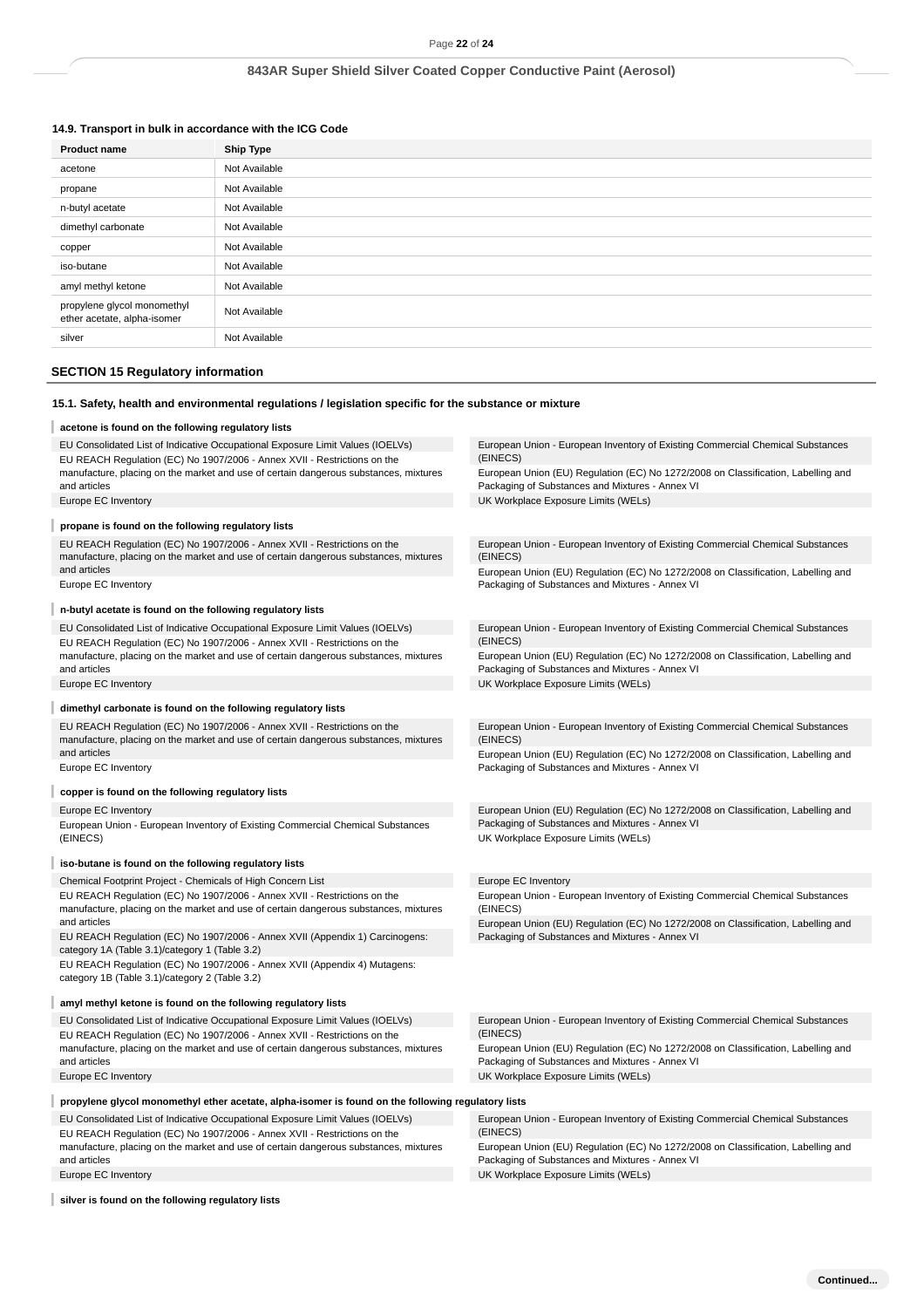EU European Chemicals Agency (ECHA) Community Rolling Action Plan (CoRAP) List of Substances Europe EC Inventory European Union - European Inventory of Existing Commercial Chemical Substances

International WHO List of Proposed Occupational Exposure Limit (OEL) Values for Manufactured Nanomaterials (MNMS) UK Workplace Exposure Limits (WELs)

This safety data sheet is in compliance with the following EU legislation and its adaptations - as far as applicable -: Directives 98/24/EC, - 92/85/EEC, - 94/33/EC, - 2008/98/EC, -2010/75/EU; Commission Regulation (EU) 2020/878; Regulation (EC) No 1272/2008 as updated through ATPs.

### **15.2. Chemical safety assessment**

No Chemical Safety Assessment has been carried out for this substance/mixture by the supplier.

#### **National Inventory Status**

(EINECS)

| <b>National Inventory</b>                          | <b>Status</b>                                                                                                                                                                                            |  |
|----------------------------------------------------|----------------------------------------------------------------------------------------------------------------------------------------------------------------------------------------------------------|--|
| Australia - AIIC / Australia<br>Non-Industrial Use | Yes                                                                                                                                                                                                      |  |
| Canada - DSL                                       | Yes                                                                                                                                                                                                      |  |
| Canada - NDSL                                      | No (acetone; propane; n-butyl acetate; dimethyl carbonate; copper; iso-butane; amyl methyl ketone; propylene glycol monomethyl ether acetate,<br>alpha-isomer; silver)                                   |  |
| China - IECSC                                      | Yes                                                                                                                                                                                                      |  |
| Europe - EINEC / ELINCS / NLP                      | Yes                                                                                                                                                                                                      |  |
| Japan - ENCS                                       | No (copper; silver)                                                                                                                                                                                      |  |
| Korea - KECI                                       | Yes                                                                                                                                                                                                      |  |
| New Zealand - NZIoC                                | Yes                                                                                                                                                                                                      |  |
| Philippines - PICCS                                | Yes                                                                                                                                                                                                      |  |
| <b>USA - TSCA</b>                                  | Yes                                                                                                                                                                                                      |  |
| Taiwan - TCSI                                      | Yes                                                                                                                                                                                                      |  |
| Mexico - INSQ                                      | Yes                                                                                                                                                                                                      |  |
| Vietnam - NCI                                      | Yes                                                                                                                                                                                                      |  |
| Russia - ARIPS                                     | Yes                                                                                                                                                                                                      |  |
| Legend:                                            | Yes = All CAS declared ingredients are on the inventory<br>No = One or more of the CAS listed ingredients are not on the inventory and are not exempt from listing(see specific ingredients in brackets) |  |

### **SECTION 16 Other information**

| 'ate       |     |
|------------|-----|
| nı<br>'ate | つへつ |

# **Full text Risk and Hazard codes**

| H220             | Extremely flammable gas.                            |
|------------------|-----------------------------------------------------|
| H <sub>225</sub> | Highly flammable liquid and vapour.                 |
| H <sub>226</sub> | Flammable liquid and vapour.                        |
| H280             | Contains gas under pressure; may explode if heated. |
| H302             | Harmful if swallowed.                               |
| H332             | Harmful if inhaled.                                 |

### **SDS Version Summary**

| Version   | sue Date   | <b>Sections Updated</b>                                                                                |
|-----------|------------|--------------------------------------------------------------------------------------------------------|
| 3.9.1.1.1 | 12/03/2021 | Classification, Exposure Standard, Ingredients, Physical Properties, Storage (storage incompatibility) |

#### **Other information**

Classification of the preparation and its individual components has drawn on official and authoritative sources as well as independent review by the Chemwatch Classification committee using available literature references.

The SDS is a Hazard Communication tool and should be used to assist in the Risk Assessment. Many factors determine whether the reported Hazards are Risks in the workplace or other settings. Risks may be determined by reference to Exposures Scenarios. Scale of use, frequency of use and current or available engineering controls must be considered. For detailed advice on Personal Protective Equipment, refer to the following EU CEN Standards:

EN 166 Personal eye-protection

EN 340 Protective clothing

EN 374 Protective gloves against chemicals and micro-organisms

EN 13832 Footwear protecting against chemicals

EN 133 Respiratory protective devices

#### **Definitions and abbreviations**

PC-TWA: Permissible Concentration-Time Weighted Average

PC-STEL: Permissible Concentration-Short Term Exposure Limit

IARC: International Agency for Research on Cancer ACGIH: American Conference of Governmental Industrial Hygienists

STEL: Short Term Exposure Limit

TEEL: Temporary Emergency Exposure Limit。

IDLH: Immediately Dangerous to Life or Health Concentrations